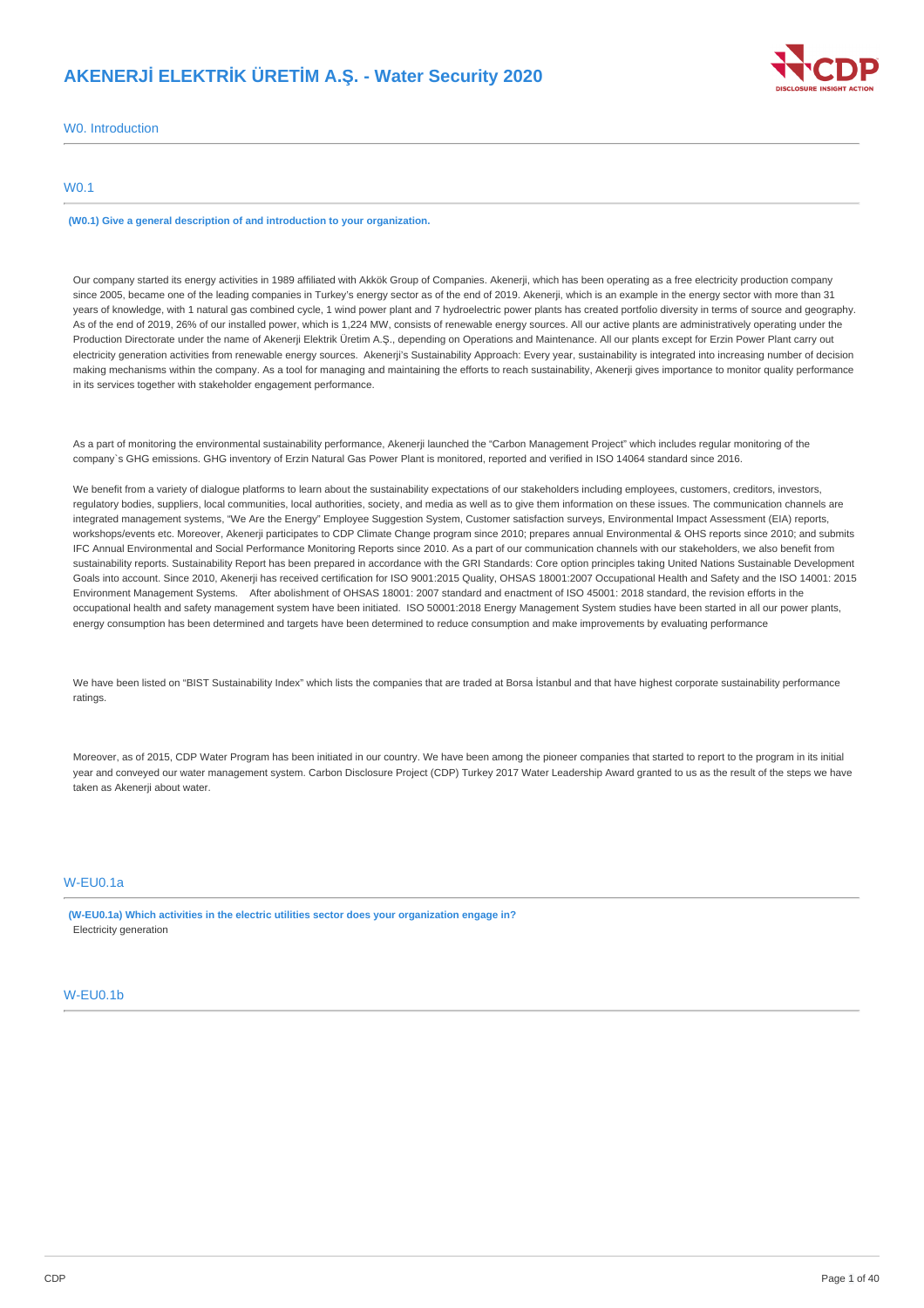# (W-EU0.1b) For your electricity generation activities, provide details of your nameplate capacity and the generation for each technology.

|                                                           | Nameplate capacity (MW) | % of total nameplate capacity | <b>Gross electricity generation (GWh)</b> |
|-----------------------------------------------------------|-------------------------|-------------------------------|-------------------------------------------|
| Coal - hard                                               |                         |                               | $\left($                                  |
| Lignite                                                   |                         |                               | $\Omega$                                  |
| Oil                                                       |                         |                               | $\Omega$                                  |
| Gas                                                       | 904                     | 74                            | 2821824                                   |
| Biomass                                                   |                         |                               |                                           |
| Waste (non-biomass)                                       |                         |                               | $\Omega$                                  |
| Nuclear                                                   |                         |                               | O                                         |
| Fossil-fuel plants fitted with carbon capture and storage | 0                       | $\Omega$                      | $\Omega$                                  |
| Geothermal                                                |                         |                               | $\Omega$                                  |
| Hydropower                                                | 292                     | 24                            | 968255.76                                 |
| Wind                                                      | 28                      |                               | 86204.8                                   |
| Solar                                                     |                         |                               | $\Omega$                                  |
| Marine                                                    |                         |                               | n                                         |
| Other renewable                                           | $\Omega$                | $\Omega$                      | $\Omega$                                  |
| Other non-renewable                                       |                         |                               | $\Omega$                                  |
| Total                                                     | 1224                    | 100                           | 3876285.2                                 |

# W0.2

#### **(W0.2) State the start and end date of the year for which you are reporting data.**

|                | k date z            | End date⊿          |
|----------------|---------------------|--------------------|
| Reporting year | ⊥ 2019<br>January 1 | 31 2019<br>emher i |

# W0.3

**(W0.3) Select the countries/areas for which you will be supplying data.** Turkey

# W0.4

**(W0.4) Select the currency used for all financial information disclosed throughout your response.** USD

# W0.5

(W0.5) Select the option that best describes the reporting boundary for companies, entities, or groups for which water impacts on your business are being **reported.**

Companies, entities or groups over which operational control is exercised

# W0.6

(W0.6) Within this boundary, are there any geographies, facilities, water aspects, or other exclusions from your disclosure? Yes

# W0.6a

### **(W0.6a) Please report the exclusions.**

|        | Exclusion   Please explain                                                                                                                                                                              |
|--------|---------------------------------------------------------------------------------------------------------------------------------------------------------------------------------------------------------|
| Ankara | In Ankara, we have a very small office with only 4 employees, which have a very small water consumption and very limited environmental footprint. Therefore, the effect of Ankara Office is negligible. |
| Office |                                                                                                                                                                                                         |

# W1. Current state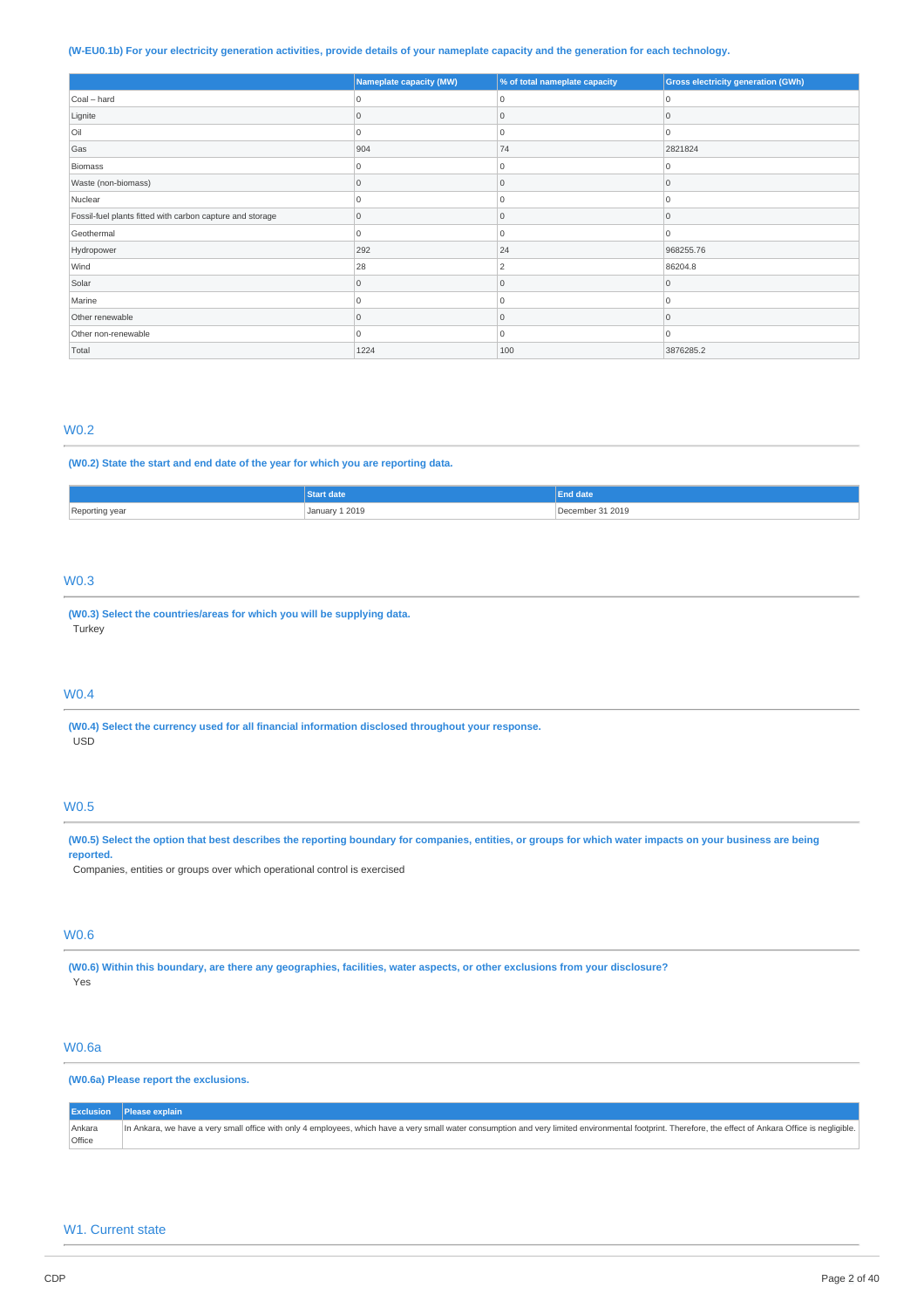# (W1.1) Rate the importance (current and future) of water quality and water quantity to the success of your business.

|                                                                                                 | Direct use Indirect<br>importance use<br>rating | importance<br>rating  | <b>Please explain</b>                                                                                                                                                                                                                                                                                                                                                                                                                                                                                                                                                                                                                                                                                                                                                                                                             |
|-------------------------------------------------------------------------------------------------|-------------------------------------------------|-----------------------|-----------------------------------------------------------------------------------------------------------------------------------------------------------------------------------------------------------------------------------------------------------------------------------------------------------------------------------------------------------------------------------------------------------------------------------------------------------------------------------------------------------------------------------------------------------------------------------------------------------------------------------------------------------------------------------------------------------------------------------------------------------------------------------------------------------------------------------|
| Sufficient<br>amounts of good<br>quality<br>freshwater<br>available for use                     | Vital                                           | Neutral               | For direct use; water is vital for our operations. Especially at Hydroelectric Power Plants (HEPP) electricity can be generated by means of water. The potential energy of<br>water is transformed to mechanical energy so as to generate electricity. Therefore, availability of water (water quantity) is vital for our operations. Besides; we have a<br>natural gas combined cycle power plant (NGCCPP) and significant volume of water is necessary for cooling purposes. The importance will be kept and increase in the<br>future. For indirect use; water is used for WASH purposes by our contractors and sub-contractors currently and in the future.                                                                                                                                                                   |
| Sufficient<br>amounts of<br>recycled,<br>brackish and/or<br>produced water<br>available for use | Vital                                           | Not very<br>important | About direct use of water: Cooling, process and other usage water is provided from Mediterranean Sea in Erzin natural gas combined cycle power plant (NGCCPP).<br>Significant amount of seawater is used for cooling purpose in condenser and discharged to the sea; small amount of this source is used for process and WASH water in<br>the plant. Water quality and quantity are both important for these operations currently and in the future. Cooling water technology is recirculating or closed-loop<br>systems, which reuse cooling water rather than immediately releasing it back to the sea. Such systems withdraw comparatively small amounts of water but lose most of<br>it to evaporation. For indirect use; water is used for WASH purposes by our contractors and sub-contractors currently and in the future. |

# W1.2

# (W1.2) Across all your operations, what proportion of the following water aspects are regularly measured and monitored?

|                                                                                                                                              | % of                        | <b>Please explain</b>                                                                                                                                                                                                                                                                                                                                                                                                                                                                                                                                                                                                                                                                                                                                                                                                                                                                   |
|----------------------------------------------------------------------------------------------------------------------------------------------|-----------------------------|-----------------------------------------------------------------------------------------------------------------------------------------------------------------------------------------------------------------------------------------------------------------------------------------------------------------------------------------------------------------------------------------------------------------------------------------------------------------------------------------------------------------------------------------------------------------------------------------------------------------------------------------------------------------------------------------------------------------------------------------------------------------------------------------------------------------------------------------------------------------------------------------|
|                                                                                                                                              | sites/facilities/operations |                                                                                                                                                                                                                                                                                                                                                                                                                                                                                                                                                                                                                                                                                                                                                                                                                                                                                         |
| Water withdrawals -<br>total volumes                                                                                                         | 100%                        | 100% of all water withdrawals are regularly measured and monitored at all sites.                                                                                                                                                                                                                                                                                                                                                                                                                                                                                                                                                                                                                                                                                                                                                                                                        |
| Water withdrawals-<br>volumes by source                                                                                                      | 100%                        | We have different types of power plants and 100% of water withdrawals are regularly measured and monitored: At our Erzin Natural Gas Combined Cycle<br>Power Plant (NGCCPP) Cooling, process, WASH and other usage waters in Erzin NGCCPP is provided from Mediterranean Sea and we are monitoring water<br>withdrawals. In HEPP's; potential energy of water is transformed into mechanical energy and this process electricity generates. Water withdrawals in all HEPPs<br>are used only for domestic use (cooking, WC, etc., garden irrigation). We measure and monitor water withdrawals volume by sources at all sites.                                                                                                                                                                                                                                                           |
| <b>Entrained water</b><br>associated with your<br>metals & mining sector<br>activities - total<br>volumes [only metals<br>and mining sector] | <not applicable=""></not>   | <not applicable=""></not>                                                                                                                                                                                                                                                                                                                                                                                                                                                                                                                                                                                                                                                                                                                                                                                                                                                               |
| Produced water<br>associated with your oil<br>& gas sector activities<br>total volumes [only oil<br>and gas sector]                          | <not applicable=""></not>   | <not applicable=""></not>                                                                                                                                                                                                                                                                                                                                                                                                                                                                                                                                                                                                                                                                                                                                                                                                                                                               |
| Water withdrawals<br>quality                                                                                                                 | Not relevant                | We do not need quality data, because we use only the potential energy of water is transformed to mechanical energy.                                                                                                                                                                                                                                                                                                                                                                                                                                                                                                                                                                                                                                                                                                                                                                     |
| Water discharges -<br>total volumes                                                                                                          | 100%                        | 100% of total volumes of water discharged by destination is regularly measured and monitored at all sites. At Erzin NGCCPP wastewater is discharged into the<br>Mediterranean Sea. One of the Erzin Plant's environmental permit's index is the monitoring of the deep-sea discharges. Therefore, we always measure and<br>monitor this parameter. In HEPPs; domestic wastewater is collected in septic tanks and transported with sewage trucks to municipal treatment plants.<br>Therefore, this parameter is measured and monitored. Therefore, this parameter is measured and monitored.                                                                                                                                                                                                                                                                                            |
| Water discharges -<br>volumes by destination                                                                                                 | 100%                        | 100% of total volumes of water discharged by destination is regularly measured and monitored at all sites. At Erzin NGCCPP wastewater is discharged into the<br>Mediterranean Sea. One of the Erzin Plant's environmental permit's index is the monitoring of the deep-sea discharges. Therefore, we always measure and<br>monitor this parameter. In HEPPs; domestic wastewater is collected in septic tanks and transported with sewage trucks to municipal treatment plants.<br>Therefore, this parameter is measured and monitored.                                                                                                                                                                                                                                                                                                                                                 |
| Water discharges -<br>volumes by treatment<br>method                                                                                         | 100%                        | 100% of total volumes of water discharged by treatment method is regularly measured and monitored at all sites. At Erzin NGCCPP wastewater is discharged<br>into the Mediterranean Sea. One of the Erzin Plant's environmental permit's index is the monitoring of the deep-sea discharges. Therefore, we regularly<br>measure and monitor this parameter. In HEPPs; domestic wastewater is collected in septic tanks and transported with sewage trucks to municipal treatment<br>plants. Therefore, this parameter is measured and monitored.                                                                                                                                                                                                                                                                                                                                         |
| Water discharge quality 100%<br>- by standard effluent<br>parameters                                                                         |                             | 99.98% of total volumes of water discharged is regularly measured and monitored by water quality by standard effluent parameters. As Erzin is a Natural Gas<br>Combined Cycle Power Plant, it needs high amount of water for cooling process and for that reason 99.98% of our total volumes of water discharged sourced<br>from Erzin NGCCPP. Erzin NGCCPP wastewater is discharged into the Mediterranean Sea. One of the Erzin Plant's environmental permit's index is the<br>monitoring of the water quality by standard effluent parameters. Therefore, we regularly measure and monitor this parameter. In HEPPs; domestic wastewater is<br>collected in septic tanks and transported with sewage trucks to municipal treatment plants. Therefore, waste water quality by standard effluent parameters is not<br>monitored. But it is 0.02% by volume and source is domestic use. |
| Water discharge quality 76-99<br>- temperature                                                                                               |                             | Akenerji has both a NGPP and HEPPs in its portfolio. For Erzin NGCCPP, seawater is the source for withdrawal and discharge. Inline with Erzin NGCCPP's<br>environmental permit; the relevant KPIs should be measured, monitored and expected to be met in certain limits (Eg; monitoring the standard effluent<br>parameters, temperature rise in water discharge).                                                                                                                                                                                                                                                                                                                                                                                                                                                                                                                     |
| Water consumption -<br>total volume                                                                                                          | 100%                        | We regularly measure and monitor the 100% of our water withdrawals and discharges at all sites. Therefore, water consumption is regularly measured and<br>monitored by 100%.                                                                                                                                                                                                                                                                                                                                                                                                                                                                                                                                                                                                                                                                                                            |
| Water recycled/reused 76-99                                                                                                                  |                             | Cooling water technology is recirculating or closed-loop systems, which reuse cooling water rather than immediately releasing it back to the sea.                                                                                                                                                                                                                                                                                                                                                                                                                                                                                                                                                                                                                                                                                                                                       |
| The provision of fully-<br>functioning, safely<br>managed WASH<br>services to all workers                                                    | 76-99                       | In HEPPs; domestic wastewater is collected in septic tanks and transported with sewage trucks to municipal treatment plants. Therefore, this parameter is<br>measured and monitored. For our Erzin NGCCPP; water for facilities providing fully-functioning WASH services for all workers is not measured separately.<br>Therefore, water aspects could not regularly be measured and monitored only 1 of 7 power plants for WASH services.                                                                                                                                                                                                                                                                                                                                                                                                                                             |

# W-EU1.2a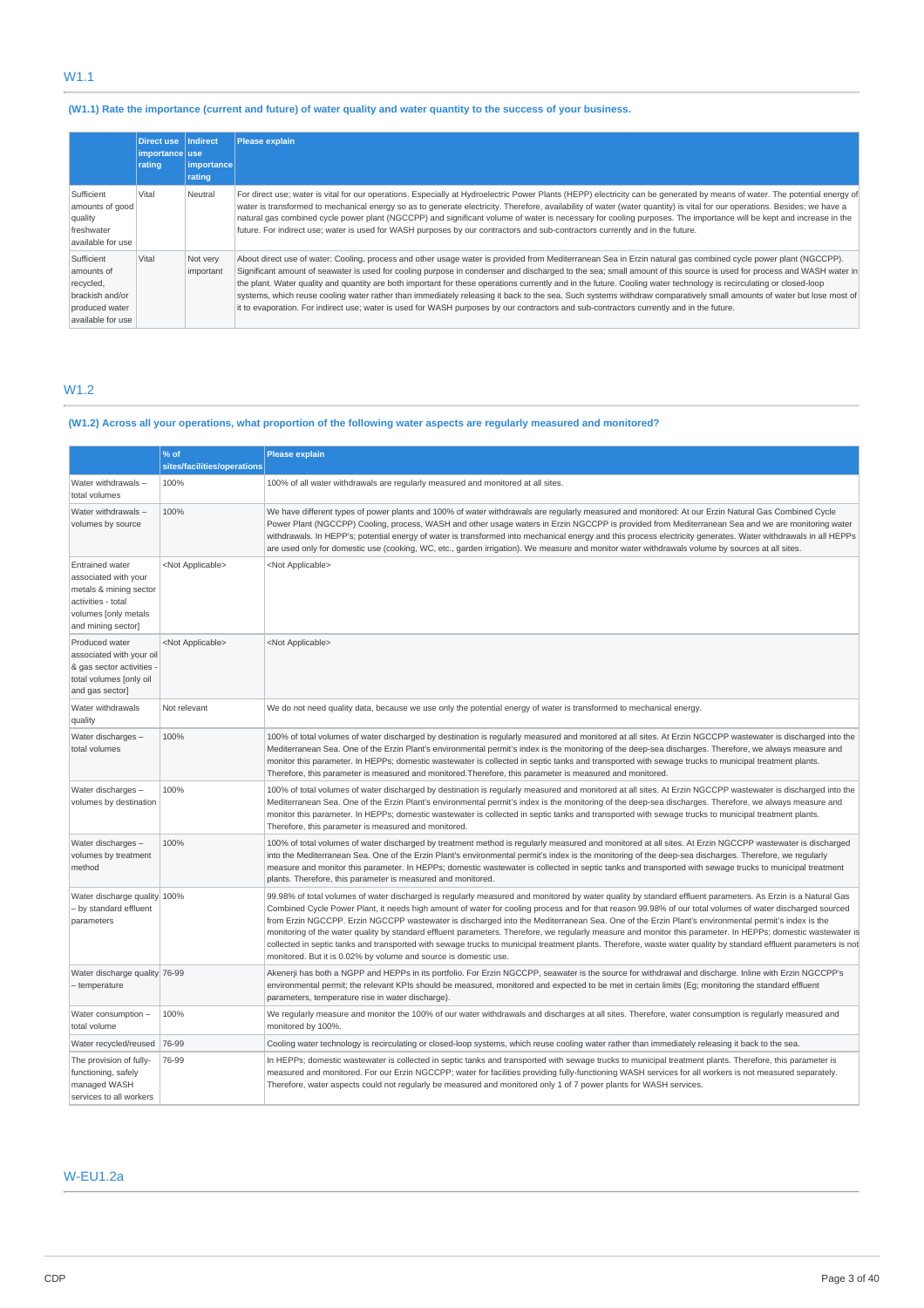# (W-EU1.2a) For your hydropower operations, what proportion of the following water aspects are regularly measured and monitored?

|                                                       | $\frac{96}{6}$ of<br>sites/facilities/operations<br>measured and monitored | <b>Please explain</b>                                                                                                                                                                                                                                                                                                                                                                  |
|-------------------------------------------------------|----------------------------------------------------------------------------|----------------------------------------------------------------------------------------------------------------------------------------------------------------------------------------------------------------------------------------------------------------------------------------------------------------------------------------------------------------------------------------|
| Fulfilment of<br>downstream<br>environmental<br>flows | 100%                                                                       | Akenerji analysed and monitored 100% of its hydro power plant flows in Turkey. Environmental flow which is the minimum amount of water that must be left in the<br>riverbed along the penstock according to environmental regulations, it is monitored in online system by the ministry of environment and urbanization.                                                               |
| Sediment loading                                      | 100%                                                                       | The potential accumulation of sediments upstream of the reservoir is regularly monitored as part of the operating standards used for hydroelectric power plants.<br>Sediments collect behind dam when its loading. For example sediment collecting was completed at water intake structure for Himmetli HEPP and lake area cleaning<br>for Feke I HEPP to increase water flow in 2018. |
| Other, please<br>specify                              | Not relevant                                                               | <b>NA</b>                                                                                                                                                                                                                                                                                                                                                                              |

# W1.2b

# (W1.2b) What are the total volumes of water withdrawn, discharged, and consumed across all your operations, and how do these volumes compare to the **previous reporting year?**

|                      | <b>Volume</b> | <b>Comparison with</b><br>(megaliters/year) previous reporting<br>vear | Please explain                                                                                                                                                                                                                                                                                                                                  |
|----------------------|---------------|------------------------------------------------------------------------|-------------------------------------------------------------------------------------------------------------------------------------------------------------------------------------------------------------------------------------------------------------------------------------------------------------------------------------------------|
| Total<br>withdrawals | 12417.8       | About the same                                                         | Trend thresholds are applied consistently to all our businesses: anything under +/- 4% is "about the same", anything over +/- 4% is 'Higher'/'Lower' compared<br>to the previous year, and anything +/-20% is 'Much higher'/'Much lower'. The total withdrawals is increased by 2 % in comparison to the last year and it is<br>about the same. |
| Total<br>discharges  | 9940.44       | About the same                                                         | Trend thresholds are applied consistently to all our businesses: anything under +/- 4% is "about the same", anything over +/- 4% is 'Higher'/'Lower' compared<br>to the previous year, and anything +/-20% is 'Much higher'/'Much lower'. The total discharge is decreasing 0,36 % in comparison to the last year and it is<br>about the same.  |
| Total<br>consumption | 2477.36       | Higher                                                                 | Trend thresholds are applied consistently to all our businesses: anything under +/-4% is "about the same", anything over +/-4% is 'Higher'/'Lower' compared<br>to the previous year, and anything +/-20% is 'Much higher'/'Much lower'. The total volume of water consumed is increased by 13 % in comparison to the last<br>year.              |

# W1.2d

# **(W1.2d) Indicate whether water is withdrawn from areas with water stress and provide the proportion.**

|         | <b>Withdrawals</b> %<br>are from<br>areas with<br>water stress areas with reporting | withdrawn with<br><b>from</b><br>water<br><b>stress</b> | <b>previous</b><br><b>vear</b>              | tool                   | Comparison   Identification   Please explain                                                                                                                                                                                                                                                                                                                                                                                                                                                                                                                                                                                                                                                                                                                                                                                                                                                                        |
|---------|-------------------------------------------------------------------------------------|---------------------------------------------------------|---------------------------------------------|------------------------|---------------------------------------------------------------------------------------------------------------------------------------------------------------------------------------------------------------------------------------------------------------------------------------------------------------------------------------------------------------------------------------------------------------------------------------------------------------------------------------------------------------------------------------------------------------------------------------------------------------------------------------------------------------------------------------------------------------------------------------------------------------------------------------------------------------------------------------------------------------------------------------------------------------------|
| Row Yes |                                                                                     | 100%                                                    | This is our<br>first year of<br>measurement | <b>WRI</b><br>Aqueduct | We use WRI Aqueduct Water Risk Atlas tool to identify overall water risks, baseline water stress, projected change in water stress, flood occurrence,<br>drought severity, groundwater stress, etc. By using the tool, we assessed the water stress risk level for each of our locations by entering their<br>coordinates on the tool and identifying the basin they are located at. Feke 1, Feke 2, Himmetli, Gökkaya HEPP, Erzin NGCCPP and Head Office in<br>Turkey are listed as having Extremely High Water Stress Levels >80% and withdrawn water level is %99.86 of our total withdrawn. Burc HEPP and<br>Bulam HEPP are listed in Low Water Stress Levels >10% and withdrawn water level is %0.014 of our total withdrawn. Uluabat HEPP and Ayyıldız<br>WPP are listed in High Water Stress Levels 40-80% and withdrawn water level is %0.13 of our total withdrawn. This is our first time of measurement. |

# W1.2h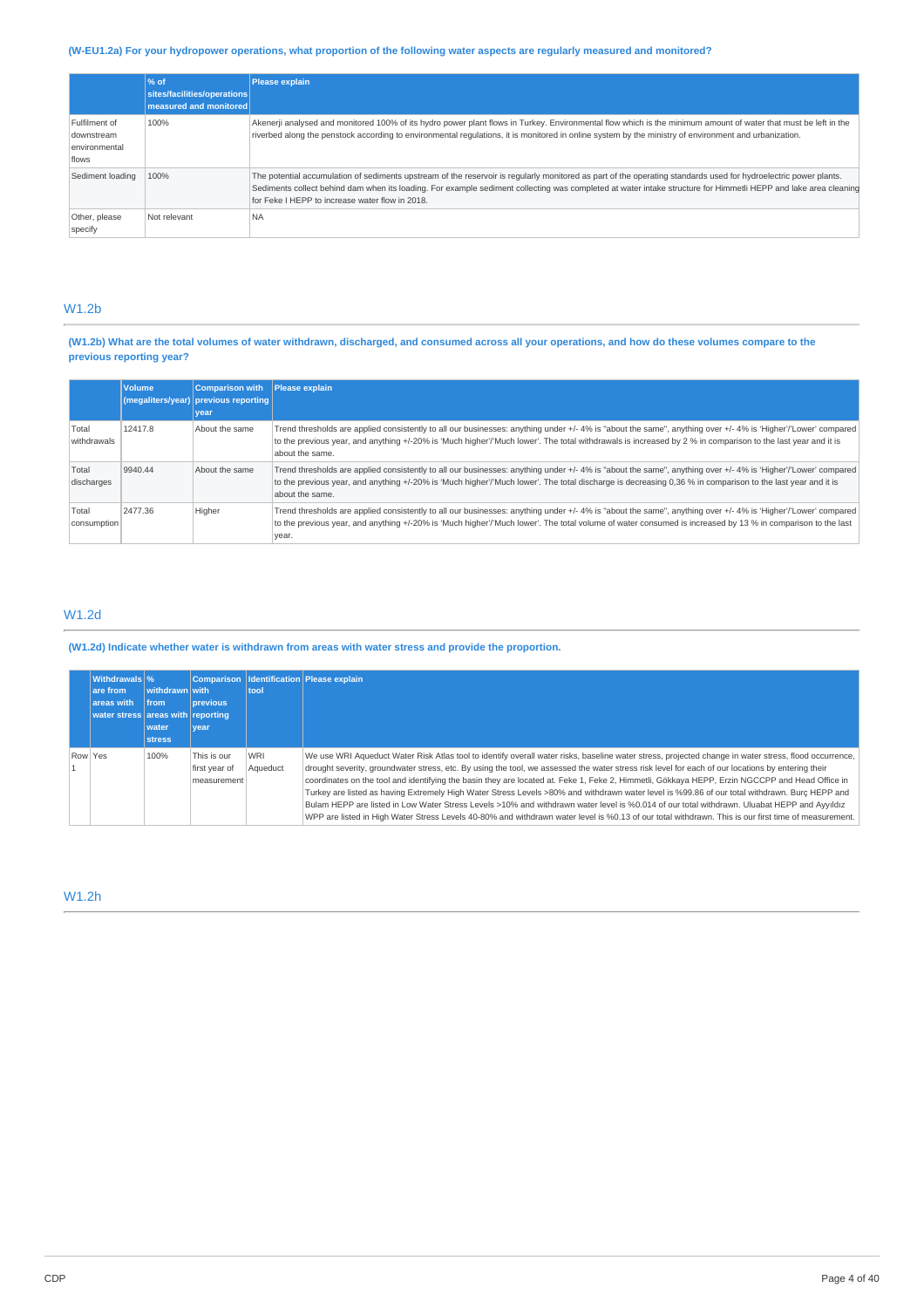# **(W1.2h) Provide total water withdrawal data by source.**

|                                                                                           | <b>Relevance Volume</b> | (megaliters/year) with    | <b>Comparison</b><br>previous<br>reporting<br>vear | <b>Please explain</b>                                                                                                                                                                                                                                                                                                                                                                                     |
|-------------------------------------------------------------------------------------------|-------------------------|---------------------------|----------------------------------------------------|-----------------------------------------------------------------------------------------------------------------------------------------------------------------------------------------------------------------------------------------------------------------------------------------------------------------------------------------------------------------------------------------------------------|
| Fresh surface water.<br>including rainwater, water<br>from wetlands, rivers, and<br>lakes | Relevant                | 0.1                       | Higher                                             | Trend thresholds are applied consistently to all our businesses: anything under +/- 4% is "about the same", anything over +/- 4% is<br>'Higher'/'Lower' compared to the previous year, and anything +/-20% is 'Much higher'/'Much lower'. Fresh surface water withdrawals<br>are increased by 17 % in comparison to the last year. Because of increasing the manpower.                                    |
| <b>Brackish surface</b><br>water/Seawater                                                 | Relevant                | 12408                     | About the<br>same                                  | Trend thresholds are applied consistently to all our businesses: anything under +/- 4% is "about the same", anything over +/- 4% is<br>'Higher'/'Lower' compared to the previous year, and anything +/-20% is 'Much higher'/'Much lower'. Seawater withdrawals are about<br>the same by 2 % changing.                                                                                                     |
| Groundwater - renewable                                                                   | Relevant                | Δ                         | Higher                                             | Trend thresholds are applied consistently to all our businesses: anything under +/- 4% is "about the same", anything over +/- 4% is<br>'Higher'/'Lower' compared to the previous year, and anything +/-20% is 'Much higher'/'Much lower'. Our groundwater-renewable<br>witdrawal is higher 17 % than last year. Because of the high weather temperature in summer time, it is used for garden irrigation. |
| Groundwater - non-<br>renewable                                                           | Not<br>relevant         | <not applicable=""></not> | $<$ Not<br>Applicable>                             | We do not use non-renewable groundwater.                                                                                                                                                                                                                                                                                                                                                                  |
| Produced/Entrained water                                                                  | Not<br>relevant         | <not applicable=""></not> | $<$ Not<br>Applicable>                             | We do not use produced water.                                                                                                                                                                                                                                                                                                                                                                             |
| Third party sources                                                                       | Relevant                | 6.11                      | Higher                                             | Trend thresholds are applied consistently to all our businesses: anything under +/- 4% is "about the same", anything over +/- 4% is<br>'Higher'/'Lower' compared to the previous year, and anything +/-20% is 'Much higher'/'Much lower'. Third party sources withdrawals are<br>higher %13 Because of increasing the manpower.                                                                           |

# W1.2i

# **(W1.2i) Provide total water discharge data by destination.**

|                                              | Relevance Volume | (megaliters/year) with    | previous<br>reporting<br>year | Comparison Please explain                                                                                                                                                                                                                                                                                                                                                                                                                                                                                                                                |
|----------------------------------------------|------------------|---------------------------|-------------------------------|----------------------------------------------------------------------------------------------------------------------------------------------------------------------------------------------------------------------------------------------------------------------------------------------------------------------------------------------------------------------------------------------------------------------------------------------------------------------------------------------------------------------------------------------------------|
| Fresh surface<br>water                       | Not<br>relevant  | <not applicable=""></not> | $<$ Not<br>Applicable>        | We do not discharge to fresh surface water.                                                                                                                                                                                                                                                                                                                                                                                                                                                                                                              |
| <b>Brackish</b><br>surface<br>water/seawater | Relevant         | 9938                      | About the<br>same             | Trend thresholds are applied consistently to all our businesses: anything under +/- 4% is "about the same", anything over +/- 4% is 'Higher'/'Lower'<br>compared to the previous year, and anything +/-20% is 'Much higher'/'Much lower'. We discharge the water to deep sea in line with the environmental<br>permit at Erzin NGCCPP. According to the reporting year figures; 99% of our withdrawal is sourced from our Erzin NGCCPP. It is about the same<br>nearly decreasing 0.36% according to the last year.                                      |
| Groundwater                                  | Not<br>relevant  | <not applicable=""></not> | $<$ Not<br>Applicable>        | We do not discharge to groundwater.                                                                                                                                                                                                                                                                                                                                                                                                                                                                                                                      |
| Third-party<br>destinations                  | Relevant         | 2.94                      | Higher                        | Trend thresholds are applied consistently to all our businesses: anything under +/- 4% is "about the same", anything over +/- 4% is 'Higher'/'Lower'<br>compared to the previous year, and anything +/-20% is 'Much higher'/'Much lower'. In HEPPs and Ayyıldız WPP; domestic wastewater is collected in<br>septic tanks and transported with sewage trucks to municipal treatment plants. Head Office AKHAN also discharge to municipal wastewater treatment<br>plant. Discharge is 14 % higher than the last year. Because of increasing the manpower. |

# W-EU1.3

**(W-EU1.3) Do you calculate water intensity for your electricity generation activities?** Yes

# W-EU1.3a

# **(W-EU1.3a) Provide the following intensity information associated with your electricity generation activities.**

| <b>Water</b>      |                                    |                                             |               | Numerator: Denominator Comparison Please explain                                                                                                                                                                                                                                                                                                                                                                                                               |
|-------------------|------------------------------------|---------------------------------------------|---------------|----------------------------------------------------------------------------------------------------------------------------------------------------------------------------------------------------------------------------------------------------------------------------------------------------------------------------------------------------------------------------------------------------------------------------------------------------------------|
| intensity   water |                                    |                                             | with previous |                                                                                                                                                                                                                                                                                                                                                                                                                                                                |
| <b>Value</b>      | aspect                             |                                             | reporting     |                                                                                                                                                                                                                                                                                                                                                                                                                                                                |
| (m3)              |                                    |                                             | vear          |                                                                                                                                                                                                                                                                                                                                                                                                                                                                |
| 3.2               | Total water<br>withdrawals         | Other, please About the<br>specify<br>(GWh) | same          | Based on total water withdrawn intensity of our electricity generation activities is 2.53 Megaliters / GWh for 2018 and 3.20 Megaliters / GWh for 2019. 2019<br>intensity is about the same and nearly change is 2%. Trend thresholds are applied consistently to all our businesses: anything under +/- 4% is "about the<br>same", anything over +/- 4% is 'Higher'/'Lower' compared to the previous year, and anything +/-20% is 'Much higher'/'Much lower'. |
| 0.64              | Total water<br>consumption specify | Other, please Higher<br>(GWh)               |               | Based on total water consumption intensity of our electricity generation activities is 0.46 Megaliters / GWh for 2018 and 0.64 Megaliters / GWh for 2019. It is<br>13% higher than 2018. Trend thresholds are applied consistently to all our businesses: anything under +/- 4% is "about the same", anything over +/- 4% is<br>'Higher'/'Lower' compared to the previous year, and anything +/-20% is 'Much higher'/'Much lower'.                             |

# W1.4

**(W1.4) Do you engage with your value chain on water-related issues?** Yes, our customers or other value chain partners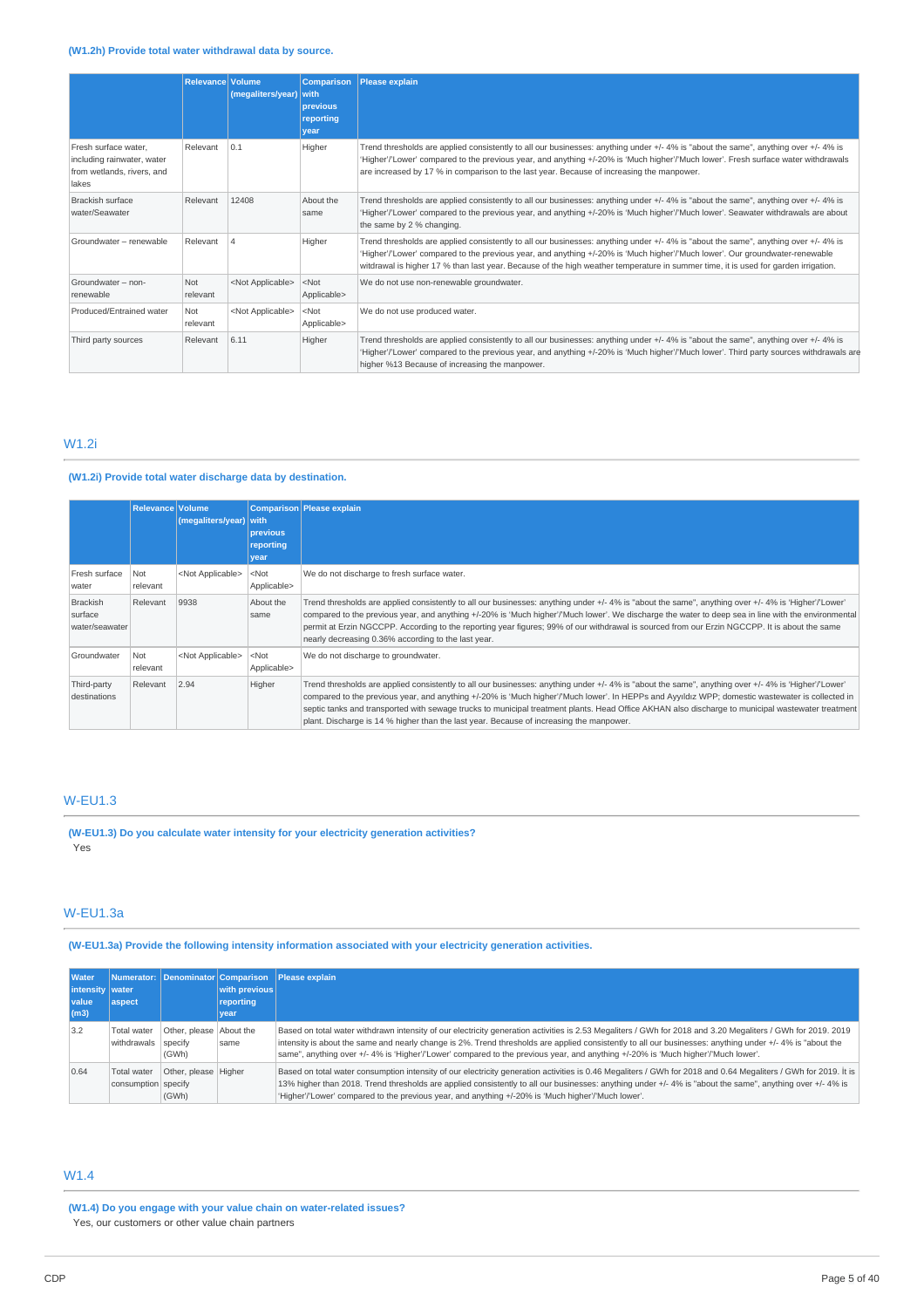# (W1.4c) What is your organization's rationale and strategy for prioritizing engagements with customers or other partners in its value chain?

We included some terms and conditions about environmental and occupational health and safety to our general procurement agreement. In addition to that; we do not request our suppliers to report on their water use, risks and management at the moment, but some water relevant issues are evaluated during the supplier audits.

### Raising Awareness of Local Communities:

In locations where Akenerji power plants operate, we aim to raise awareness and provide information to local communities about our operations. Through our video training on electricity generation, environmental and OHS regulations, we inform contractors, visitors, or interns who come to visit our power plants. In 2019, Akenerji has given trainings in Adıyaman, Adana and Bursa provinces where HEPPs are located, in order to raise awareness of the people of the region and to protect them from potential hazards with a management approach based on careful, sensitive and trustfulness. In these applications, brochures and posters about possible hazards and protection methods related to HEPPs have been prepared and distributed to public places within the neighborhood around hydroelectric power plants such as mukhtars, schools, municipalities, coffee houses and aviation facilities.

In order to raise awareness among the local people in the region where HEPP are located, HEPP Information Presentations describing the operation of hydroelectric power plants and the personal safety measures that students should take in their daily lives were held in November and December 2019 with 996 students, 53 teachers, 191 students and 19 teachers in Adıyaman and 70 students and 10 teachers in Bursa. Since 2013, a total of 9,137 students and 543 teachers have been provided with our information presentations.

Also, Akenerji is member of many associations and NGOs to engage indirectly with policy makers.

### W2. Business impacts

# W2.1

**(W2.1) Has your organization experienced any detrimental water-related impacts?** No

# W2.2

(W2.2) In the reporting year, was your organization subject to any fines, enforcement orders, and/or other penalties for water-related regulatory violations? No

# W3. Procedures

W-EU3.1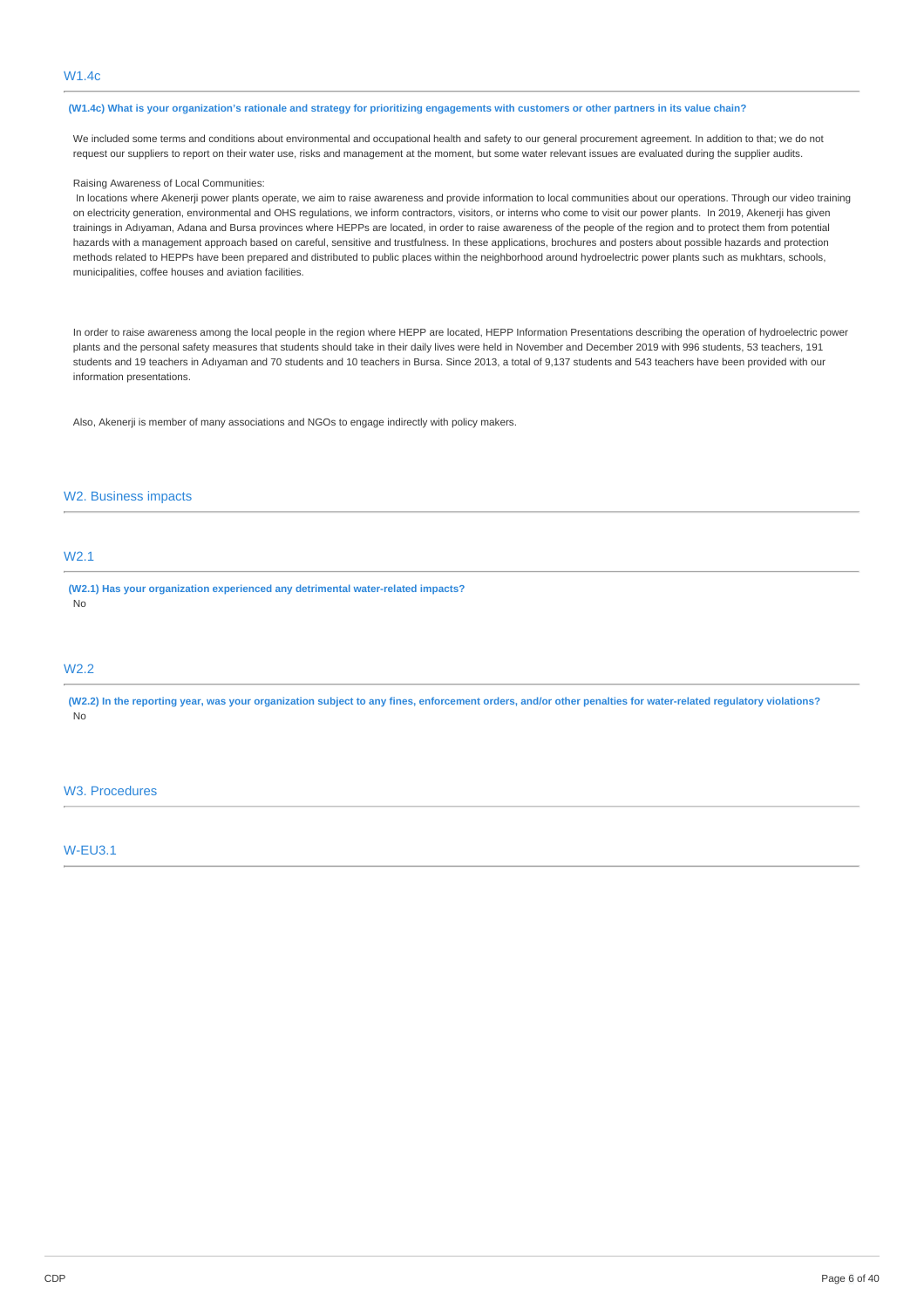#### (W-EU3.1) How does your organization identify and classify potential water pollutants associated with your business activities in the electric utilities sector that **could have a detrimental impact on water ecosystems or human health?**

Waste water is discharged in accordance with the criteria and methods specified in the regulations. Except for Erzin NGCCPP, domestic wastewater is collected in cesspits in all power plants and withdrawn by the sewage trucks of the municipalities or authorized companies. Apart from these, antifreeze wastewater, turbine washing chemical wastewater which changes according to years is given to licensed disposal facilities according to the regulation. In Erzin Natural Gas Combined Cycle Power Plant, the waste water from the domestic wastewater treatment plant, cooling water bluff, industrial wastewater treatment plant, seawater reverse osmosis system is collected in a discharge pit and discharged within the parameter limit values of deep sea discharge. In addition, Akenerii has a remote wastewater monitoring station in the plant and the discharge water is monitored simultaneously by the Ministry of Environment and Urbanization.

In addition to all these; within the scope of environmental permission on Air Emission and Deep Sea Discharge, internal monitoring of wastewater is carried out by the authorized laboratory in compliance with legislation and the local authority is notified. In 2016, the approval of the 'Continuous Waste Water Monitoring Station' approval has been obtained from Ministry of Environment and Urbanization and internal monitoring and analysis are being carried out every week, cooling bluff water monitoring being extended to once in 3 months.

We are observing the legal processes by adopting necessary precautions as required during both the investment and operation phases as per the EIA regulation in order to minimize the probable negative impacts of the plants on the ecosystem. In every year, we have carried out the sea water quality measurements, which represent an ongoing liability under the scope of the EIA Commitments that we must fulfill for the entire operation phase of the plant, in June and December. In this manner, we will continue to monitor the requirements that the Plant mustfulfill under the scope of the Environmental Legislation, as well as the impacts of the Plant on the environment. We have carried out the environmental monitoring studies as set out in the "Environment Impact Assessment Report" and the "International Environmental and Social Impact Assessment Report" for Erzin Plant, which have been executed so as to cover the pre-construction phase since March 2011, and accordingly we have performed analyses as required and reviewed and evaluated the outcomes thereof, and further conducted studies for determining the environmental and biological factors during this period as well as noise, air quality and water quality measurement in order to monitor the impacts arising from the construction activities. Moreover, in addition to the foregoing studies, we have drafted assessment reports and management and monitoring plans in order to provide guidance for the construction and operation phases.

# W-EU3.1a

(W-EU3.1a) Describe how your organization minimizes the adverse impacts of potential water pollutants associated with your activities in the electric utilities **sector on water ecosystems or human health.**

| <b>Potential</b><br>water<br>pollutant                                    | <b>Description of water pollutant and</b><br>potential impacts                                                                                                                                                                                                                                                                                                                | procedures                                | <b>Management Please explain</b>                                                                                                                                                                                                                                                                                                                                                                                                                                                                                                                                                                                                                                                                                                                                                                                                                                                                                                                                                                                                                                                                                                                                       |
|---------------------------------------------------------------------------|-------------------------------------------------------------------------------------------------------------------------------------------------------------------------------------------------------------------------------------------------------------------------------------------------------------------------------------------------------------------------------|-------------------------------------------|------------------------------------------------------------------------------------------------------------------------------------------------------------------------------------------------------------------------------------------------------------------------------------------------------------------------------------------------------------------------------------------------------------------------------------------------------------------------------------------------------------------------------------------------------------------------------------------------------------------------------------------------------------------------------------------------------------------------------------------------------------------------------------------------------------------------------------------------------------------------------------------------------------------------------------------------------------------------------------------------------------------------------------------------------------------------------------------------------------------------------------------------------------------------|
| Thermal<br>pollution                                                      | temperature rise in water discharge is<br>important.                                                                                                                                                                                                                                                                                                                          | specify<br>(according to<br>requlation)   | Other, please  In Erzin Natural Gas Combined Cycle Power Plant, the waste water from the domestic wastewater treatment plant, cooling water bluff,<br>industrial wastewater treatment plant, seawater reverse osmosis system is collected in a discharge pit and discharged within the parameter<br>limit values of deep sea discharge. In addition, Akenerji has a remote wastewater monitoring station in the plant and the discharge water is<br>monitored simultaneously by the Ministry of Environment and Urbanization. In addition to all these; within the scope of environmental<br>permission on Air Emission and Deep Sea Discharge, internal monitoring of wastewater is carried out by the authorized laboratory in<br>compliance with legislation and the local authority is notified. In 2016, the approval of the 'Continuous Waste Water Monitoring Station'<br>approval has been obtained from Ministry of Environment and Urbanization and internal monitoring and analysis are being carried out every<br>week, cooling bluff water monitoring being extended to once in 3 months. The monitoring has been continued since 2017 within this scope. |
| Other,<br>please<br>specify<br>(Waste<br>(deep<br>sea) water<br>analyses) | We monitor deep sea water according to<br>regulations for analyses total coliform on<br>human friendly region, fecal coliform,<br>floating matter, pH, temparature, colour and regulation)<br>turbidity, suspended solids, dissolved<br>oxygen, organic pollutants, crude petroleum<br>and petroleum products, toxicity, heavy<br>metals (Ni, Zn, Hg, Pb, Cr,), radioactivity | Other, please<br>specify<br>(according to | According to Erzin's environmental permit, environmental law and regulations to perfom analysis of waste water of Erzin Power Plant. We<br>have to monitor sixty one (61) parametres in different periods in a year                                                                                                                                                                                                                                                                                                                                                                                                                                                                                                                                                                                                                                                                                                                                                                                                                                                                                                                                                    |
| Other,<br>please<br>specify<br>(Seawater<br>Quality<br>Analysis)          | We monitor these parametres: Oil And<br>Grease, Fecal Coliform, Nh3, Suspended<br>Solids, Dissolved Oxygen, Boi5, Ph,<br>Saltiness, Total P , Total Coliform,<br>Temparature                                                                                                                                                                                                  | specify<br>(according to<br>regulation)   | Other, please According to Erzin's environmental permit, environmental law and regulations to perfom analysis of waste water of Erzin Power Plant. We<br>have to monitor twice a year.                                                                                                                                                                                                                                                                                                                                                                                                                                                                                                                                                                                                                                                                                                                                                                                                                                                                                                                                                                                 |

# W3.3

**(W3.3) Does your organization undertake a water-related risk assessment?** Yes, water-related risks are assessed

# $M3.3a$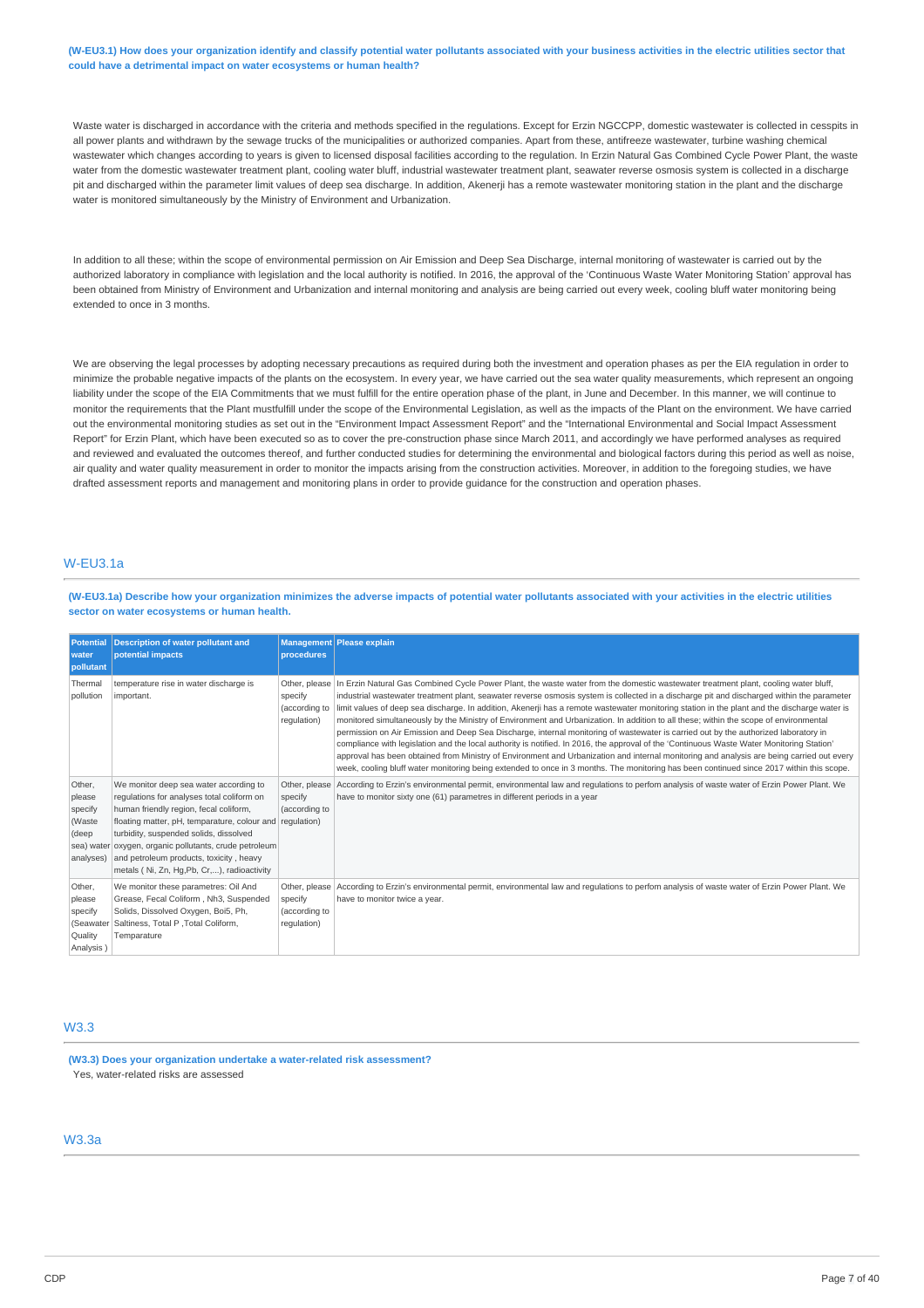#### **(W3.3a) Select the options that best describe your procedures for identifying and assessing water-related risks.**

#### **Direct operations**

**Coverage**

Full

#### **Risk assessment procedure**

Water risks are assessed as part of an enterprise risk management framework

**Frequency of assessment** More than once a year

**How far into the future are risks considered?** More than 6 years

**Type of tools and methods used** Enterprise Risk Management Databases

**Tools and methods used** COSO Enterprise Risk Management Framework ISO 31000 Risk Management Standard Regional government databases

### **Comment**

Akenerji has an established Enterprise Risk Management (ERM) system to identify, assess and effectively manage the risks, including the water related risks. Akenerji ERM Procedure outlines the process and related roles and responsibilities in detail for identifying threats (risks) to Akenerji's success (downside) of reaching its targets, analysing and managing risks by considering the possible opportunities for benefit (upside), both at a company level and asset level.

# **Supply chain**

**Coverage**

Partial

**Risk assessment procedure** Water risks are assessed as part of an enterprise risk management framework

**Frequency of assessment** More than once a year

**How far into the future are risks considered?** More than 6 years

**Type of tools and methods used** Enterprise Risk Management

**Tools and methods used** COSO Enterprise Risk Management Framework ISO 31000 Risk Management Standard

#### **Comment**

**Other stages of the value chain**

**Coverage** None

**Risk assessment procedure** <Not Applicable>

**Frequency of assessment** <Not Applicable>

**How far into the future are risks considered?** <Not Applicable>

**Type of tools and methods used** <Not Applicable>

**Tools and methods used** <Not Applicable>

**Comment**

we do not have other stages of the value chain

W3.3b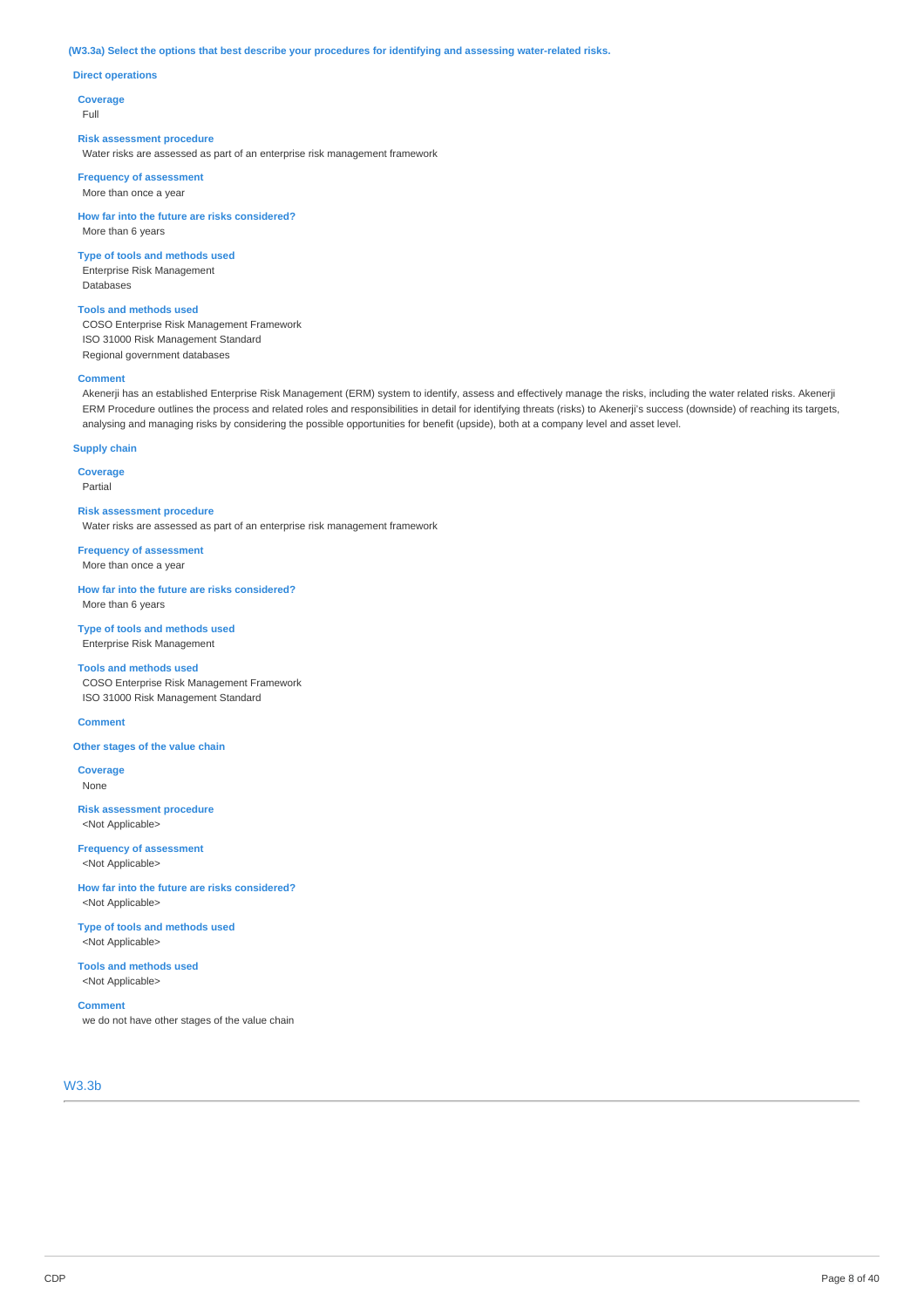# **(W3.3b) Which of the following contextual issues are considered in your organization's water-related risk assessments?**

|                                                                                                 | ė.<br>inclusion                             | Relevance   Please explain                                                                                                                                                                                                                                                                                                                                                                                                                                                                                                                                                                                                                                                                                                                                                                                                                                                                                                                             |
|-------------------------------------------------------------------------------------------------|---------------------------------------------|--------------------------------------------------------------------------------------------------------------------------------------------------------------------------------------------------------------------------------------------------------------------------------------------------------------------------------------------------------------------------------------------------------------------------------------------------------------------------------------------------------------------------------------------------------------------------------------------------------------------------------------------------------------------------------------------------------------------------------------------------------------------------------------------------------------------------------------------------------------------------------------------------------------------------------------------------------|
| Water<br>availability at a<br>basin/catchment<br>level                                          | Relevant.<br>always<br>included             | Akenerji has hydroelectric power plants and a natural gas power plant, for whom the availability of water is very critical. The level of available water at catchment level is highly<br>important for the productivity of the hydroelectric power plants. Saline water as cycling cooling water taken from the sea is used for Erzin natural gas power plant. Current river basin<br>management plans are factored at our risk assessment. During the evaluation of a new investment on HEPPs; projections are performed according to the historical flow rates of the<br>river basin and the weather forecasts.                                                                                                                                                                                                                                                                                                                                      |
| Water quality at<br>a<br>basin/catchment included<br>level                                      | Relevant,<br>always                         | Inline with Erzin NGCCPP's environmental permit; the relevant KPIs should be measured, monitored and expected to be met in certain limits (Eq; monitoring the standard effluent<br>parameters, temperature rise in water discharge). Similarly, HEPPs have certain KPIs to be met about water management (Eq. environmental flow: the minimum amount of water to<br>be released from dams). Therefore, we have special performance standards for each facility.                                                                                                                                                                                                                                                                                                                                                                                                                                                                                        |
| Stakeholder<br>conflicts<br>concerning<br>water resources<br>at a<br>basin/catchment<br>level   | Relevant.<br>always<br>included             | It is included into our risk assessment. One of our management method of this risk is HEPP informative meetings. Akenerji aims to raise awareness and provide information to local<br>communities about its operations. For the sake of informing the local communities living where the HEPPs are, HEPP informative presentations also including how clean energy is<br>generated via Hydropower Plants were realized. With our awareness raising training courses performed as of 2013, we have reached a total of 9,137 students and 543<br>teachers.Number of participants trained and number of informative meetings organized are of the measures of success.                                                                                                                                                                                                                                                                                    |
| Implications of<br>water on your<br>key<br>commodities/raw<br>materials                         | Relevant,<br>always<br>included             | While generating electricity, we utilize the different features of water. For Erzin NGCCPP is important for us and for our country to generate high amount of electricity continuously.<br>Considerable amount of water is needed particularly for cooling purposes at natural gas power plants. For HEPPs, water is the raw material to generate electricity for us. For those<br>reasons; current implications of water on our key commodities/raw materials are included to our risk assessment. Current river basin management plans are factored at our risk<br>assessment. During the evaluation of a new investment on HEPPs; projections are performed according to the historical flow rates of the river basin and the weather forecasts.                                                                                                                                                                                                    |
| Water-related<br>regulatory<br>frameworks                                                       | Relevant,<br>always<br>included             | 1. For HEPPs; environmental flow is measured by output water monitoring stations hourly and daily, and they are submitted to the General Directorate of State Hydraulic Works every<br>six months. 2. For HEPPS, according to Protection of Wetlands Regulation Principles Applications, facilities which are located in Stream Protection Band have to own operation<br>permits for two years. Therefore, the permit should be renewed by fully complying to law from the relevant Ministry. 3. Akenerji implements "The Regulation on Procedures and<br>Principles Regarding the Signing of Water Usage Rights Agreement to make production in the Electricity Market". 4. Downstream Water Rights Reports are prepared for all HEPPs 5.<br>Erzin NGCCPP has permission to use seawater. Every year Seawater usage fee is paid to Erzin prefecture. 6. Also wastewater analysis is carried out in accordance with<br>environmental permit regularly. |
| Status of<br>ecosystems and<br>habitats                                                         | Relevant,<br>always<br>included             | Current status of ecosystems and habitats at a local level is factored at our risk assessment. Especially for water discharges we measure and monitor many parameters.                                                                                                                                                                                                                                                                                                                                                                                                                                                                                                                                                                                                                                                                                                                                                                                 |
| Access to fully-<br>functioning,<br>safely managed<br><b>WASH</b> services<br>for all employees | Relevant,<br>always<br>included             | Current access to fully-functioning WASH services for all employees are factored at our risk assessment                                                                                                                                                                                                                                                                                                                                                                                                                                                                                                                                                                                                                                                                                                                                                                                                                                                |
| Other contextual<br>issues, please<br>specify                                                   | Not<br>relevant,<br>explanation<br>provided | There is no other factor.                                                                                                                                                                                                                                                                                                                                                                                                                                                                                                                                                                                                                                                                                                                                                                                                                                                                                                                              |

# W3.3c

# **(W3.3c) Which of the following stakeholders are considered in your organization's water-related risk assessments?**

|                                                       | <b>Relevance &amp; inclusion</b>      | <b>Please explain</b>                                                                                                                                                            |  |
|-------------------------------------------------------|---------------------------------------|----------------------------------------------------------------------------------------------------------------------------------------------------------------------------------|--|
| Relevant, always included<br>Customers                |                                       | Customers are always included in our risk assessments.                                                                                                                           |  |
| Employees                                             | Relevant, always included             | Employees are one the most important assets of Akenerji and it is included in our risk assessments.                                                                              |  |
| Investors                                             | Relevant, always included             | Akenerji is a public company and also a private partnership company with Akkök Group and ČEZ a.s. from Czech Republic. Therefore, investors<br>are factored at risk assessments. |  |
| Local communities                                     | Relevant, always included             | Local communities are factored at risk management. We are organizing HEPP Informative Meetings to manage it.                                                                     |  |
| <b>NGOS</b>                                           | Relevant, not included                | We are willing to factor the NGOs more in depth at our risk assessments in the future.                                                                                           |  |
| Other water users at a<br>basin/catchment level       | Not relevant, explanation<br>provided | It is not relevant for us. As a water supplier, we consider them in other stakeholder categories.                                                                                |  |
| Regulators                                            | Relevant, always included             | Full compliance to laws and procedures is always to priority of Akenerji, for that reason, requlators are always factored into our risk assessments.                             |  |
| River basin management authorities                    | Relevant, always included             | Full compliance to laws and procedures is always to priority of Akenerji, for that reason, river basin management authorities are always factored<br>into our risk assessments.  |  |
| Statutory special interest groups at a<br>local level | Not relevant, explanation<br>provided | There are no statutory special interest groups at a local level                                                                                                                  |  |
| Suppliers                                             | Relevant, not included                | We are willing to factor the suppliers more in depth at our risk assessments in the future.                                                                                      |  |
| Water utilities at a local level                      | Relevant, always included             | We supply water to water utilities, therefore we closely interact. As a conclusion; we consider and factor them in our risk assessment.                                          |  |
| Other stakeholder, please specify                     | Not relevant, explanation<br>provided | There is no other factor.                                                                                                                                                        |  |

# W3.3d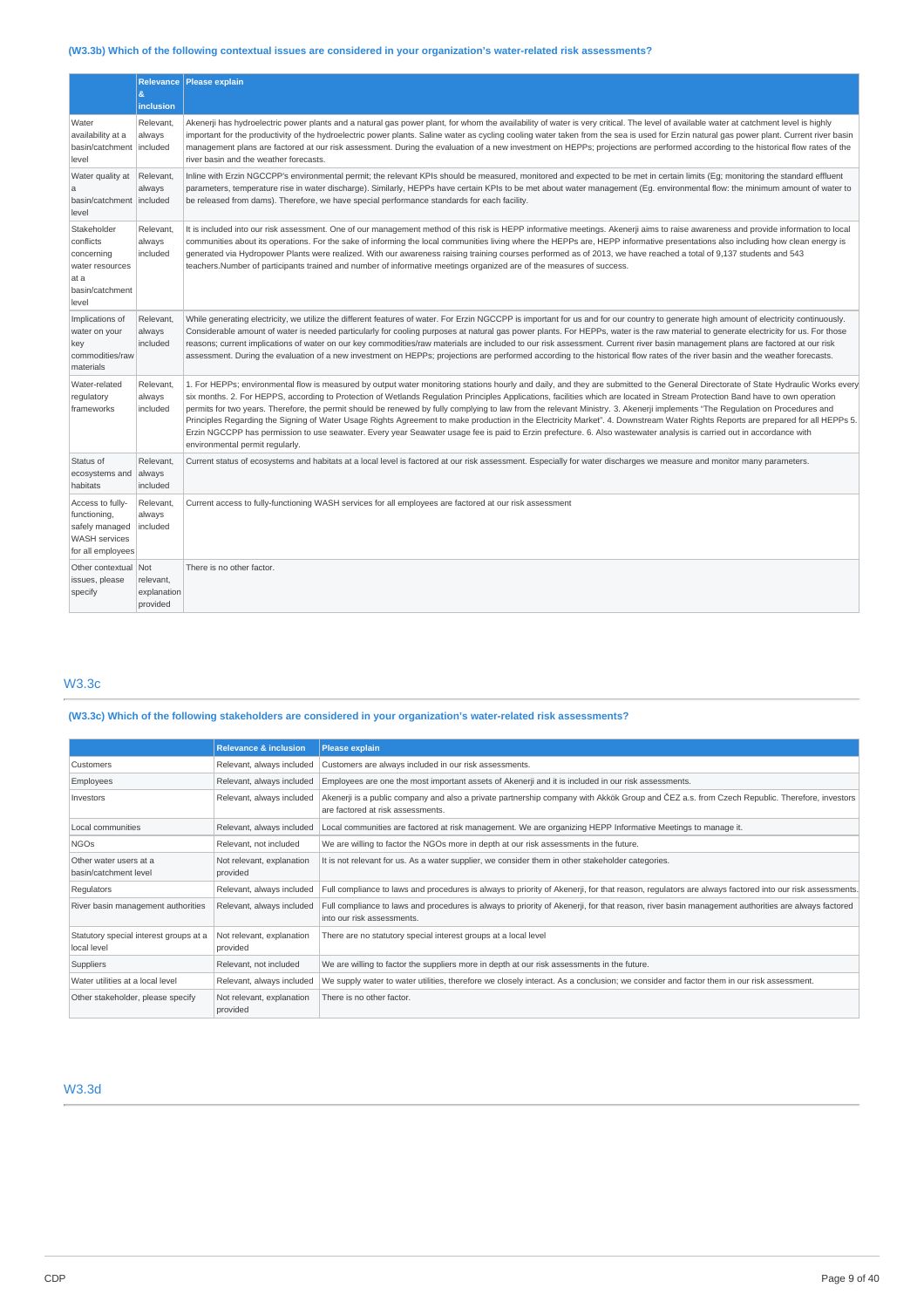(W3.3d) Describe your organization's process for identifying, assessing, and responding to water-related risks within your direct operations and other stages of **your value chain.**

Akenerji has an established Enterprise Risk Management (ERM) system to identify, assess and effectively manage the risks, including the water related risks. Akenerji ERM Procedure outlines the process and related roles and responsibilities in detail for identifying threats (risks) to Akenerji's success (downside) of reaching its targets, analysing and managing risks by considering the possible opportunities for benefit (upside), both at a company level and asset level.

Risk Management at Akenerji is not the responsibility of a single business unit or an employee, but it is an integral part of the organizational structure. Parties who will take roles and responsibilities in Akenerji ERM process are; Board of Directors, Early Detection of Risk Committee, Risk Management Committee, Strategic Planning and Risk Department, Risk Owner, Business Unit Risk Responsible, etc.

Risk identification is the critical first step of the risk management process. Relevant and up-to-date information is important in identifying risks. Risk Responsible assigned for each Business Unit is responsible for identifying specific risks that would prevent their business units from achieving their stated objectives and describing them as clear and transparent as possible, and document them on functional based risk registers.

Followings are taken into consideration while identifying circumstances that may negatively impact company activities, including water related circumstances; Company's main business operations, strategic goals, physical environment, corporate culture, employees, 3rd parties, past experiences (losses or failures), external factors (environmental, economic, government policies and regulations for both Global and Turkey), technological developments, market developments, future forecasts, findings of audits, etc.

Risks and opportunities are typically assessed in terms of impact and likelihood. Risks are evaluated based on certain assumptions and criteria to define the risk level. In Akenerji, both gross (inherent) risk assessment and net (residual) risk assessment are realized.

Risk Level is a number that is the product of impact and likelihood values. Impact is a consequences if the risk occurred/was realised. In Akenerii, risk impact is assessed for 5 categories, Reputation, Compliance, Strategic, Operational and Financial. Likelihood is a probability of the risk occurring. Both impact and likelihood are scaled from 1 to 5, where 1 is the lowest.

The amount of expense or fall in revenue arising out of a water scarcity, water quality, change in market conditions, failure of a product, operational failure in power plants or other events, matters in defining the substantive financial impact to our business.

Risks at both the company level and asset level are prioritized according to net risk score and risk response options, accept-mitigate-avoid-transfer, are examined by taking into account Akenerji's risk appetite. Risks with net risk score 15 and more are called as Key Risks.

### W4. Risks and opportunities

# **MA1**

(W4.1) Have you identified any inherent water-related risks with the potential to have a substantive financial or strategic impact on your business? Yes, both in direct operations and the rest of our value chain

# W4.1a

**(W4.1a) How does your organization define substantive financial or strategic impact on your business?**

Akenerji is an electricity generation and trading company and we are operating a NGCCPP, 7 HEPPs and a WPP. Particularly for natural gas and hydroelectric power plants, which generates 99% of our production, water risks could have significant effects on our business, operations, revenue, market value, and expenditures.

While generating electricity, we utilize the different features of water. Erzin NGCCPP is important for generating high amount of electricity continuously. For NGPPs; considerable amount of water is needed for cooling purposes. For Erzin NGCCPP, we preferred to use the seawater in order to minimize our effect on environment and also to minimize the water availability risk. We invested in a desalination facility to make the seawater appropriate for our use. For those reasons; availability of water in appropriate conditions is very crucial for our operations and growth strategy. Lack of sufficient water means disruption or closure of production and it has a huge opportunity cost. Hence, 73.9% of our installed capacity with 904 MW is from Erzin NGCCPP, which has a total generation capacity of approximately 7.4 TWh, (approximately 3% of total Turkey's overall electricity demand),the opportunity cost of not generating electricity due to water risk is huge.

On the other hand, we operate 7 HEPPs and we use the potential energy of water to generate electricity.If there isn't sufficient amount of water, we couldn't operate at HEPPs.Therefore, availability of water directly affects our electricity generation.Our production and growth strategy is fully depended on availability of water. Lack of sufficient water means disruption or closure of production and it has a huge opportunity cost. Hence, 23.9% of our installed capacity with 292 MW is from HEPPs and considering the total generation capacity of HEPPs is approximately 0,85 TWh, the revenue loss due to water risk is high.

We are aware that Akenerji is also open to physical water risks.Until now, Akenerji has invested US\$ 700 million in renewable energy.The investment done to be prevented from detrimental effects of the floods are in that figure, however it is not possible to separate the relevant amount spend on that purpose.Besides, approximately US\$ 900 million has been invested in Erzin NGCCPP. If we add company level risks like reputational risks, the cumulative effect of the risk could be huge.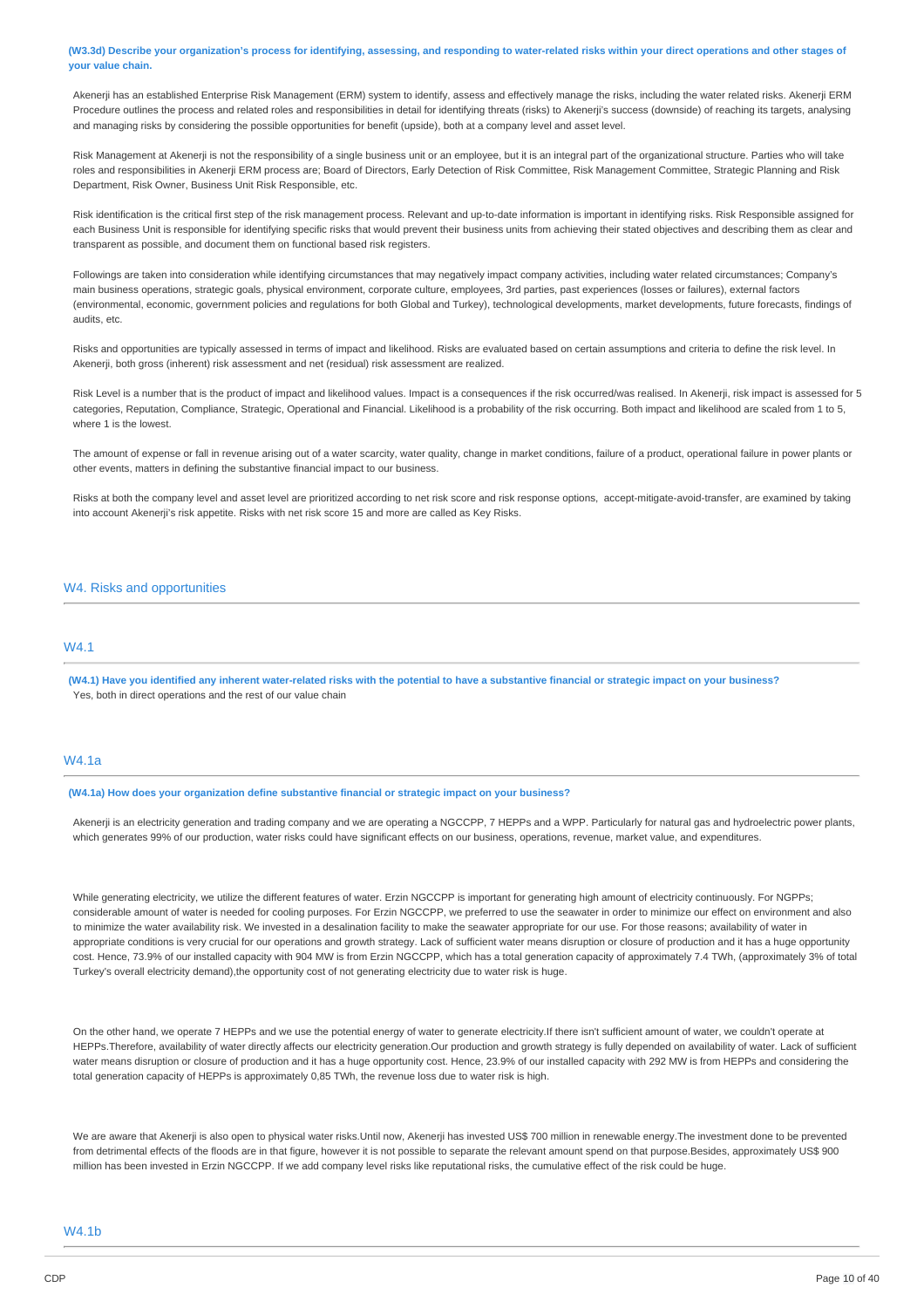(W4.1b) What is the total number of facilities exposed to water risks with the potential to have a substantive financial or strategic impact on your business, and **what proportion of your company-wide facilities does this represent?**

|                | Total number of facilities exposed to water risk | $\sqrt{\%}$ company-wide facilities this represents | Comment.                                                         |
|----------------|--------------------------------------------------|-----------------------------------------------------|------------------------------------------------------------------|
| $\sqrt{$ Row 1 |                                                  | 76-99                                               | All of our power plants and head office water risks are exposed. |

# W4.1c

(W4.1c) By river basin, what is the number and proportion of facilities exposed to water risks that could have a substantive financial or strategic impact on your **business, and what is the potential business impact associated with those facilities?**

**Country/Area & River basin**

Turkey **Other, please specify (Seyhan)** 

#### **Number of facilities exposed to water risk**

 $\overline{A}$ 

**% company-wide facilities this represents**

1-25

**Production value for the metals & mining activities associated with these facilities** <Not Applicable>

**% company's annual electricity generation that could be affected by these facilities** 1-25

**% company's global oil & gas production volume that could be affected by these facilities**

<Not Applicable>

**% company's total global revenue that could be affected** 11-20

#### **Comment**

Feke I, Feke II, Himmetli, Gökkaya HEPPs are built on Göksu River and they are in Seyhan River Basin. Please hence that proportions of total operations are calculated according to the installed capacities of our power plants. Our main business is to generate and trade electricity. The revenue generated from the electricity generation is correlated with the installed capacity of the power plant. Therefore, it is assumed that the proportion of financial value that could be affected at river basin level is correlated with the installed capacity

| <b>Country/Area &amp; River basin</b>      |                    |  |
|--------------------------------------------|--------------------|--|
| Turkey                                     | Tigris & Euphrates |  |
|                                            |                    |  |
| Number of facilities exposed to water risk |                    |  |

 $\overline{2}$ 

**% company-wide facilities this represents** 1-25

**Production value for the metals & mining activities associated with these facilities** <Not Applicable>

**% company's annual electricity generation that could be affected by these facilities** 1-25

**% company's global oil & gas production volume that could be affected by these facilities** <Not Applicable>

**% company's total global revenue that could be affected** 1-10

### **Comment**

Burç HEPP is built on Burç Stream and Bulam HEPP is built on Bulam Stream. They are in Tigris & Euphrates River Basin. Please hence that proportions of total operations are calculated according to the installed capacities of our power plants. Our main business is to generate and trade electricity. The revenue generated from the electricity generation is correlated with the installed capacity of the power plant. Therefore, it is assumed that the proportion of financial value that could be affected at river basin level is correlated with the installed capacity.

| <b>Country/Area &amp; River basin</b>                 |                                  |  |  |
|-------------------------------------------------------|----------------------------------|--|--|
| Turkey                                                | Other, please specify (Susurluk) |  |  |
| Number of facilities exposed to water risk            |                                  |  |  |
| % company-wide facilities this represents<br>$1 - 25$ |                                  |  |  |

**Production value for the metals & mining activities associated with these facilities** <Not Applicable>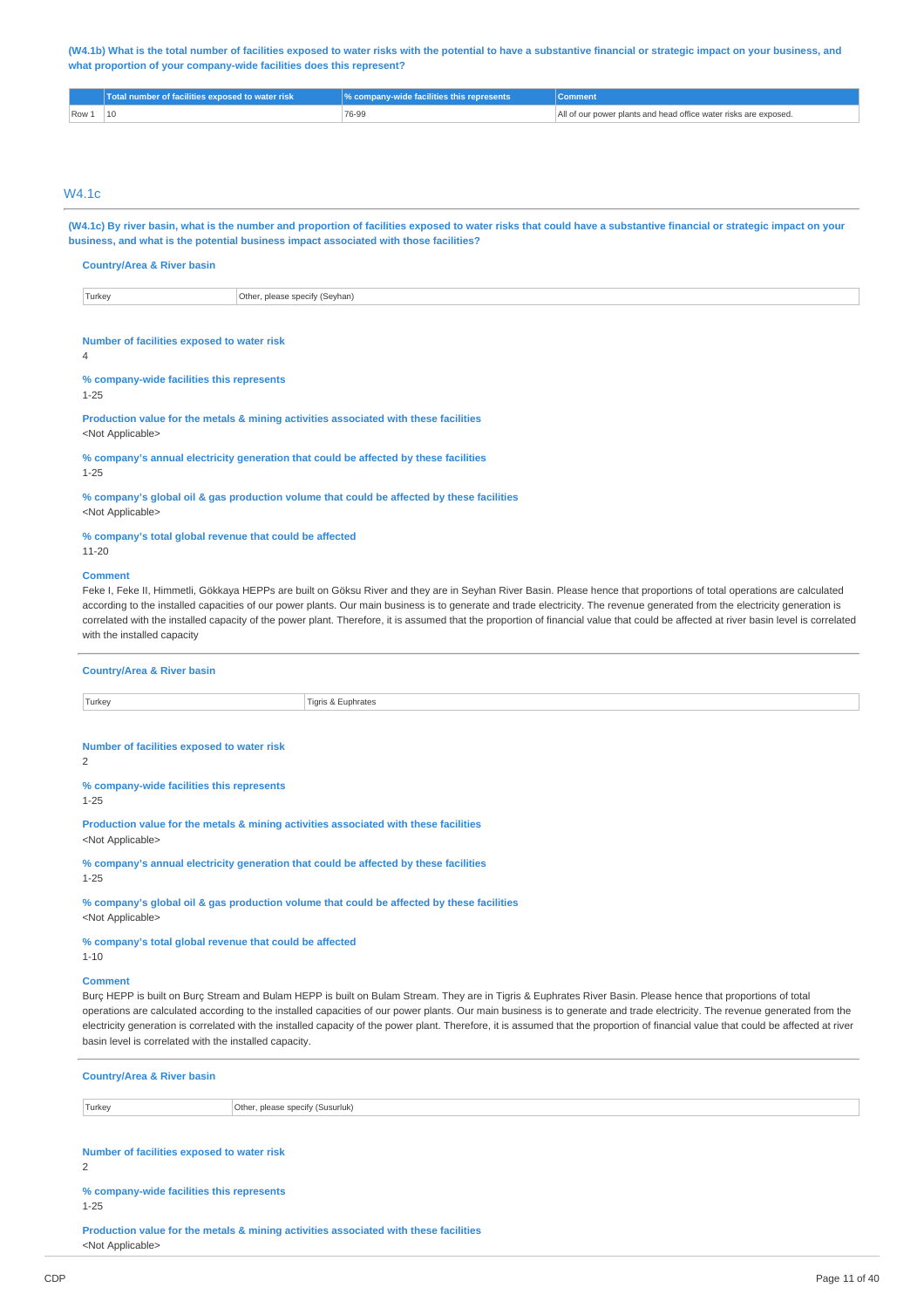**% company's annual electricity generation that could be affected by these facilities** 1-25

**% company's global oil & gas production volume that could be affected by these facilities** <Not Applicable>

### **% company's total global revenue that could be affected**

1-10

#### **Comment**

Uluabat Lake - Çınarcık Dam is in Susurluk River Basin. Ayyıldız Wind Power Plant is in Susurluk River Basin (As it is a Wind Power Plant its water footprint is negligible.) Please hence that proportions of total operations are calculated according to the installed capacities of our power plants. Our main business is to generate and trade electricity. The revenue generated from the electricity generation is correlated with the installed capacity of the power plant. Therefore, it is assumed that the proportion of financial value that could be affected at river basin level is correlated with the installed capacity.

| <b>Country/Area &amp; River basin</b>           |  |  |  |  |
|-------------------------------------------------|--|--|--|--|
| Turkey<br>Other, please specify (Mediterranean) |  |  |  |  |

#### **Number of facilities exposed to water risk**

1

51-75

**% company-wide facilities this represents**

**Production value for the metals & mining activities associated with these facilities** <Not Applicable>

**% company's annual electricity generation that could be affected by these facilities** 76-99

**% company's global oil & gas production volume that could be affected by these facilities**

**% company's total global revenue that could be affected** 61-70

#### **Comment**

<Not Applicable>

Erzin Natural Gas Combined Cycle Power Plant is in Mediterranean River Basin. Please hence that proportions of total operations are calculated according to the installed capacities of our power plants. Our main business is to generate and trade electricity. The revenue generated from the electricity generation is correlated with the installed capacity of the power plant. Therefore, it is assumed that the proportion of financial value that could be affected at river basin level is correlated with the installed capacity.

|--|

Turkey **Other, please specify (Marmara)** 

#### **Number of facilities exposed to water risk**

1

**% company-wide facilities this represents** Less than 1%

**Production value for the metals & mining activities associated with these facilities** <Not Applicable>

**% company's annual electricity generation that could be affected by these facilities** Less than 1%

**% company's global oil & gas production volume that could be affected by these facilities** <Not Applicable>

**% company's total global revenue that could be affected** Unknown

# **Comment**

Istanbul AKHAN Head Office is in Marmara River Basin. Please hence that proportions of total operations are calculated according to the installed capacities of our power plants. Our main business is to generate and trade electricity. The revenue generated from the electricity generation is correlated with the installed capacity of the power plant. Therefore, it is assumed that the proportion of financial value that could be affected at river basin level is correlated with the installed capacity.

# W4.2

(W4.2) Provide details of identified risks in your direct operations with the potential to have a substantive financial or strategic impact on your business, and your **response to those risks.**

### **Country/Area & River basin**

Turkey Other, please specify (Seyhan)

**Type of risk & Primary risk driver**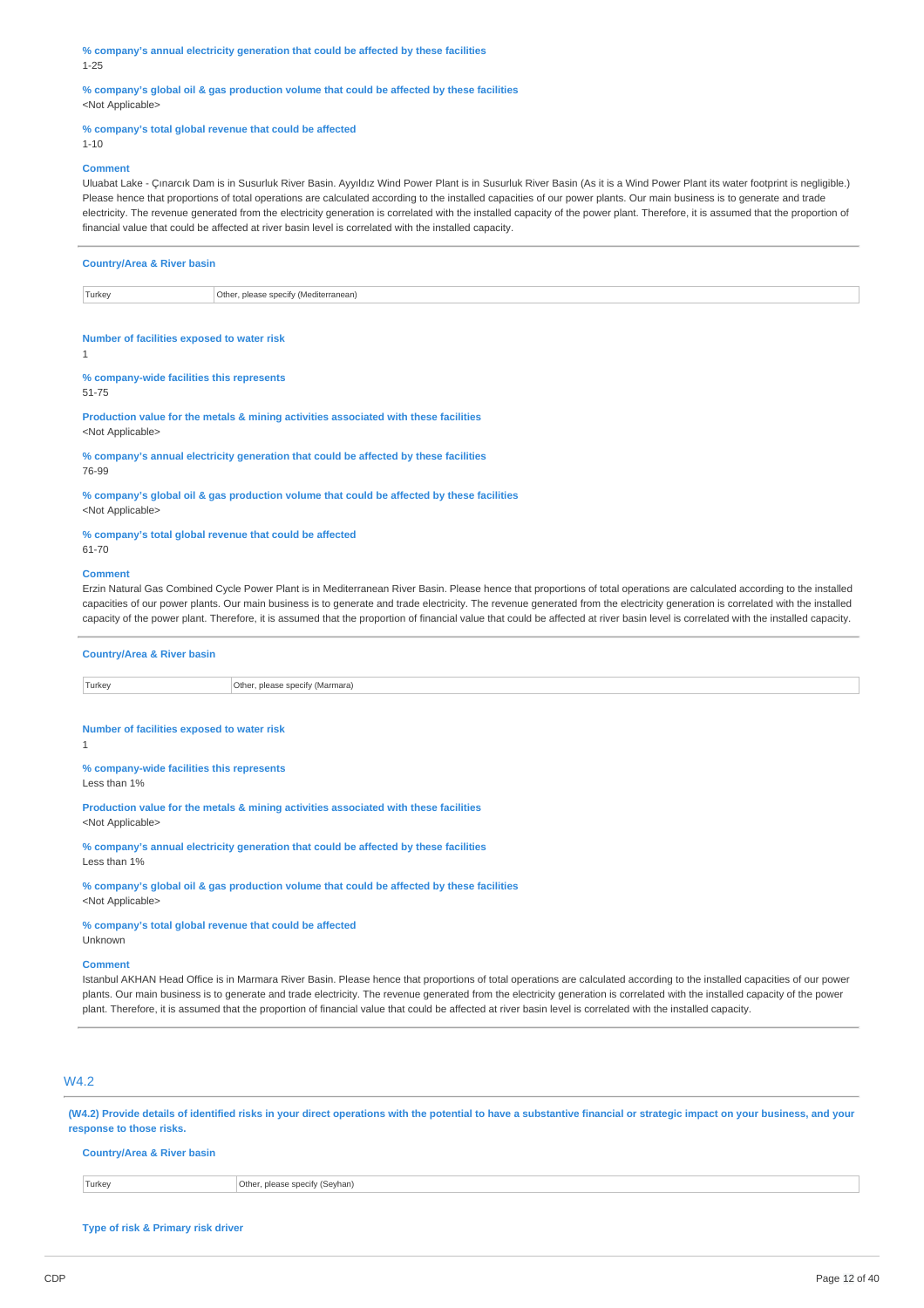### **Primary potential impact**

Reduced revenues from lower sales/output

# **Company-specific description**

With the possibility of drought occuring specifically in the East Mediterranean of Turkey, which covers the Seyhan River Basin, Akenerji's four hydroelectric power plants Feke I, Feke II, Himmetli and Gokkaya located on this basin would face the risk of interrupted operation due to lowered/lack of water inflow. This could adversely affect the generation output.

**Timeframe**

4-6 years

**Magnitude of potential impact** High

**Likelihood**

More likely than not

**Are you able to provide a potential financial impact figure?** Yes, a single figure estimate

**Potential financial impact figure (currency)** 5000000

**Potential financial impact figure - minimum (currency)** <Not Applicable>

**Potential financial impact figure - maximum (currency)** <Not Applicable>

#### **Explanation of financial impact**

20% deviation in generation of these hydroelectric power plants located in Seyhan River Basin could lead to around US\$ 5 million loss on Akenerji's revenues.

### **Primary response to risk**

Other, please specify (Water management incentives)

#### **Description of response**

Energy is a vital source for the development of our country and to maintain the modern life style of human beings. Our prior goal is to provide continuous power supply on that purpose. We manage the water by adapting generation plan in accordance with the inflow data, weather forecasts and the water level on dams. We diversify the electricity generation sources located in different regions of Turkey. Weather related historical data and forecasts, such as temperature, precipitation, rainflow, snowfall, and also inflow data of Akenerji plants and the data taken from the related Authorities are used for generation forecasts. We are evaluating the potential use of weather derivatives as insurance instruments.

**Cost of response**

0

#### **Explanation of cost of response**

The management of this risk is currently a part of our daily business as we did avaluated within the short-term time horizon. Therefore, apart from the supporting tools for weather forecasting, which roughly has a cost of US\$ 15,000 pa, there is no other additional cost on top of the current OPEX. However, considering that the patterns are likely to change more in the future, Akenerji is studying the long-term affects of this risk on Akenerji's current assets.

| <b>Country/Area &amp; River basin</b> |  |         |  |  |
|---------------------------------------|--|---------|--|--|
| Turkey<br>Tigris & Euphrates          |  |         |  |  |
| Type of risk & Primary risk driver    |  |         |  |  |
| Physical                              |  | Drought |  |  |

#### **Primary potential impact**

Reduced revenues from lower sales/output

#### **Company-specific description**

With the possibility of drought occuring specifically in the South-East of Turkey, which covers the Tigris & Euphrates River Basin, Akenerji's two hydroelectric power plants Burç and Bulam located on this basin would face the risk of interrupted operation due to lowered/lack of water inflow. This could adversely affect the generation output.

**Timeframe**

4-6 years

**Magnitude of potential impact**

Medium

**Likelihood** More likely than not

**Are you able to provide a potential financial impact figure?** Yes, a single figure estimate

**Potential financial impact figure (currency)** 1000000

**Potential financial impact figure - minimum (currency)** <Not Applicable>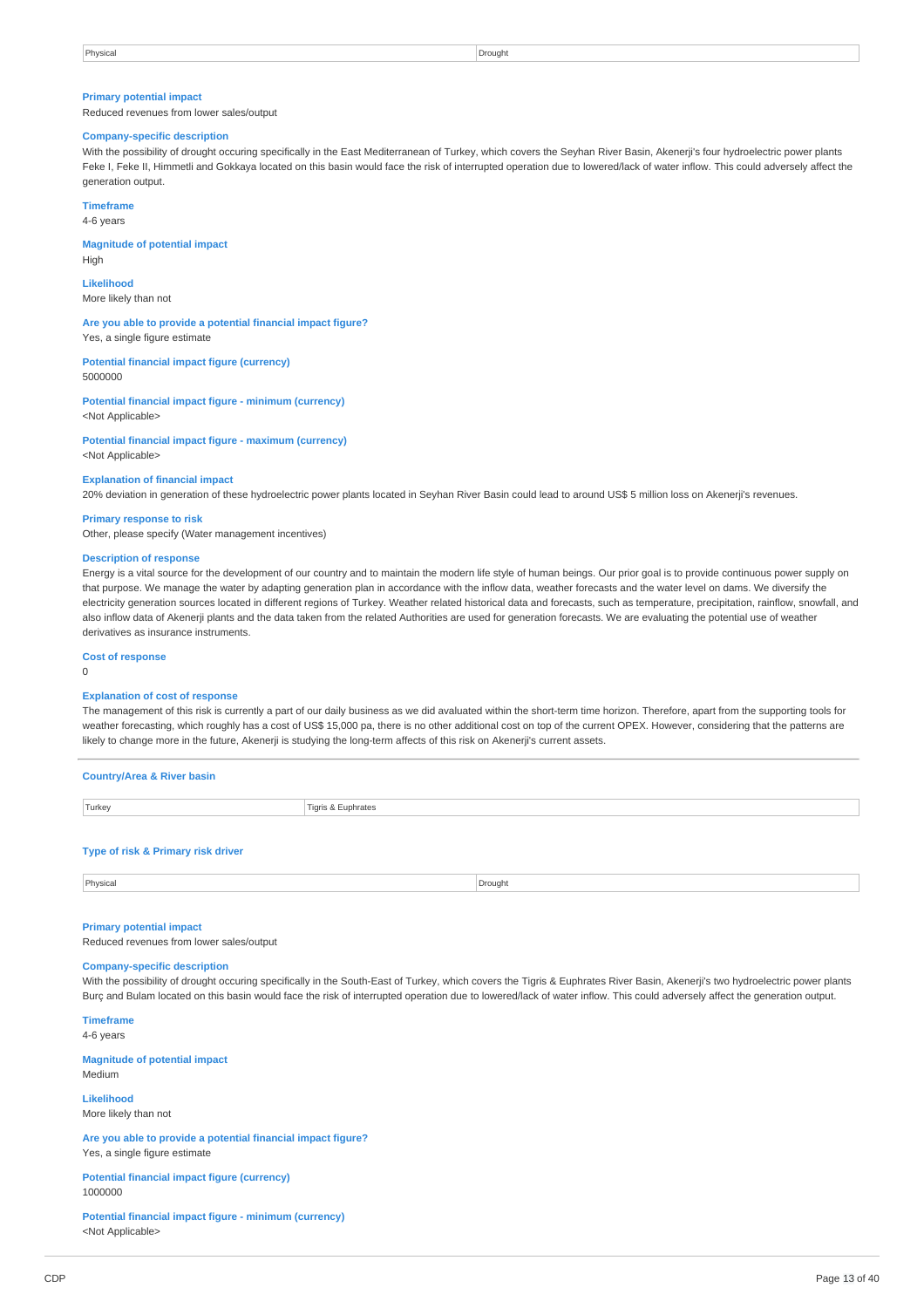#### **Potential financial impact figure - maximum (currency)** <Not Applicable>

#### **Explanation of financial impact**

20% deviation in generation of these hydroelectric power plants located in Tigris & Euphrates River Basin could lead to min. more than US\$ 1 million loss on Akenerji's revenues.

### **Primary response to risk**

Other, please specify (Water management incentives)

### **Description of response**

Energy is a vital source for the development of our country and to maintain the modern life style of human beings. Our prior goal is to provide continuous power supply on that purpose. We manage the water by adapting generation plan in accordance with the inflow data, weather forecasts and the water level on dams. We diversify the electricity generation sources located in different regions of Turkey. Weather related historical data and forecasts, such as temperature, precipitation, rainflow, snowfall, and also inflow data of Akenerji plants and the data taken from the related Authorities are used for generation forecasts. We are evaluating the potential use of weather derivatives as insurance instruments.

**Cost of response**

 $\overline{0}$ 

#### **Explanation of cost of response**

The management of this risk is currently a part of our daily business as we did avaluated within the short-term time horizon. Therefore, apart from the supporting tools for weather forecasting, which roughly has a cost of US\$ 15,000 pa, there is no other additional cost on top of the current OPEX. However, considering that the patterns are likely to change more in the future, Akenerji is studying the long-term affects of this risk on Akenerji's current assets.

| <b>Country/Area &amp; River basin</b> |                                  |  |  |
|---------------------------------------|----------------------------------|--|--|
| Turkey                                | Other, please specify (Susurluk) |  |  |
| Type of risk & Primary risk driver    |                                  |  |  |

Physical Drought **Drought** Drought **Drought Drought Drought Drought Drought Drought** 

#### **Primary potential impact**

Reduced revenues from lower sales/output

#### **Company-specific description**

With the possibility of drought occuring specifically in the Marmara Region of Turkey, which covers the Susurluk River Basin, Akenerji's hydroelectric power plant Uluabat located on this basin would face the risk of interrupted operation due to lowered/lack of water inflow. This could adversely affect the generation output.

#### **Timeframe**

4-6 years

High

#### **Magnitude of potential impact**

**Likelihood**

About as likely as not

**Are you able to provide a potential financial impact figure?** Yes, a single figure estimate

**Potential financial impact figure (currency)**

3000000

**Potential financial impact figure - minimum (currency)** <Not Applicable>

**Potential financial impact figure - maximum (currency)** <Not Applicable>

#### **Explanation of financial impact**

20% deviation in generation of these hydroelectric power plant located in Susurluk River Basin could lead to minimum more than min. US\$ 3 million loss on Akenerji's revenues.

#### **Primary response to risk**

Other, please specify (Water management incentives)

### **Description of response**

Energy is a vital source for the development of our country and to maintain the modern life style of human beings. Our prior goal is to provide continuous power supply on that purpose. We manage the water by adapting generation plan in accordance with the inflow data, weather forecasts and the water level on dams. We diversify the electricity generation sources located in different regions of Turkey. Weather related historical data and forecasts, such as temperature, precipitation, rainflow, snowfall, and also inflow data of Akenerji plants and the data taken from the related Authorities are used for generation forecasts. We are evaluating the potential use of weather derivatives as insurance instruments.

#### **Cost of response**

0

#### **Explanation of cost of response**

The management of this risk is currently a part of our daily business as we did avaluated within the short-term time horizon. Therefore, apart from the supporting tools for weather forecasting, which roughly has a cost of US\$ 15,000 pa, there is no other additional cost on top of the current OPEX. However, considering that the patterns are likely to change more in the future, Akenerji is studying the long-term affects of this risk on Akenerji's current assets.

**Country/Area & River basin**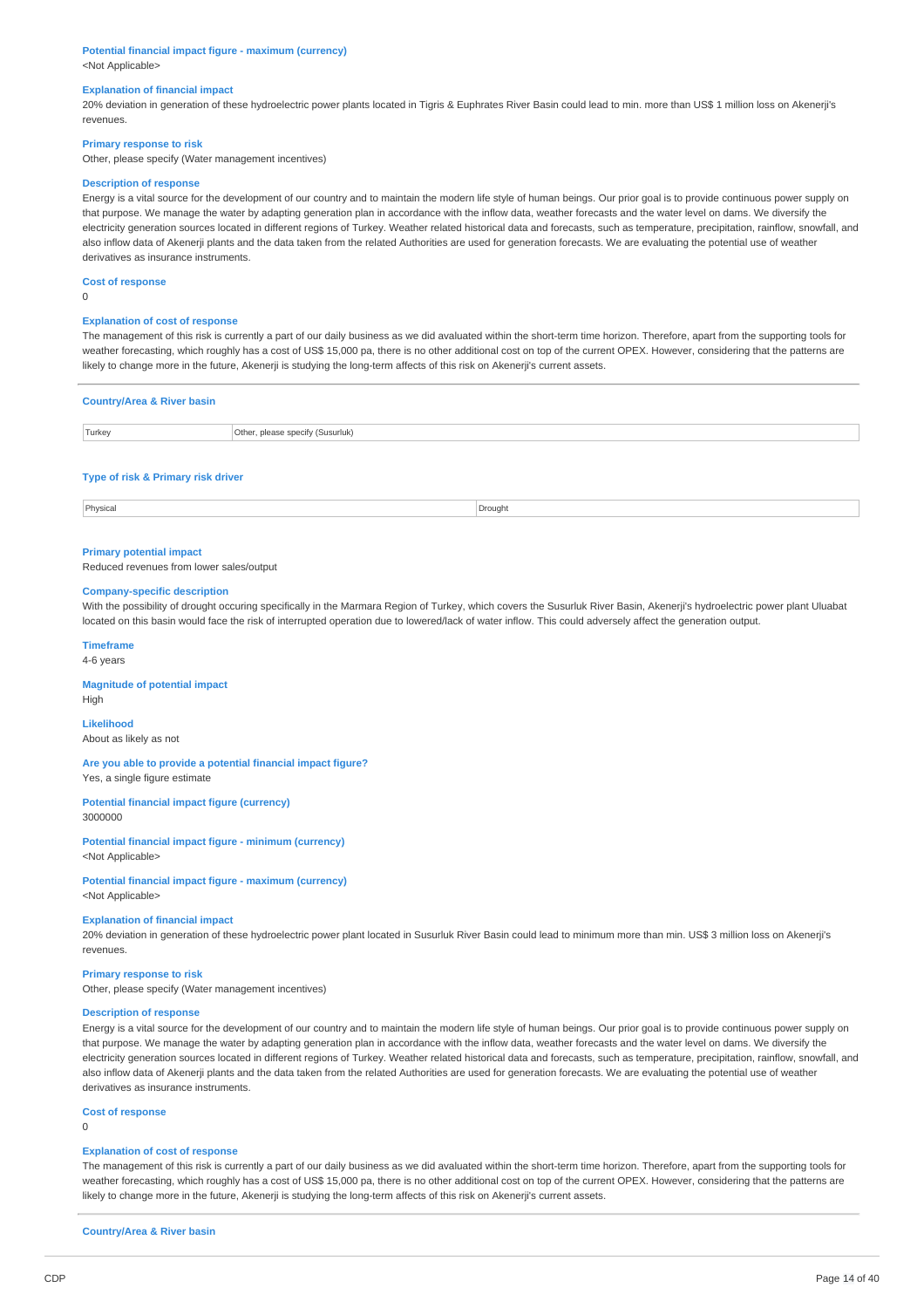| Turkey | Other, please specify (Mediterranean) |
|--------|---------------------------------------|
|        |                                       |

# **Type of risk & Primary risk driver**

Physical Flooding

#### **Primary potential impact**

Reduced revenues from lower sales/output

# **Company-specific description**

With the possibility of flooding occured specifically in the location of Akenerji's natural gas power plant of Erzin, we could face the risk of interrupted operation due to flood, which causes stopage of the power plant until the access water is discharged, and any damage on equipments caused by the flooding water is repaired.

#### **Timeframe**

More than 6 years

### **Magnitude of potential impact**

High

# **Likelihood**

Unlikely

**Are you able to provide a potential financial impact figure?** Yes, a single figure estimate

**Potential financial impact figure (currency)** 5000000

**Potential financial impact figure - minimum (currency)** <Not Applicable>

**Potential financial impact figure - maximum (currency)** <Not Applicable>

# **Explanation of financial impact**

2 weeks power plant's stop could create generation loss, market risk, repair works of damages, which altogether would have a high impact on Akenerji's revenues. Although it is not easy to give a specific figure, we can say that it could lead to around US\$ 5 million.

### **Primary response to risk**

Develop flood emergency plans

#### **Description of response**

Akenerji develops flood emergency plans, assesses precipitation regimes; engages and strengthen links with community.

#### **Cost of response**

0

#### **Explanation of cost of response**

The management of this risk is currently a part of our daily business. Erzin power plant designed and built considering the possible floods, and the weather daily. We consider studying in the future on extreme weather events and their effects to our power plants.

# W4.2a

(W4.2a) Provide details of risks identified within your value chain (beyond direct operations) with the potential to have a substantive financial or strategic impact **on your business, and your response to those risks.**

#### **Country/Area & River basin**

Turkey Other, please specify (Seyhan)

# **Stage of value chain**

Supply chain

# **Type of risk & Primary risk driver**

Physical Flooding and the contract of the contract of the contract of the contract of the contract of the contract of the contract of the contract of the contract of the contract of the contract of the contract of the cont

# **Primary potential impact**

Supply chain disruption

#### **Company-specific description**

If there is flooding, then our suppliers may face inadequate access to water sanitation and hygiene. Consequently, their employee well-being and health may be affected adversely and this may lead to disruption in their services or production. This may lead to decrease or disruption in production or services.

### **Timeframe**

More than 6 years

#### **Magnitude of potential impact** Medium-low

**Likelihood**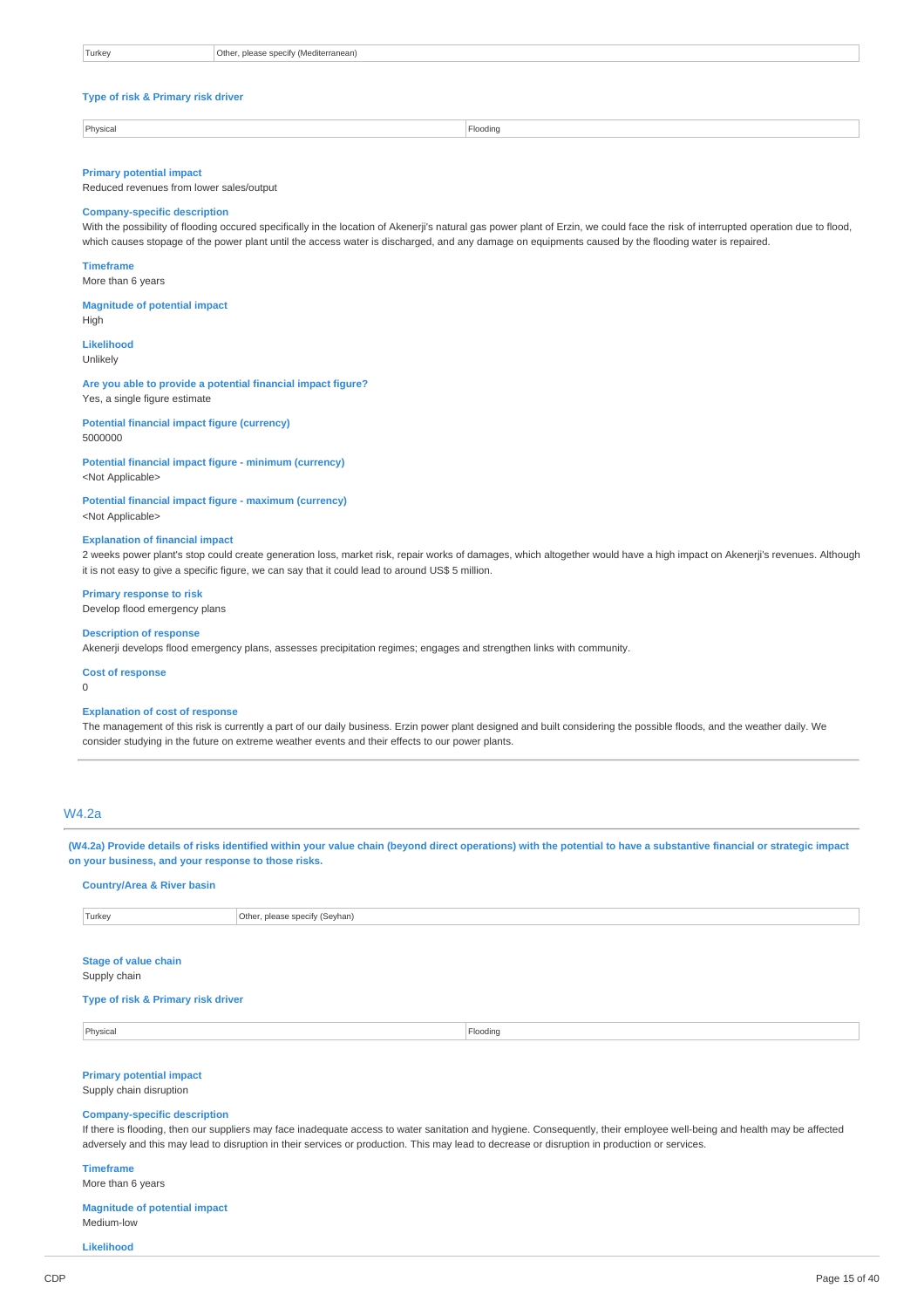#### About as likely as not

# **Are you able to provide a potential financial impact figure?**

No, we do not have this figure

**Potential financial impact figure (currency)**

<Not Applicable>

#### **Potential financial impact figure - minimum (currency)** <Not Applicable>

# **Potential financial impact figure - maximum (currency)**

<Not Applicable>

# **Explanation of financial impact**

If we consider, supply for any eqipment parts delayed for a maintanance period, which would have a delay on the maintanance schedule for 1 week, 1 week loss of generation would result in loss of revenue.

#### **Primary response to risk**

| r engagement<br>Supplier | Othe<br><i>rersification</i> )<br>. please speci<br>Supplier<br>diver<br><br>. |
|--------------------------|--------------------------------------------------------------------------------|
|                          |                                                                                |

#### **Description of response**

Engagement with suppliers, Supplier diversification, and also Supplier audits on OHSE. Akenerji develops and conducts sustainability strategies and policies. In line with its sustainability strategy, Akenerji manages the topic in its value chain as well. In 2015, Akenerji also started supplier audits and in 2016 rapidly increased the number of suppliers audited on Occupational Health & Safety and Environment. We also put effort to train and inform our suppliers. Supplier audits are performed by both from HQ employees and employees from our power plants.

#### **Cost of response**

 $\Omega$ 

#### **Explanation of cost of response**

The management of this risk is currently a part of our daily business at no additional cost on top of the current OPEX.

| <b>Country/Area &amp; River basin</b>       |                    |          |
|---------------------------------------------|--------------------|----------|
| Turkey                                      | Tigris & Euphrates |          |
| <b>Stage of value chain</b><br>Supply chain |                    |          |
| Type of risk & Primary risk driver          |                    |          |
| Physical                                    |                    | Flooding |
| Deimany notantial impact                    |                    |          |

# **Primary potential impact**

Supply chain disruption

### **Company-specific description**

If there is flooding, then our suppliers may face inadequate access to water sanitation and hygiene. Consequently, their employee well-being and health may be affected adversely and this may lead to disruption in their services or production. This may lead to decrease or disruption in production or services.

**Timeframe** More than 6 years

**Magnitude of potential impact**

Low **Likelihood**

About as likely as not

**Are you able to provide a potential financial impact figure?** No, we do not have this figure

**Potential financial impact figure (currency)** <Not Applicable>

**Potential financial impact figure - minimum (currency)** <Not Applicable>

**Potential financial impact figure - maximum (currency)** <Not Applicable>

**Explanation of financial impact** we do not have this figure

# **Primary response to risk**

Supplier engagement **Constant Constant Constant Constant Constant Constant Constant Constant Constant Constant Constant Constant Constant Constant Constant Constant Constant Constant Constant Constant Constant Constant Con** 

#### **Description of response**

Engagement with suppliers, Supplier diversification, and also Supplier audits on OHSE. Akenerji develops and conducts sustainability strategies and policies. In line with its sustainability strategy, Akenerji manages the topic in its value chain as well. In 2015, Akenerji also started supplier audits and in 2016 rapidly increased the number of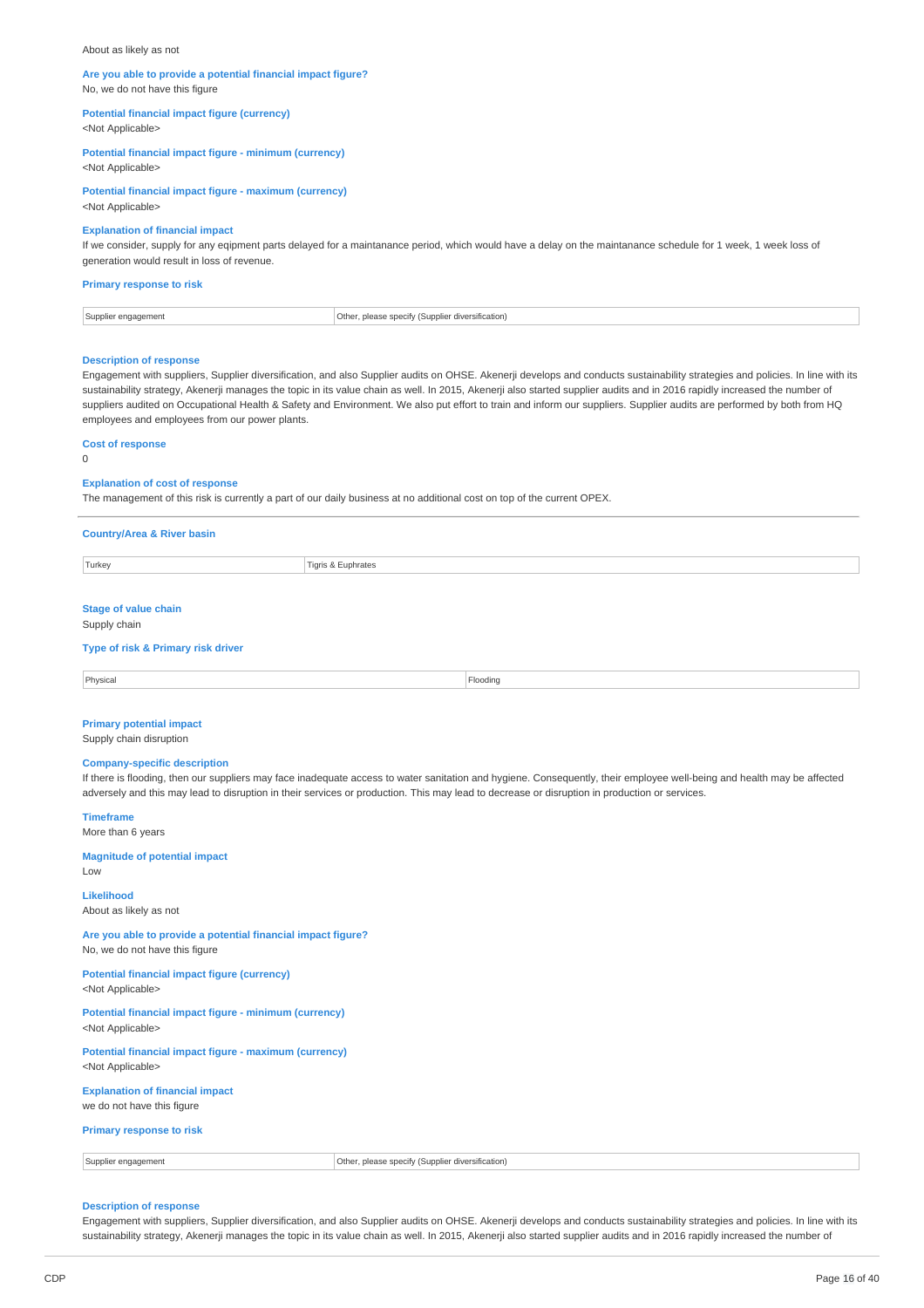suppliers audited on Occupational Health & Safety and Environment. We also put effort to train and inform our suppliers. Supplier audits are performed by both from HQ employees and employees from our power plants.

# **Cost of response**

 $\Omega$ 

#### **Explanation of cost of response**

The management of this risk is currently a part of our daily business at no additional cost on top of the current OPEX.

| <b>Country/Area &amp; River basin</b> |                                  |  |  |
|---------------------------------------|----------------------------------|--|--|
| Turkey                                | Other, please specify (Susurluk) |  |  |
| Stage of value chain                  |                                  |  |  |

Supply chain

#### **Type of risk & Primary risk driver**

Physical Flooding and the contract of the contract of the contract of the contract of the contract of the contract of the contract of the contract of the contract of the contract of the contract of the contract of the cont

#### **Primary potential impact**

Supply chain disruption

#### **Company-specific description**

If there is flooding, then our suppliers may face inadequate access to water sanitation and hygiene. Consequently, their employee well-being and health may be affected adversely and this may lead to disruption in their services or production. This may lead to decrease or disruption in production or services.

### **Timeframe**

More than 6 years

#### **Magnitude of potential impact** Medium

**Likelihood** About as likely as not

**Are you able to provide a potential financial impact figure?** No, we do not have this figure

#### **Potential financial impact figure (currency)** <Not Applicable>

**Potential financial impact figure - minimum (currency)** <Not Applicable>

#### **Potential financial impact figure - maximum (currency)** <Not Applicable>

**Explanation of financial impact** we do not have this figure

### **Primary response to risk**

| Supplier engagement<br>___ | .)ther<br>$R_{\rm max}$<br>. diversification)<br>(Supplie<br>SDE.<br>aniv r<br>east<br>. |
|----------------------------|------------------------------------------------------------------------------------------|
|                            |                                                                                          |

#### **Description of response**

Engagement with suppliers, Supplier diversification, and also Supplier audits on OHSE. Akenerji develops and conducts sustainability strategies and policies. In line with its sustainability strategy, Akenerji manages the topic in its value chain as well. In 2015, Akenerji also started supplier audits and in 2016 rapidly increased the number of suppliers audited on Occupational Health & Safety and Environment. We also put effort to train and inform our suppliers. Supplier audits are performed by both from HQ employees and employees from our power plants.

#### **Cost of response**

 $\Omega$ 

#### **Explanation of cost of response**

The management of this risk is currently a part of our daily business at no additional cost on top of the current OPEX.

| <b>Country/Area &amp; River basin</b> |                                       |          |
|---------------------------------------|---------------------------------------|----------|
| Turkey                                | Other, please specify (Mediterranean) |          |
|                                       |                                       |          |
| <b>Stage of value chain</b>           |                                       |          |
| Supply chain                          |                                       |          |
| Type of risk & Primary risk driver    |                                       |          |
| Physical                              |                                       | Flooding |
|                                       |                                       |          |
|                                       |                                       |          |

#### **Primary potential impact** Supply chain disruption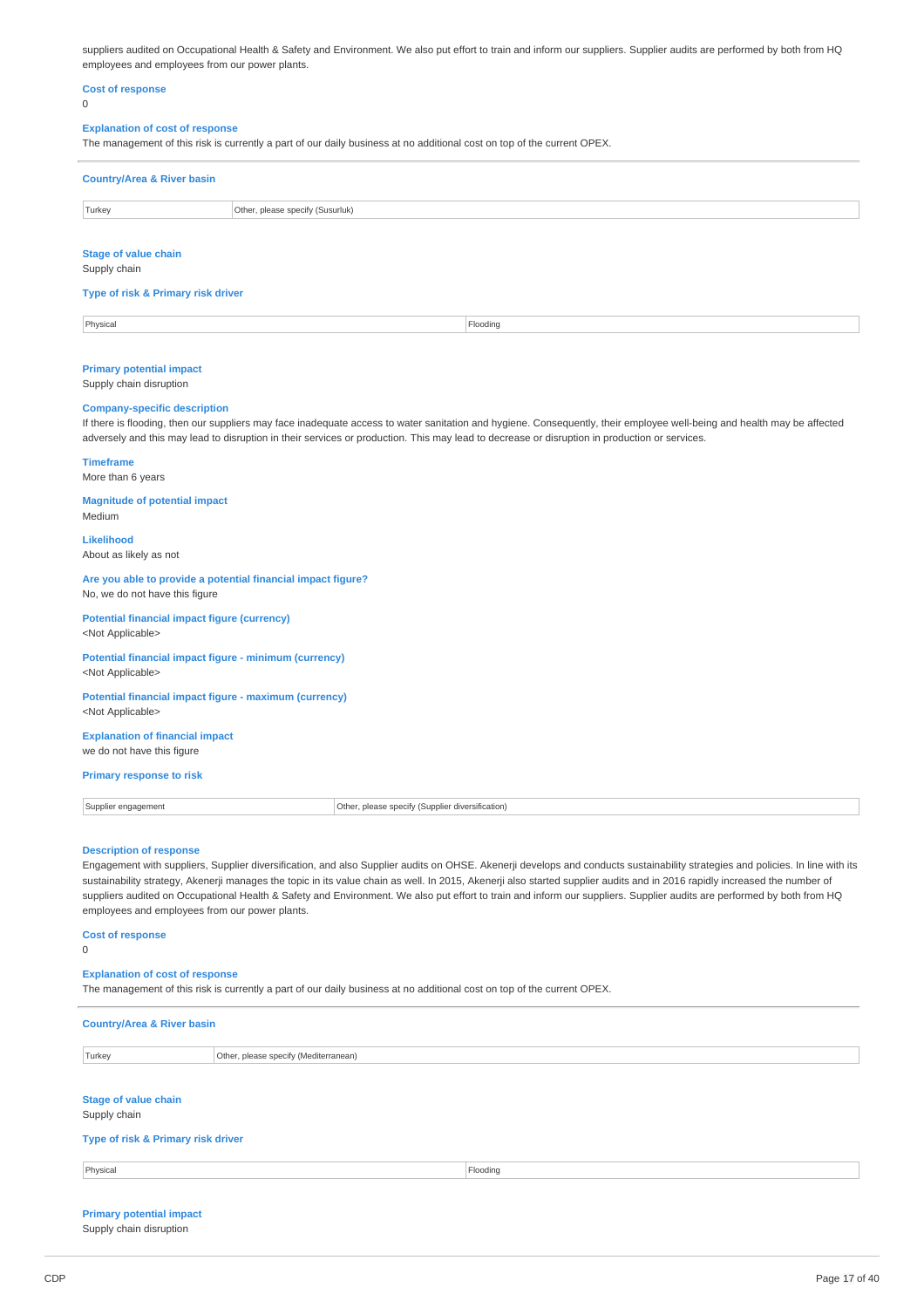#### **Company-specific description**

If there is flooding, then our suppliers may face inadequate access to water sanitation and hygiene. Consequently, their employee well-being and health may be affected adversely and this may lead to disruption in their services or production. This may lead to decrease or disruption in production or services.

**Timeframe** More than 6 years

**Magnitude of potential impact** High **Likelihood** About as likely as not **Are you able to provide a potential financial impact figure?** No, we do not have this figure **Potential financial impact figure (currency)** <Not Applicable> **Potential financial impact figure - minimum (currency)** <Not Applicable> **Potential financial impact figure - maximum (currency)** <Not Applicable> **Explanation of financial impact** we do not have this figure **Primary response to risk** Supplier engagement **Constanting Constanting Constanting Constanting Constanting Constanting Constanting Constanting Constanting Constanting Constanting Constanting Constanting Constanting Constanting Constanting Constanti** 

### **Description of response**

Engagement with suppliers, Supplier diversification, and also Supplier audits on OHSE. Akenerji develops and conducts sustainability strategies and policies. In line with its sustainability strategy, Akenerji manages the topic in its value chain as well. In 2015, Akenerji also started supplier audits and in 2016 rapidly increased the number of suppliers audited on Occupational Health & Safety and Environment. We also put effort to train and inform our suppliers. Supplier audits are performed by both from HQ employees and employees from our power plants.

**Cost of response**

0

#### **Explanation of cost of response**

The management of this risk is currently a part of our daily business at no additional cost on top of the current OPEX.

# W4.3

(W4.3) Have you identified any water-related opportunities with the potential to have a substantive financial or strategic impact on your business? Yes, we have identified opportunities, and some/all are being realized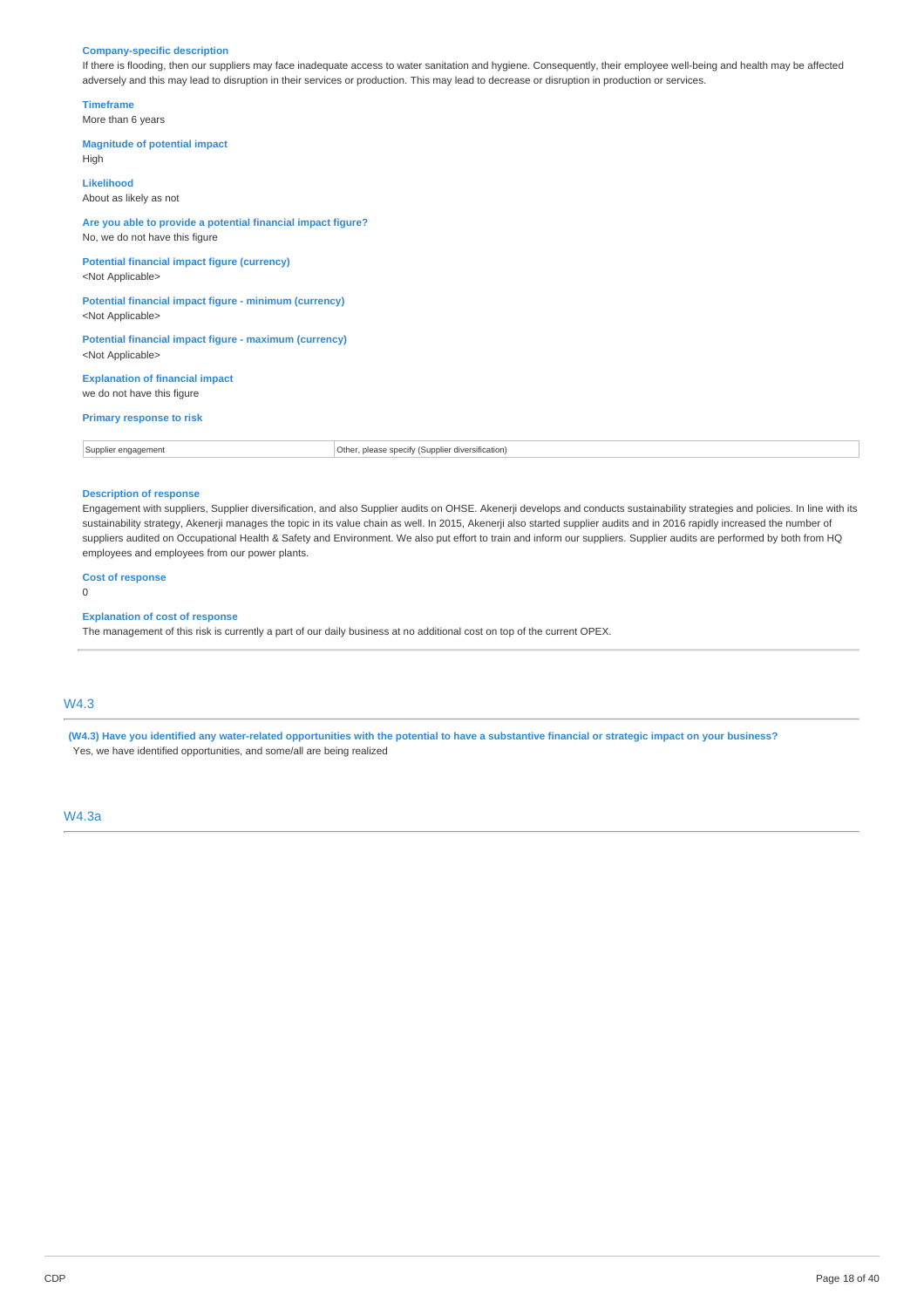**Type of opportunity** Products and services

#### **Primary water-related opportunity**

Increased sales of existing products/services

### **Company-specific description & strategy to realize opportunity**

Akenerji is providing energy services to its customers to reduce their electricity consumption which helps them to achieve their energy and environmental goals. Services includes such as energy analysis and audits, energy management, maintenance and operation, monitoring and evaluation of savings, etc. Together with the rising extreme weather events, and energy cuts experienced as a result of these extreme events, importance of the use of energy will rise considerably, and the Government will support more energy efficiency projects and introduce new regulations/restrictions on the use of energy. This would have a positive impact on Akenerji's energy services business.

#### **Estimated timeframe for realization**

4 to 6 years

**Magnitude of potential financial impact** Low-medium

**Are you able to provide a potential financial impact figure?** No, we do not have this figure

**Potential financial impact figure (currency)** <Not Applicable>

**Potential financial impact figure – minimum (currency)** <Not Applicable>

**Potential financial impact figure – maximum (currency)** <Not Applicable>

#### **Explanation of financial impact**

Financial impact cannot be easily determined. We can only say that development of the energy management services sector will gain momentum, which will in parallel support Akenerji to develop its Energy Management Services.

# W5. Facility-level water accounting

# W5.1

(W5.1) For each facility referenced in W4.1c, provide coordinates, water accounting data, and a comparison with the previous reporting year.

| <b>Facility reference number</b><br>Facility 1                                                                  |                                |  |  |
|-----------------------------------------------------------------------------------------------------------------|--------------------------------|--|--|
| <b>Facility name (optional)</b><br>Feke 1 HEPP                                                                  |                                |  |  |
| <b>Country/Area &amp; River basin</b>                                                                           |                                |  |  |
| Turkey                                                                                                          | Other, please specify (Seyhan) |  |  |
| Latitude                                                                                                        |                                |  |  |
| 37                                                                                                              |                                |  |  |
| Longitude<br>35                                                                                                 |                                |  |  |
| <b>Located in area with water stress</b><br>Yes                                                                 |                                |  |  |
| Primary power generation source for your electricity generation at this facility<br>Hydropower                  |                                |  |  |
| Oil & gas sector business division<br><not applicable=""></not>                                                 |                                |  |  |
| Total water withdrawals at this facility (megaliters/year)<br>0.91                                              |                                |  |  |
| Comparison of total withdrawals with previous reporting year<br>Much higher                                     |                                |  |  |
| Withdrawals from fresh surface water, including rainwater, water from wetlands, rivers and lakes<br>$\mathbf 0$ |                                |  |  |
| Withdrawals from brackish surface water/seawater<br>0                                                           |                                |  |  |
| Withdrawals from groundwater - renewable<br>$\mathbf 0$                                                         |                                |  |  |
| Withdrawals from groundwater - non-renewable                                                                    |                                |  |  |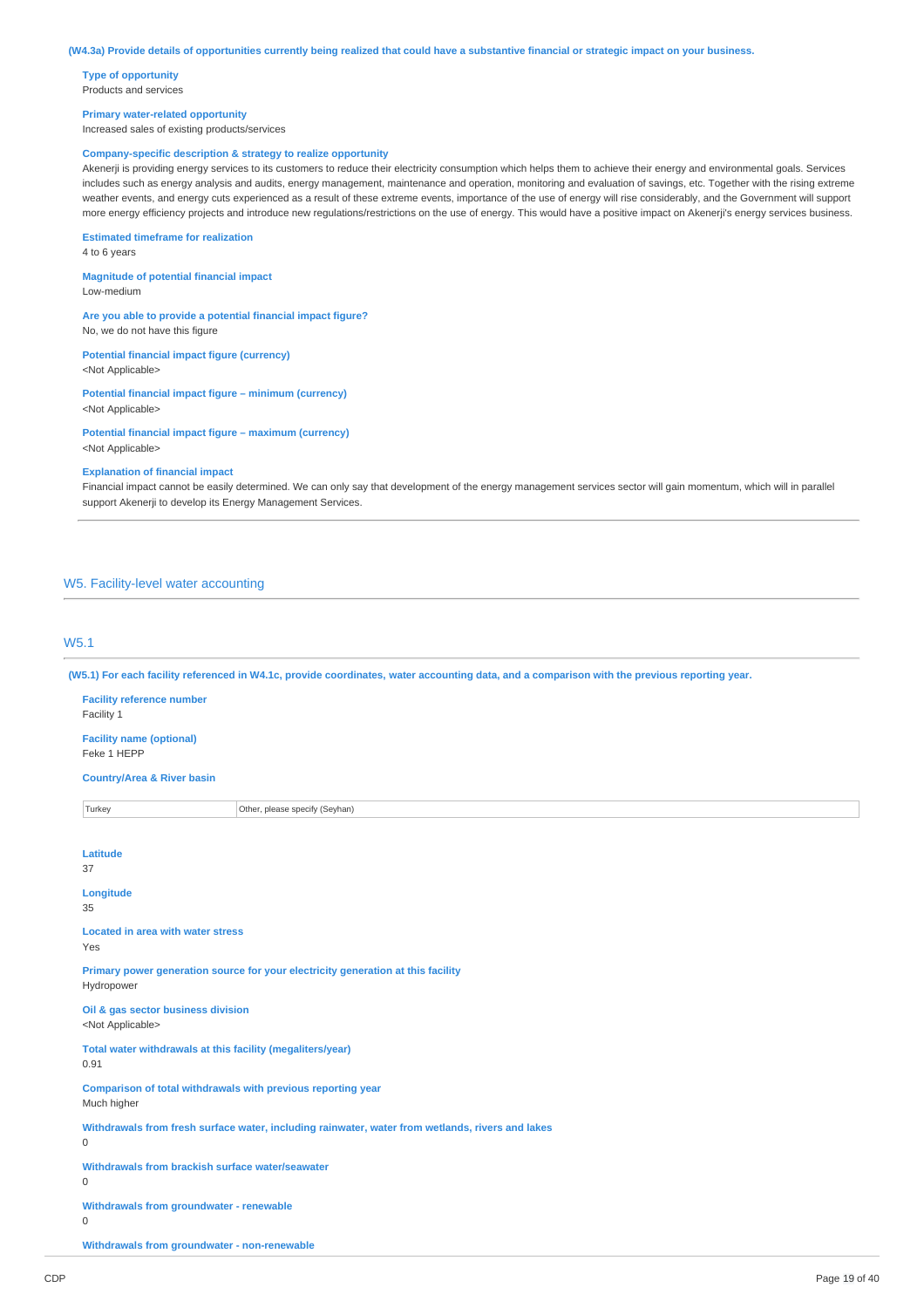0

**Withdrawals from produced/entrained water**

 $\Omega$ 

**Withdrawals from third party sources**

0.91

**Total water discharges at this facility (megaliters/year)** 0.61

**Comparison of total discharges with previous reporting year** Higher

**Discharges to fresh surface water**  $\Omega$ 

**Discharges to brackish surface water/seawater**

0

**Discharges to groundwater** 0

**Discharges to third party destinations** 0.61

**Total water consumption at this facility (megaliters/year)** 0.3

**Comparison of total consumption with previous reporting year** Higher

# **Please explain**

Water withdrawal in Feke1 HEPP is increased by 51 %. Water discharge in Feke1 HEPP is increased by 17 %. Water consumption is increased by 270 %. Because of the increasing is manpower. Meaurements have been done by Govermental organization which is Adana Water and Sewerage Administration . Trend thresholds are applied consistently to all our businesses: anything under +/- 4% is "about the same", anything over +/- 4% is 'Higher'/'Lower' compared to the previous year, and anything +/-20% is 'Much higher'/'Much lower'.

| <b>Facility reference number</b><br>Facility 2                                                        |                                                                                  |  |  |
|-------------------------------------------------------------------------------------------------------|----------------------------------------------------------------------------------|--|--|
| <b>Facility name (optional)</b><br>Feke II HEPP                                                       |                                                                                  |  |  |
| <b>Country/Area &amp; River basin</b>                                                                 |                                                                                  |  |  |
| Turkey                                                                                                | Other, please specify (Seyhan)                                                   |  |  |
| <b>Latitude</b><br>37                                                                                 |                                                                                  |  |  |
| Longitude<br>35                                                                                       |                                                                                  |  |  |
| <b>Located in area with water stress</b><br>Yes                                                       |                                                                                  |  |  |
| Hydropower                                                                                            | Primary power generation source for your electricity generation at this facility |  |  |
| Oil & gas sector business division<br><not applicable=""></not>                                       |                                                                                  |  |  |
| 0.38                                                                                                  | Total water withdrawals at this facility (megaliters/year)                       |  |  |
| Comparison of total withdrawals with previous reporting year<br>Lower                                 |                                                                                  |  |  |
| Withdrawals from fresh surface water, including rainwater, water from wetlands, rivers and lakes<br>0 |                                                                                  |  |  |
| Withdrawals from brackish surface water/seawater<br>0                                                 |                                                                                  |  |  |
| <b>Withdrawals from groundwater - renewable</b><br>0.38                                               |                                                                                  |  |  |
| Withdrawals from groundwater - non-renewable<br>0                                                     |                                                                                  |  |  |
| Withdrawals from produced/entrained water<br>0                                                        |                                                                                  |  |  |
| <b>Withdrawals from third party sources</b><br>0                                                      |                                                                                  |  |  |
| Total water discharges at this facility (megaliters/year)<br>0.13                                     |                                                                                  |  |  |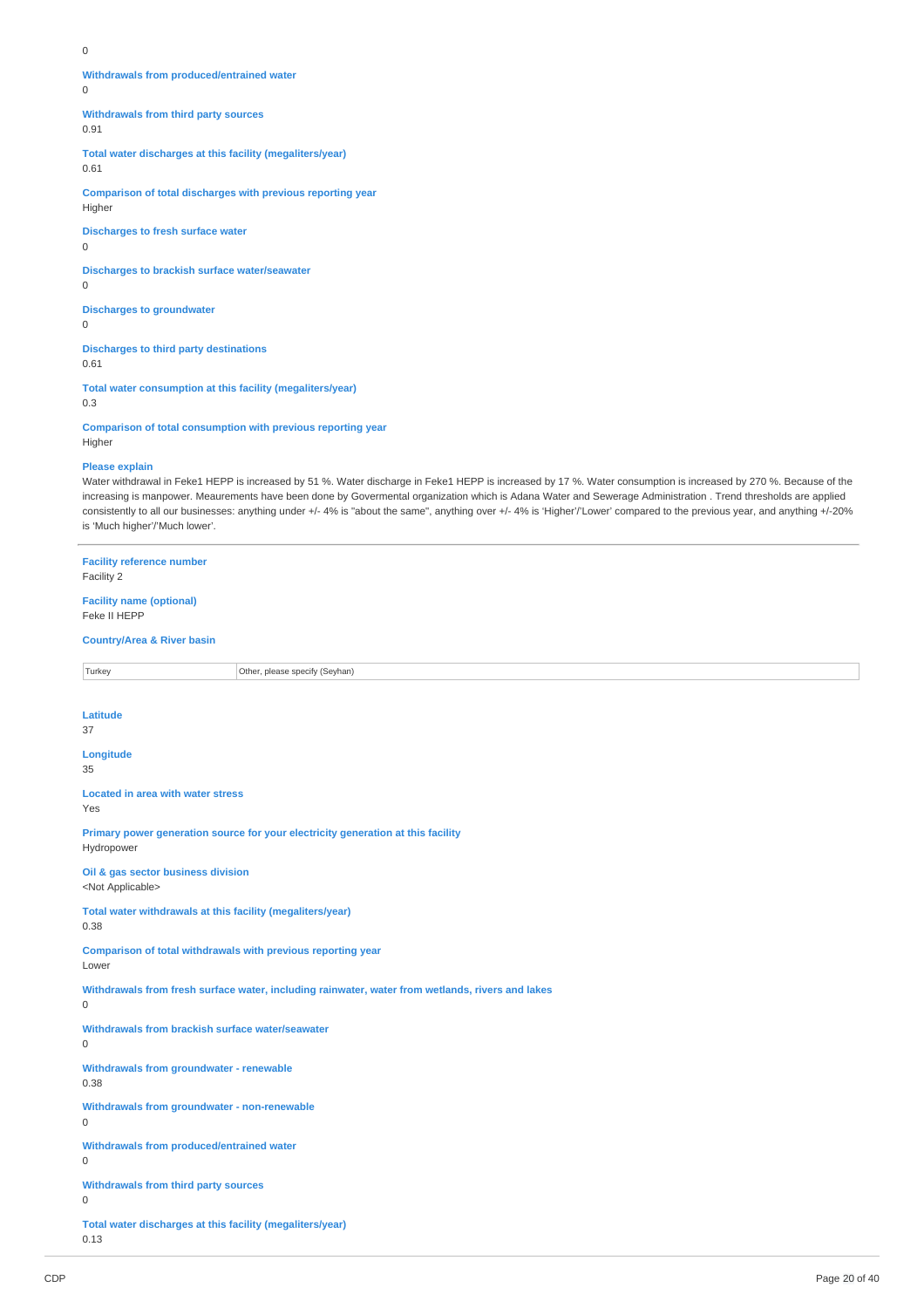**Comparison of total discharges with previous reporting year** Lower

#### **Discharges to fresh surface water**

0

#### **Discharges to brackish surface water/seawater**

 $\overline{0}$ 

# **Discharges to groundwater**

0

# **Discharges to third party destinations**

0.13

# **Total water consumption at this facility (megaliters/year)**

0.25

**Comparison of total consumption with previous reporting year** About the same

# **Please explain**

Water withdrawal in Feke2 HEPP is decreased by 4 %. Water discharge in Feke2 HEPP is decreased by 13 %. Water consumption is increased by 2%. Trend thresholds are applied consistently to all our businesses: anything under +/- 4% is "about the same", anything over +/- 4% is 'Higher'/'Lower' compared to the previous year, and anything +/-20% is 'Much higher'/'Much lower'.

# **Facility reference number**

Facility 3

**Facility name (optional)** Himmetli HEPP

### **Country/Area & River basin**

Turkey **Other, please specify (Seyhan)** 

**Latitude**

37

**Longitude** 35

#### **Located in area with water stress** Yes

**Primary power generation source for your electricity generation at this facility** Hydropower

#### **Oil & gas sector business division** <Not Applicable>

**Total water withdrawals at this facility (megaliters/year)**

2

**Comparison of total withdrawals with previous reporting year**

Lower

**Withdrawals from fresh surface water, including rainwater, water from wetlands, rivers and lakes**

 $\Omega$ 

**Withdrawals from brackish surface water/seawater**

```
\Omega
```
**Withdrawals from groundwater - renewable**  $\Omega$ 

**Withdrawals from groundwater - non-renewable**

 $\Omega$ 

**Withdrawals from produced/entrained water**

 $\Omega$ 

**Withdrawals from third party sources**

 $\overline{2}$ 

**Total water discharges at this facility (megaliters/year)** 0.7

**Comparison of total discharges with previous reporting year** Much higher

**Discharges to fresh surface water**

 $\overline{0}$ 

**Discharges to brackish surface water/seawater**  $\Omega$ 

**Discharges to groundwater**

<sup>0</sup>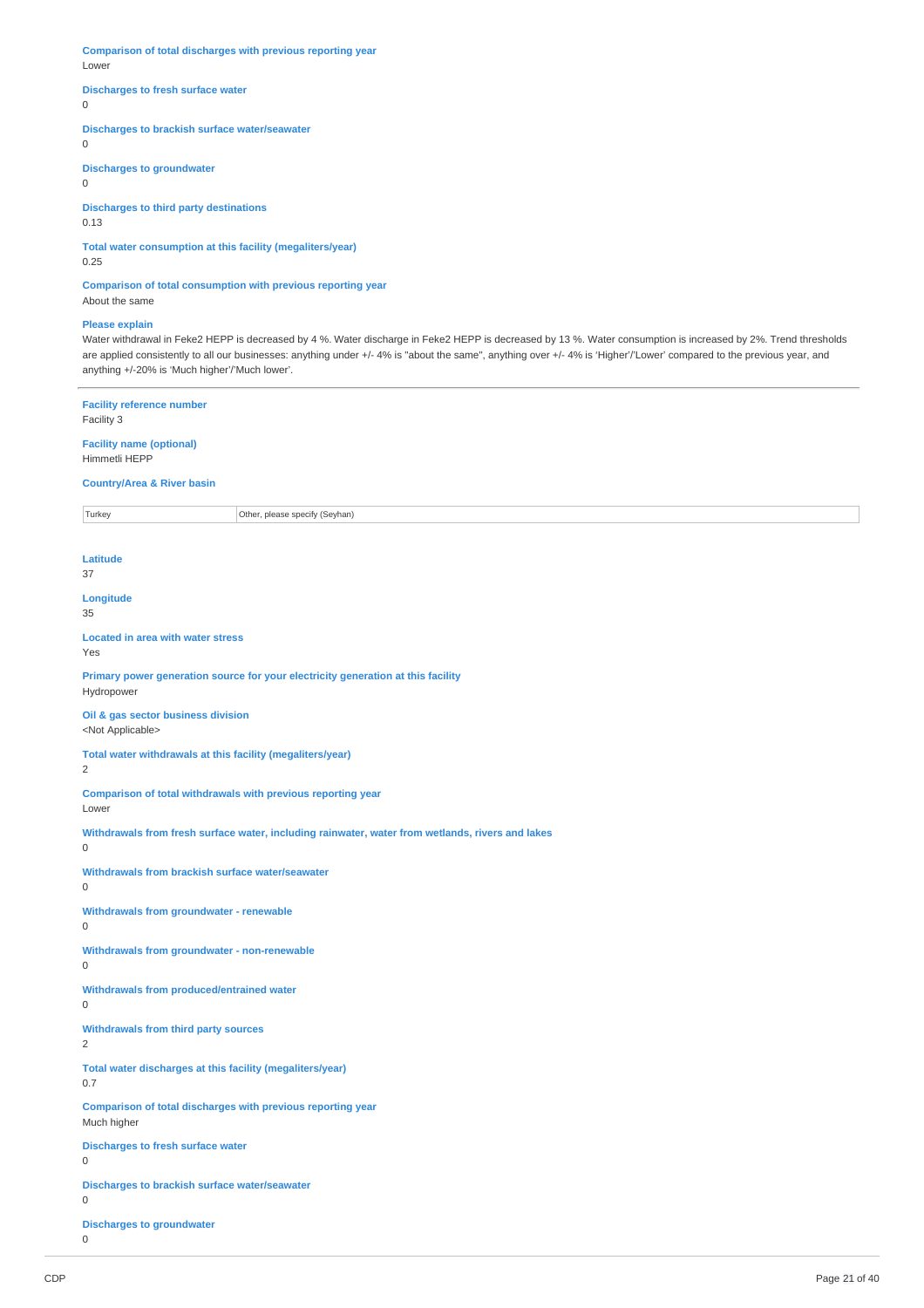#### **Discharges to third party destinations** 0.7

# **Total water consumption at this facility (megaliters/year)** 1.3

# **Comparison of total consumption with previous reporting year**

Lower

# **Please explain**

Water withdrawal in Himmetli HEPP is decreased by 6 %. Water discharge in Himmetli HEPP is increased by 26 %. Water consumption is decreased by 17%. Trend thresholds are applied consistently to all our businesses: anything under +/- 4% is "about the same", anything over +/- 4% is 'Higher'/'Lower' compared to the previous year, and anything +/-20% is 'Much higher'/'Much lower'.

| <b>Facility reference number</b><br>Facility 4                                                                  |  |  |  |
|-----------------------------------------------------------------------------------------------------------------|--|--|--|
| <b>Facility name (optional)</b><br>Gökkaya HEPP                                                                 |  |  |  |
| <b>Country/Area &amp; River basin</b>                                                                           |  |  |  |
| Turkey<br>Other, please specify (Seyhan)                                                                        |  |  |  |
|                                                                                                                 |  |  |  |
| Latitude<br>37                                                                                                  |  |  |  |
| Longitude<br>35                                                                                                 |  |  |  |
| <b>Located in area with water stress</b><br>Yes                                                                 |  |  |  |
| Primary power generation source for your electricity generation at this facility<br>Hydropower                  |  |  |  |
| Oil & gas sector business division<br><not applicable=""></not>                                                 |  |  |  |
| Total water withdrawals at this facility (megaliters/year)<br>1.02                                              |  |  |  |
| Comparison of total withdrawals with previous reporting year<br>Much higher                                     |  |  |  |
| Withdrawals from fresh surface water, including rainwater, water from wetlands, rivers and lakes<br>$\mathbf 0$ |  |  |  |
| Withdrawals from brackish surface water/seawater<br>0                                                           |  |  |  |
| Withdrawals from groundwater - renewable<br>$\mathbf 0$                                                         |  |  |  |
| Withdrawals from groundwater - non-renewable<br>$\mathsf{O}\xspace$                                             |  |  |  |
| Withdrawals from produced/entrained water<br>$\mathsf 0$                                                        |  |  |  |
| <b>Withdrawals from third party sources</b><br>1.02                                                             |  |  |  |
| Total water discharges at this facility (megaliters/year)<br>0.18                                               |  |  |  |
| Comparison of total discharges with previous reporting year<br>Much higher                                      |  |  |  |
| <b>Discharges to fresh surface water</b><br>$\mathsf 0$                                                         |  |  |  |
| Discharges to brackish surface water/seawater<br>0                                                              |  |  |  |
| <b>Discharges to groundwater</b><br>$\mathsf 0$                                                                 |  |  |  |
| <b>Discharges to third party destinations</b><br>0.18                                                           |  |  |  |
| Total water consumption at this facility (megaliters/year)<br>0.84                                              |  |  |  |
| Comparison of total consumption with previous reporting year<br>Much higher                                     |  |  |  |
| <b>Please explain</b>                                                                                           |  |  |  |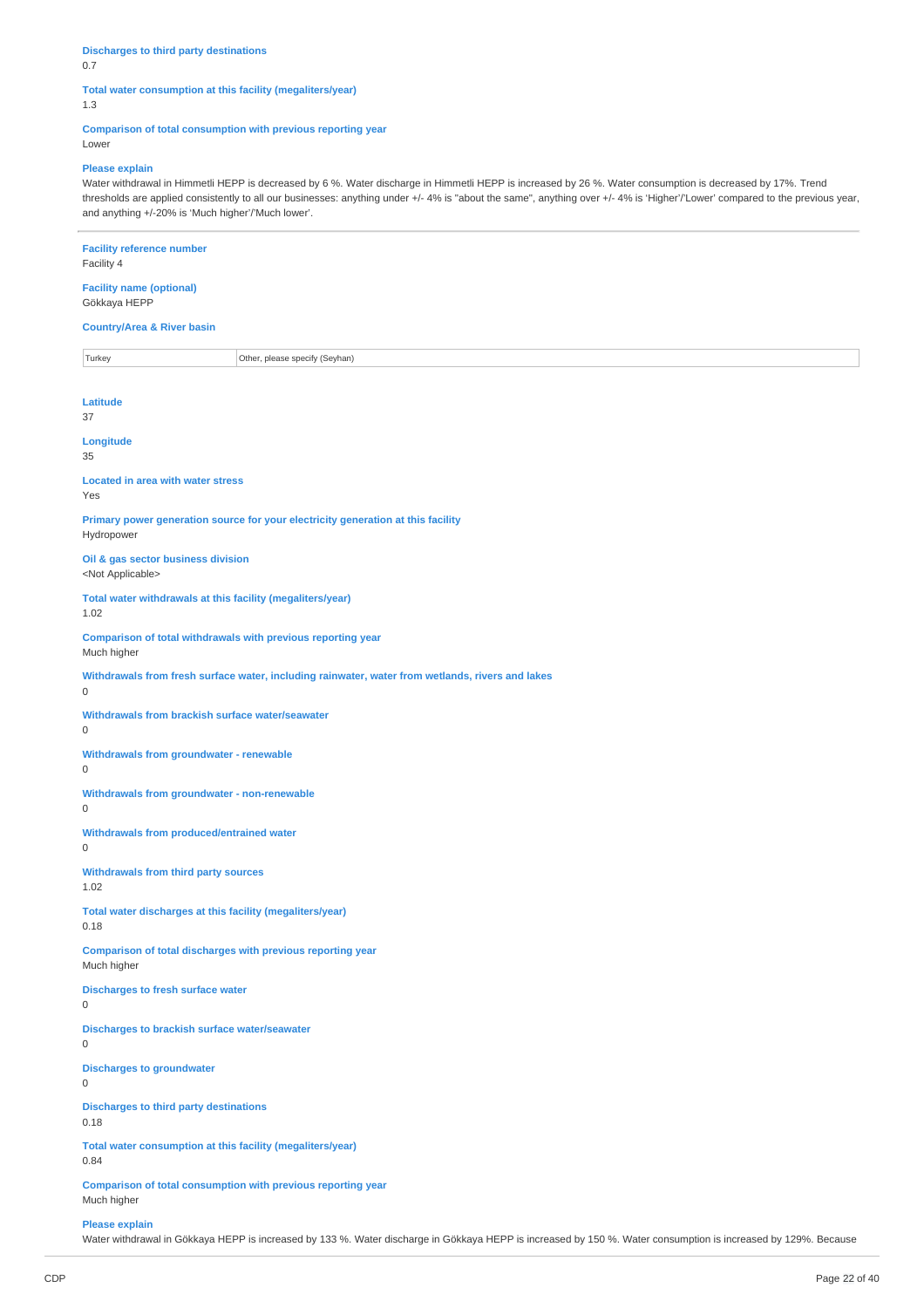of the increasing is manpower. Meaurements have been done by Govermental organization which is Adana Water and Sewage Administration . Trend thresholds are applied consistently to all our businesses: anything under +/- 4% is "about the same", anything over +/- 4% is 'Higher'/'Lower' compared to the previous year, and anything +/-20% is 'Much higher'/'Much lower'.

| <b>Facility reference number</b><br>Facility 5                                                                                                                                                                                                                          |
|-------------------------------------------------------------------------------------------------------------------------------------------------------------------------------------------------------------------------------------------------------------------------|
| <b>Facility name (optional)</b><br><b>Burç HEPP</b>                                                                                                                                                                                                                     |
| <b>Country/Area &amp; River basin</b>                                                                                                                                                                                                                                   |
| Turkey<br>Tigris & Euphrates                                                                                                                                                                                                                                            |
|                                                                                                                                                                                                                                                                         |
| Latitude<br>38                                                                                                                                                                                                                                                          |
| Longitude                                                                                                                                                                                                                                                               |
| 38                                                                                                                                                                                                                                                                      |
| <b>Located in area with water stress</b><br>Yes                                                                                                                                                                                                                         |
| Primary power generation source for your electricity generation at this facility<br>Hydropower                                                                                                                                                                          |
| Oil & gas sector business division<br><not applicable=""></not>                                                                                                                                                                                                         |
| Total water withdrawals at this facility (megaliters/year)<br>0.28                                                                                                                                                                                                      |
| Comparison of total withdrawals with previous reporting year<br>Much higher                                                                                                                                                                                             |
| Withdrawals from fresh surface water, including rainwater, water from wetlands, rivers and lakes<br>$\mathsf 0$                                                                                                                                                         |
| Withdrawals from brackish surface water/seawater<br>$\mathsf 0$                                                                                                                                                                                                         |
| Withdrawals from groundwater - renewable<br>0.28                                                                                                                                                                                                                        |
| Withdrawals from groundwater - non-renewable<br>0                                                                                                                                                                                                                       |
| Withdrawals from produced/entrained water<br>0                                                                                                                                                                                                                          |
| <b>Withdrawals from third party sources</b><br>$\mathbf 0$                                                                                                                                                                                                              |
| Total water discharges at this facility (megaliters/year)<br>0.01                                                                                                                                                                                                       |
| <b>Comparison of total discharges with previous reporting year</b><br>Much higher                                                                                                                                                                                       |
| <b>Discharges to fresh surface water</b><br>0                                                                                                                                                                                                                           |
| <b>Discharges to brackish surface water/seawater</b><br>0                                                                                                                                                                                                               |
| <b>Discharges to groundwater</b><br>0                                                                                                                                                                                                                                   |
| <b>Discharges to third party destinations</b><br>0.01                                                                                                                                                                                                                   |
| Total water consumption at this facility (megaliters/year)<br>0.27                                                                                                                                                                                                      |
| Comparison of total consumption with previous reporting year<br>Higher                                                                                                                                                                                                  |
| <b>Please explain</b><br>Burç HEPP reported much higher total water withdrawal volume, much higher total discharge volume and higher total consumption volumes compared to the previous<br>reporting year. Because of increasing water is local drought in summer time. |
| <b>Facility reference number</b><br>Facility 6                                                                                                                                                                                                                          |
| <b>Facility name (optional)</b>                                                                                                                                                                                                                                         |

Bulam HEPP

**Country/Area & River basin**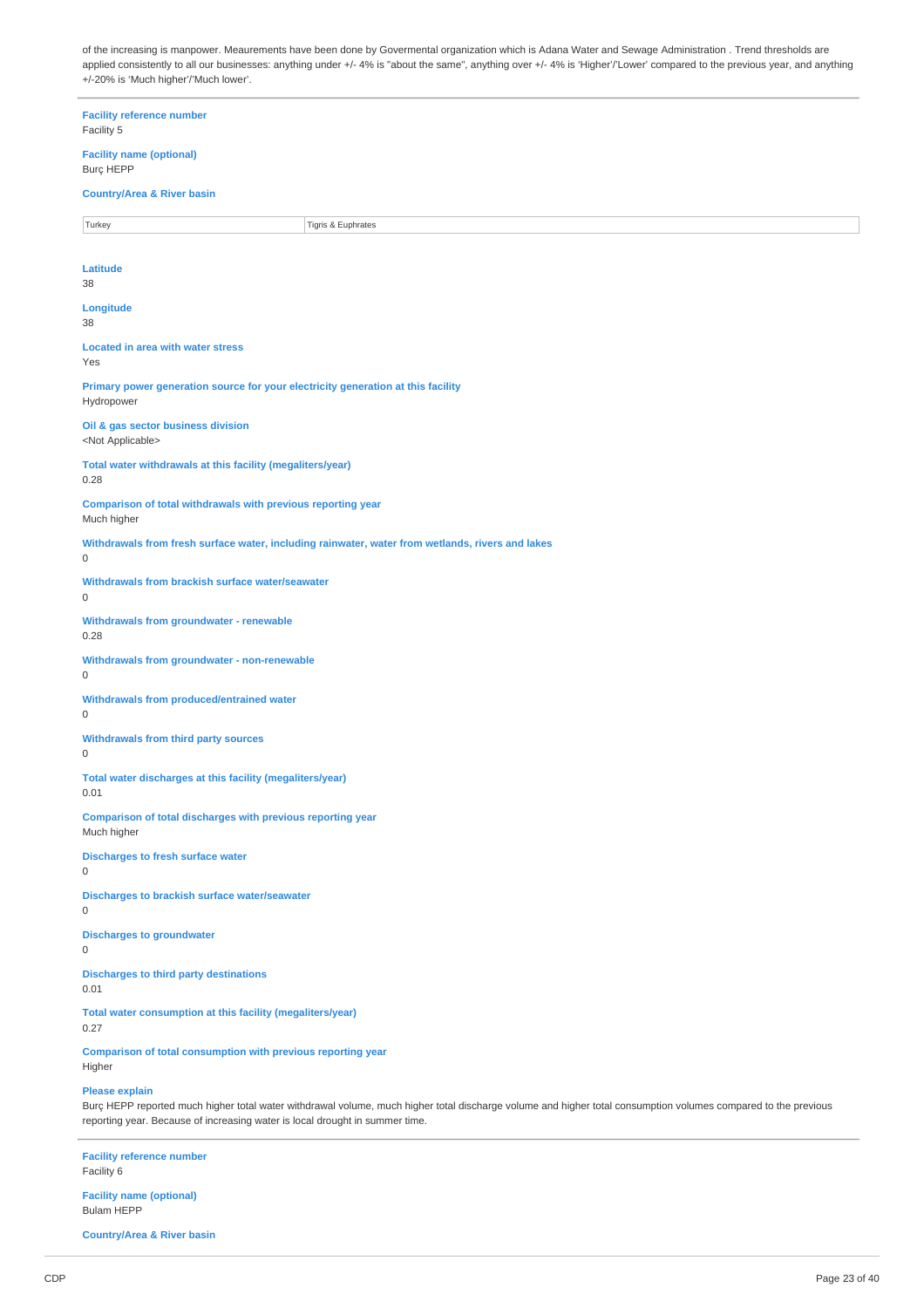| Turkey                                                                                                                                                                                                                                         | Tigris & Euphrates                                                                               |  |  |
|------------------------------------------------------------------------------------------------------------------------------------------------------------------------------------------------------------------------------------------------|--------------------------------------------------------------------------------------------------|--|--|
|                                                                                                                                                                                                                                                |                                                                                                  |  |  |
| Latitude<br>38                                                                                                                                                                                                                                 |                                                                                                  |  |  |
| Longitude<br>38                                                                                                                                                                                                                                |                                                                                                  |  |  |
| <b>Located in area with water stress</b><br>Yes                                                                                                                                                                                                |                                                                                                  |  |  |
| Hydropower                                                                                                                                                                                                                                     | Primary power generation source for your electricity generation at this facility                 |  |  |
| Oil & gas sector business division<br><not applicable=""></not>                                                                                                                                                                                |                                                                                                  |  |  |
| Total water withdrawals at this facility (megaliters/year)<br>0.1                                                                                                                                                                              |                                                                                                  |  |  |
| Higher                                                                                                                                                                                                                                         | Comparison of total withdrawals with previous reporting year                                     |  |  |
| 0.1                                                                                                                                                                                                                                            | Withdrawals from fresh surface water, including rainwater, water from wetlands, rivers and lakes |  |  |
| Withdrawals from brackish surface water/seawater<br>$\mathbf{0}$                                                                                                                                                                               |                                                                                                  |  |  |
| <b>Withdrawals from groundwater - renewable</b><br>$\mathsf 0$                                                                                                                                                                                 |                                                                                                  |  |  |
| Withdrawals from groundwater - non-renewable<br>$\mathbf 0$                                                                                                                                                                                    |                                                                                                  |  |  |
| Withdrawals from produced/entrained water<br>$\mathbf 0$                                                                                                                                                                                       |                                                                                                  |  |  |
| $\boldsymbol{0}$                                                                                                                                                                                                                               | Withdrawals from third party sources                                                             |  |  |
| Total water discharges at this facility (megaliters/year)<br>0.01                                                                                                                                                                              |                                                                                                  |  |  |
| Much higher                                                                                                                                                                                                                                    | Comparison of total discharges with previous reporting year                                      |  |  |
| $\mathbf 0$                                                                                                                                                                                                                                    | <b>Discharges to fresh surface water</b>                                                         |  |  |
| <b>Discharges to brackish surface water/seawater</b><br>O                                                                                                                                                                                      |                                                                                                  |  |  |
| <b>Discharges to groundwater</b><br>0                                                                                                                                                                                                          |                                                                                                  |  |  |
| <b>Discharges to third party destinations</b><br>0.01                                                                                                                                                                                          |                                                                                                  |  |  |
| Total water consumption at this facility (megaliters/year)<br>0.09                                                                                                                                                                             |                                                                                                  |  |  |
| About the same                                                                                                                                                                                                                                 | Comparison of total consumption with previous reporting year                                     |  |  |
| <b>Please explain</b><br>Bulam HEPP reported higher total water withdrawal volume, much higher total discharge volume and about the same total consumption volumes compared to the previous<br>reporting year. Because of increasing manpower. |                                                                                                  |  |  |
| <b>Facility reference number</b><br>Facility 7                                                                                                                                                                                                 |                                                                                                  |  |  |
| <b>Facility name (optional)</b><br><b>Uluabat HEPP</b>                                                                                                                                                                                         |                                                                                                  |  |  |
| <b>Country/Area &amp; River basin</b>                                                                                                                                                                                                          |                                                                                                  |  |  |
| Turkey                                                                                                                                                                                                                                         | Other, please specify (Susurluk)                                                                 |  |  |
| Latitude<br>40                                                                                                                                                                                                                                 |                                                                                                  |  |  |
| Longitude<br>28                                                                                                                                                                                                                                |                                                                                                  |  |  |
| Located in area with water stress                                                                                                                                                                                                              |                                                                                                  |  |  |

Please select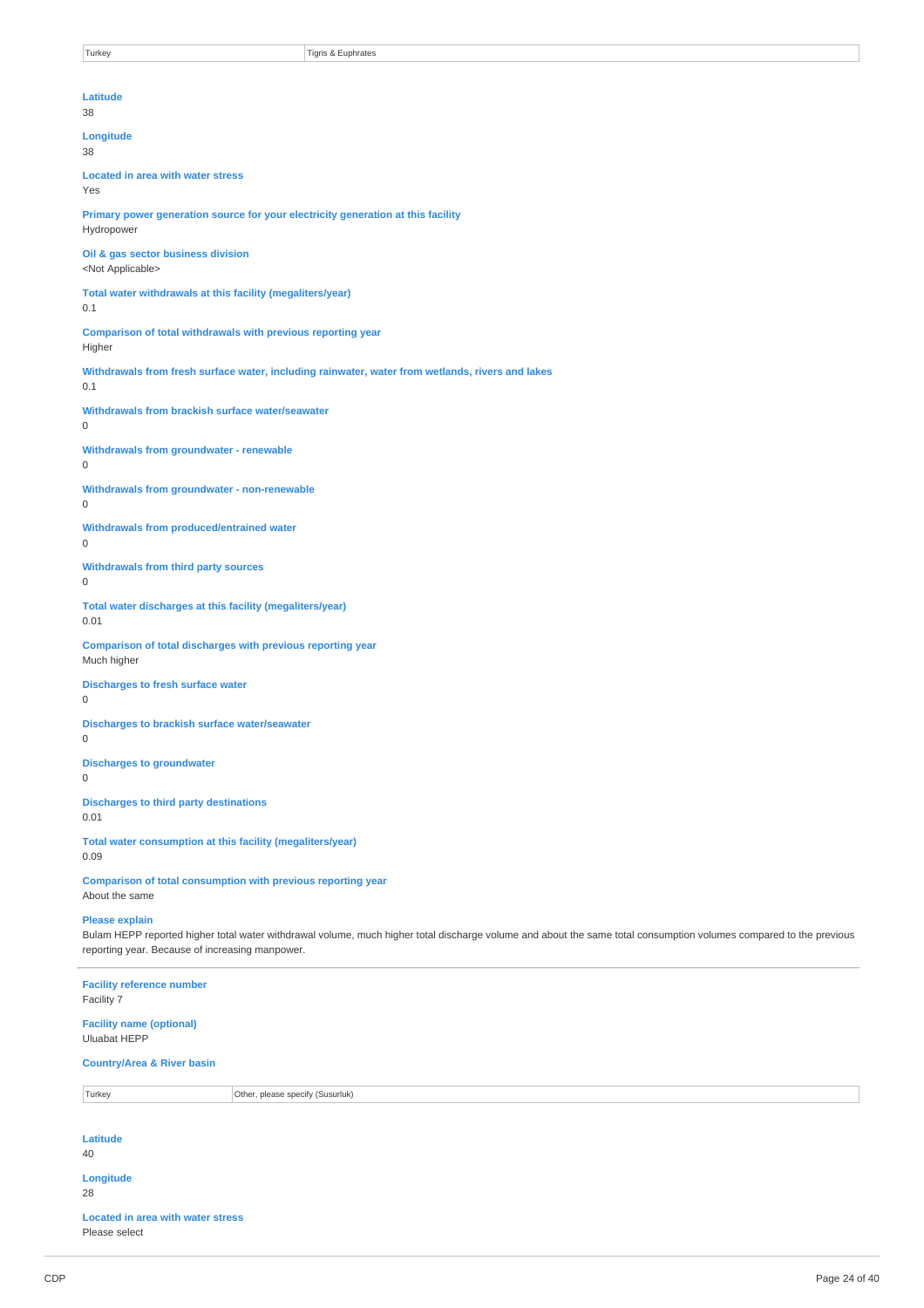**Primary power generation source for your electricity generation at this facility** Hydropower

**Oil & gas sector business division** <Not Applicable>

**Total water withdrawals at this facility (megaliters/year)**

3.23

**Comparison of total withdrawals with previous reporting year** Higher

**Withdrawals from fresh surface water, including rainwater, water from wetlands, rivers and lakes**

**Withdrawals from brackish surface water/seawater**

0

0

**Withdrawals from groundwater - renewable** 3.23

**Withdrawals from groundwater - non-renewable**

 $\Omega$ 

**Withdrawals from produced/entrained water** 0

**Withdrawals from third party sources**  $\overline{0}$ 

**Total water discharges at this facility (megaliters/year)** 0.15

**Comparison of total discharges with previous reporting year** Lower

**Discharges to fresh surface water**

0

**Discharges to brackish surface water/seawater** 0

**Discharges to groundwater**  $\theta$ 

**Discharges to third party destinations** 0.15

**Total water consumption at this facility (megaliters/year)** 3.08

**Comparison of total consumption with previous reporting year** Higher

### **Please explain**

Water withdrawal in Uluabat HEPP is increased by 17 %. Water discharge in Uluabat HEPP is decreased by 6 %. Water consumption is increased by 19%. Due to the drought of 2019 summer compared to the previous year, more water was needed for garden irrigation, so consumption has increased. In addition, manpower is increased because of the prolongation of maintenance time so the consumption has increased . Trend thresholds are applied consistently to all our businesses: anything under +/- 4% is "about the same", anything over +/- 4% is 'Higher'/'Lower' compared to the previous year, and anything +/-20% is 'Much higher'/'Much lower'.

**Facility reference number** Facility 8

**Facility name (optional)** Erzin NGCCPP

**Country/Area & River basin**

Turkey **Other, please specify (Mediterranean River Basin)** 

**Latitude** 39 **Longitude** 37 **Located in area with water stress** Please select **Primary power generation source for your electricity generation at this facility** Gas **Oil & gas sector business division**

<Not Applicable>

**Total water withdrawals at this facility (megaliters/year)** 12408

**Comparison of total withdrawals with previous reporting year**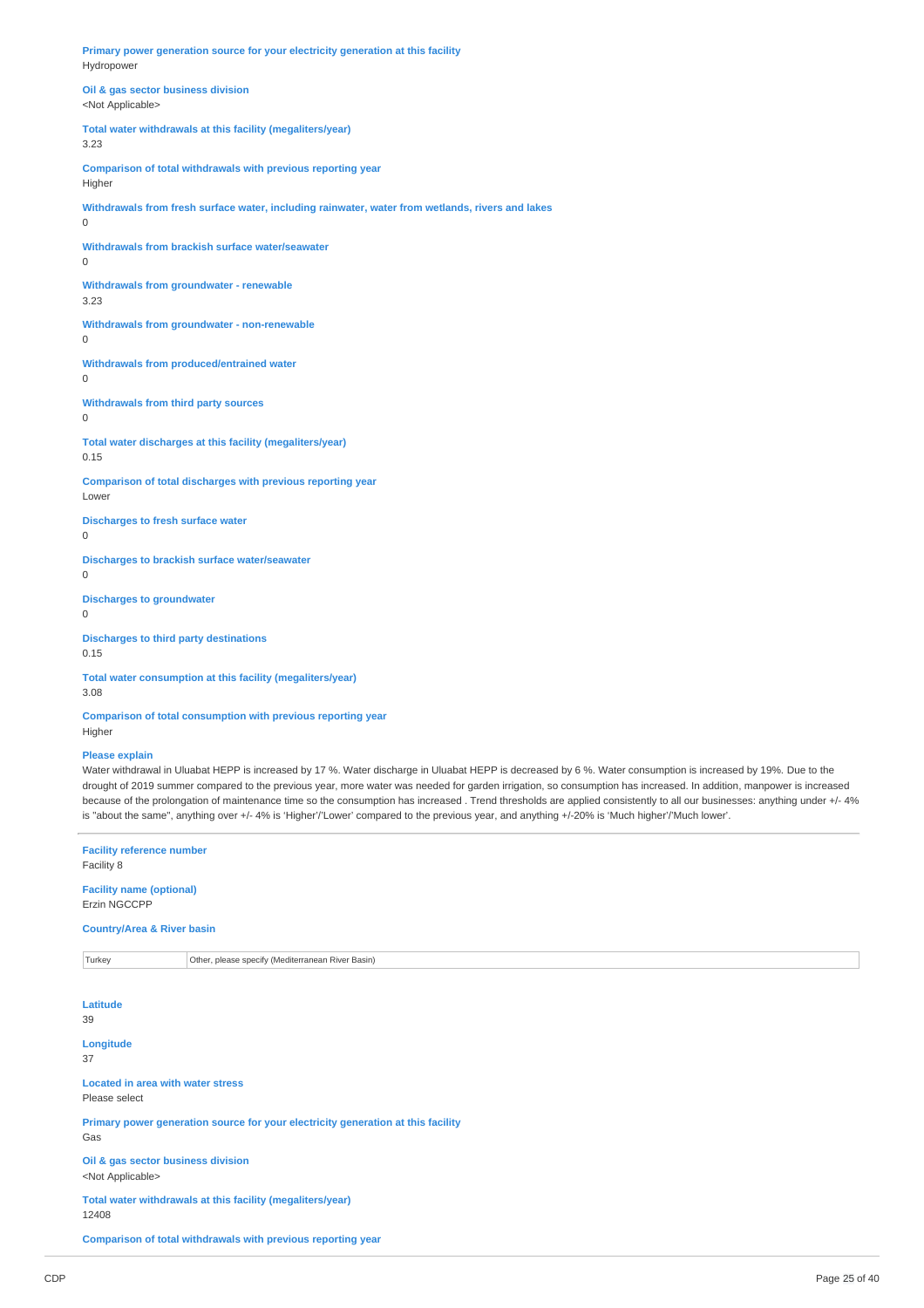#### About the same

**Withdrawals from fresh surface water, including rainwater, water from wetlands, rivers and lakes**  $\Omega$ **Withdrawals from brackish surface water/seawater** 12408 **Withdrawals from groundwater - renewable** 0 **Withdrawals from groundwater - non-renewable**  $\Omega$ **Withdrawals from produced/entrained water**  $\overline{0}$ **Withdrawals from third party sources** 0 **Total water discharges at this facility (megaliters/year)** 9937.51 **Comparison of total discharges with previous reporting year** About the same **Discharges to fresh surface water**  $\Omega$ **Discharges to brackish surface water/seawater** 9937.51 **Discharges to groundwater** 0 **Discharges to third party destinations**  $\Omega$ **Total water consumption at this facility (megaliters/year)** 2470.08 **Comparison of total consumption with previous reporting year**

Higher

#### **Please explain**

Water withdrawal in Erzin NGCCPP is increased %2 and about the same . Water discharge in Erzin NGCCPP is about the same. Water consumption is increased by 13%. Trend thresholds are applied consistently to all our businesses: anything under +/- 4% is "about the same", anything over +/- 4% is 'Higher'/'Lower' compared to the previous year, and anything +/-20% is 'Much higher'/'Much lower'.

**Facility reference number** Facility 9

**Facility name (optional)** Ayyıldız WPP

**Country/Area & River basin**

Turkey **Other, please specify (Susurluk)** 

| Latitude<br>40                                                                                        |
|-------------------------------------------------------------------------------------------------------|
| Longitude<br>27                                                                                       |
| <b>Located in area with water stress</b><br>Please select                                             |
| Primary power generation source for your electricity generation at this facility<br>Wind              |
| Oil & gas sector business division<br><not applicable=""></not>                                       |
| Total water withdrawals at this facility (megaliters/year)<br>0.12                                    |
| Comparison of total withdrawals with previous reporting year<br>Much higher                           |
| Withdrawals from fresh surface water, including rainwater, water from wetlands, rivers and lakes<br>0 |
| Withdrawals from brackish surface water/seawater<br>0                                                 |
| Withdrawals from groundwater - renewable<br>0.12                                                      |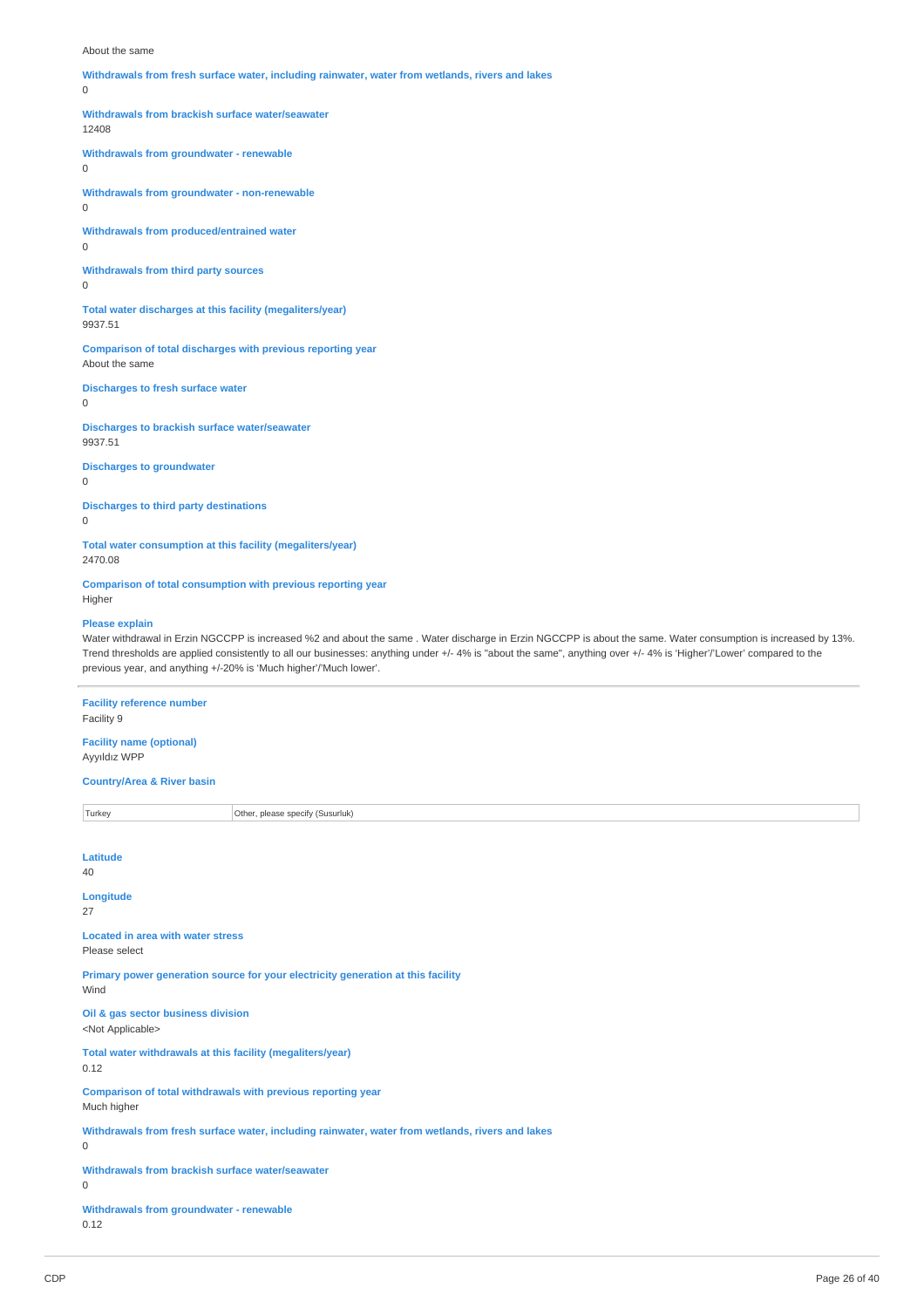**Withdrawals from groundwater - non-renewable**

0

# **Withdrawals from produced/entrained water**

0

**Withdrawals from third party sources**

 $\overline{0}$ 

**Total water discharges at this facility (megaliters/year)** 0.05

**Comparison of total discharges with previous reporting year** Much higher

**Discharges to fresh surface water**

0

**Discharges to brackish surface water/seawater** 0

**Discharges to groundwater**  $\Omega$ 

**Discharges to third party destinations** 0.05

**Total water consumption at this facility (megaliters/year)** 0.07

**Comparison of total consumption with previous reporting year** About the same

#### **Please explain**

Water withdrawal in Ayyıldız WPP is increased by 71 %. Water discharge in Ayyıldız WPP is increased much higher. Water consumption is decreased by 2% and about the same. Trend thresholds are applied consistently to all our businesses: anything under +/- 4% is "about the same", anything over +/- 4% is 'Higher'/'Lower' compared to the previous year, and anything +/-20% is 'Much higher'/'Much lower'.

**Facility reference number** Facility 10 **Facility name (optional)** Head Office (AKHAN) **Country/Area & River basin** Turkey **Other, please specify (Marmara River Basin) Latitude**  $\overline{41}$ **Longitude** 28 **Located in area with water stress** Please select **Primary power generation source for your electricity generation at this facility** Not applicable **Oil & gas sector business division** <Not Applicable> **Total water withdrawals at this facility (megaliters/year)** 2.18 **Comparison of total withdrawals with previous reporting year** About the same **Withdrawals from fresh surface water, including rainwater, water from wetlands, rivers and lakes**  $\Omega$ **Withdrawals from brackish surface water/seawater**  $\Omega$ **Withdrawals from groundwater - renewable**  $\overline{0}$ **Withdrawals from groundwater - non-renewable**  $\Omega$ **Withdrawals from produced/entrained water**  $\overline{0}$ **Withdrawals from third party sources** 2.18 **Total water discharges at this facility (megaliters/year)** 1.09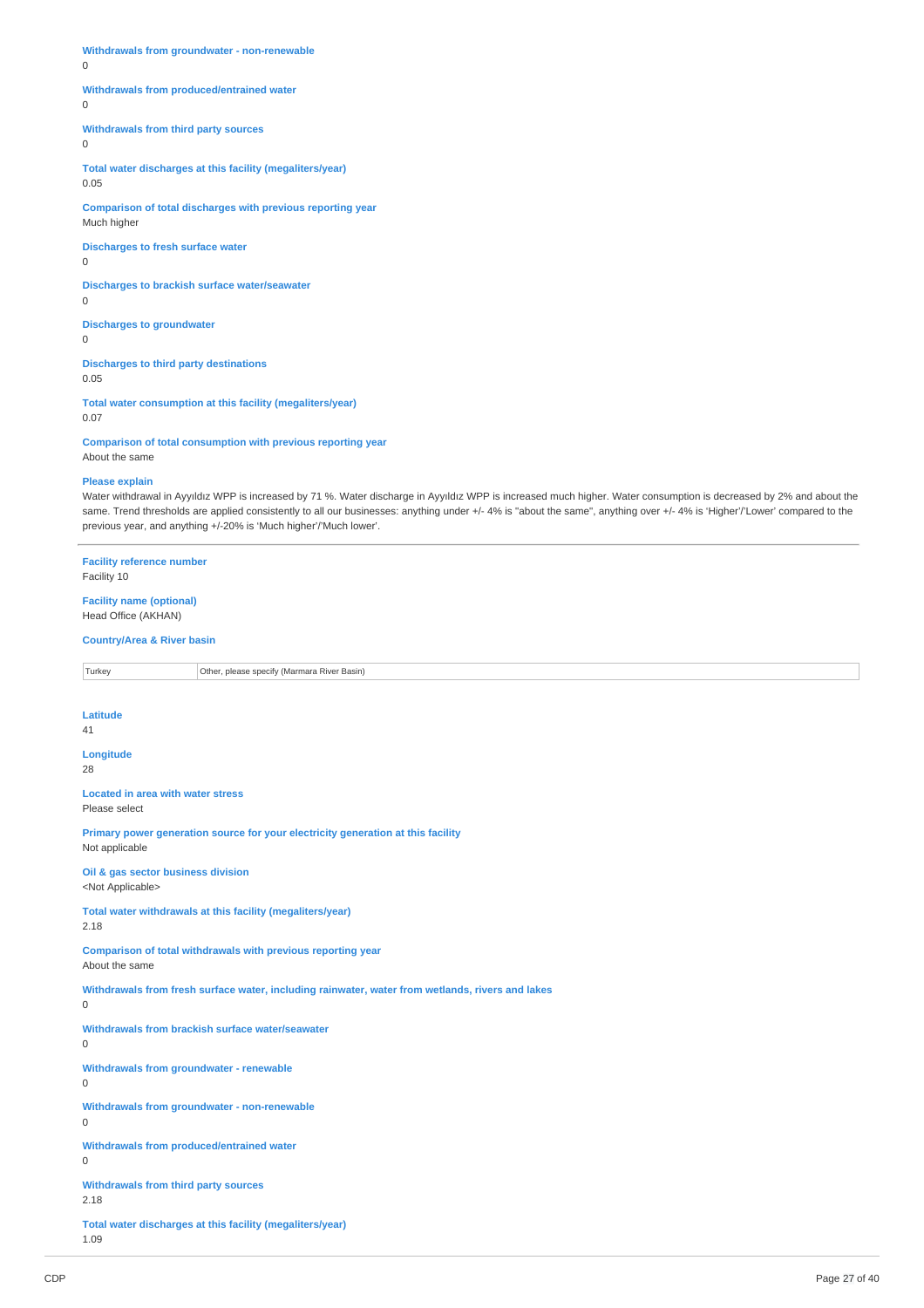**Comparison of total discharges with previous reporting year** About the same

# **Discharges to fresh surface water**

0

# **Discharges to brackish surface water/seawater**

0

**Discharges to groundwater**

0

# **Discharges to third party destinations**

1.09

# **Total water consumption at this facility (megaliters/year)**

1.09

### **Comparison of total consumption with previous reporting year** About the same

### **Please explain**

Water withdrawal in Head Office is decreased by 2 %, about the same. Water discharge in Head Office is decreased by 2 %, about the same. Water consumption is decreased by 2% and about the same. Trend thresholds are applied consistently to all our businesses: anything under +/- 4% is "about the same", anything over +/- 4% is 'Higher'/'Lower' compared to the previous year, and anything +/-20% is 'Much higher'/'Much lower'.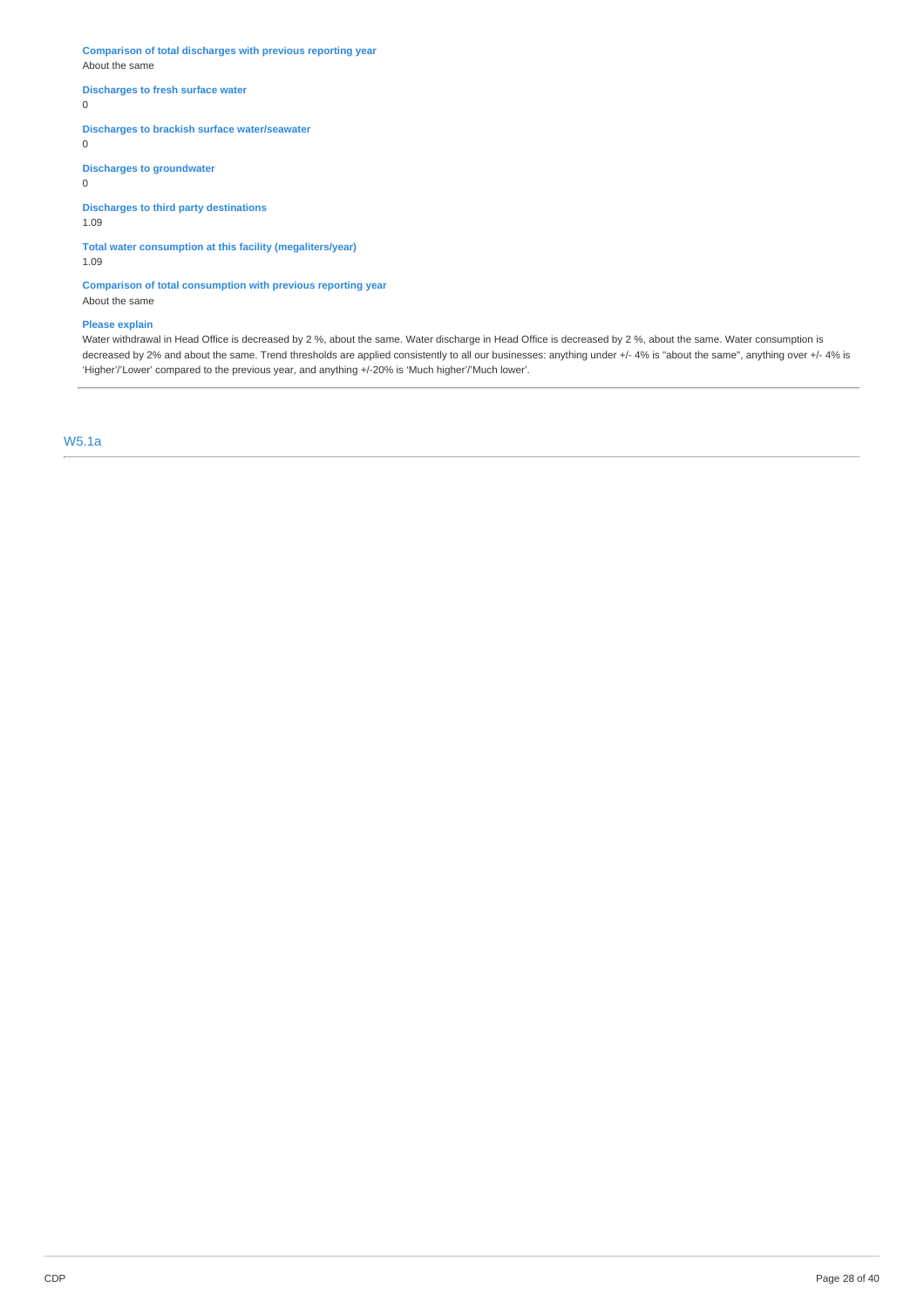# (W5.1a) For the facilities referenced in W5.1, what proportion of water accounting data has been externally verified?

**Water withdrawals – total volumes**

### **% verified**

Not verified

**What standard and methodology was used?** <Not Applicable>

**Water withdrawals – volume by source**

**% verified** Not verified

**What standard and methodology was used?** <Not Applicable>

# **Water withdrawals – quality**

**% verified** Not verified

**What standard and methodology was used?** <Not Applicable>

**Water discharges – total volumes**

**% verified** Not verified

**What standard and methodology was used?** <Not Applicable>

**Water discharges – volume by destination**

**% verified** Not verified

**What standard and methodology was used?** <Not Applicable>

**Water discharges – volume by treatment method**

**% verified** Not verified

**What standard and methodology was used?** <Not Applicable>

**Water discharge quality – quality by standard effluent parameters**

**% verified** Not verified

**What standard and methodology was used?** <Not Applicable>

**Water discharge quality – temperature**

**% verified** Not verified

**What standard and methodology was used?** <Not Applicable>

**Water consumption – total volume**

**% verified** Not verified

**What standard and methodology was used?** <Not Applicable>

**Water recycled/reused**

**% verified** Not verified

**What standard and methodology was used?** <Not Applicable>

# W6. Governance

W6.1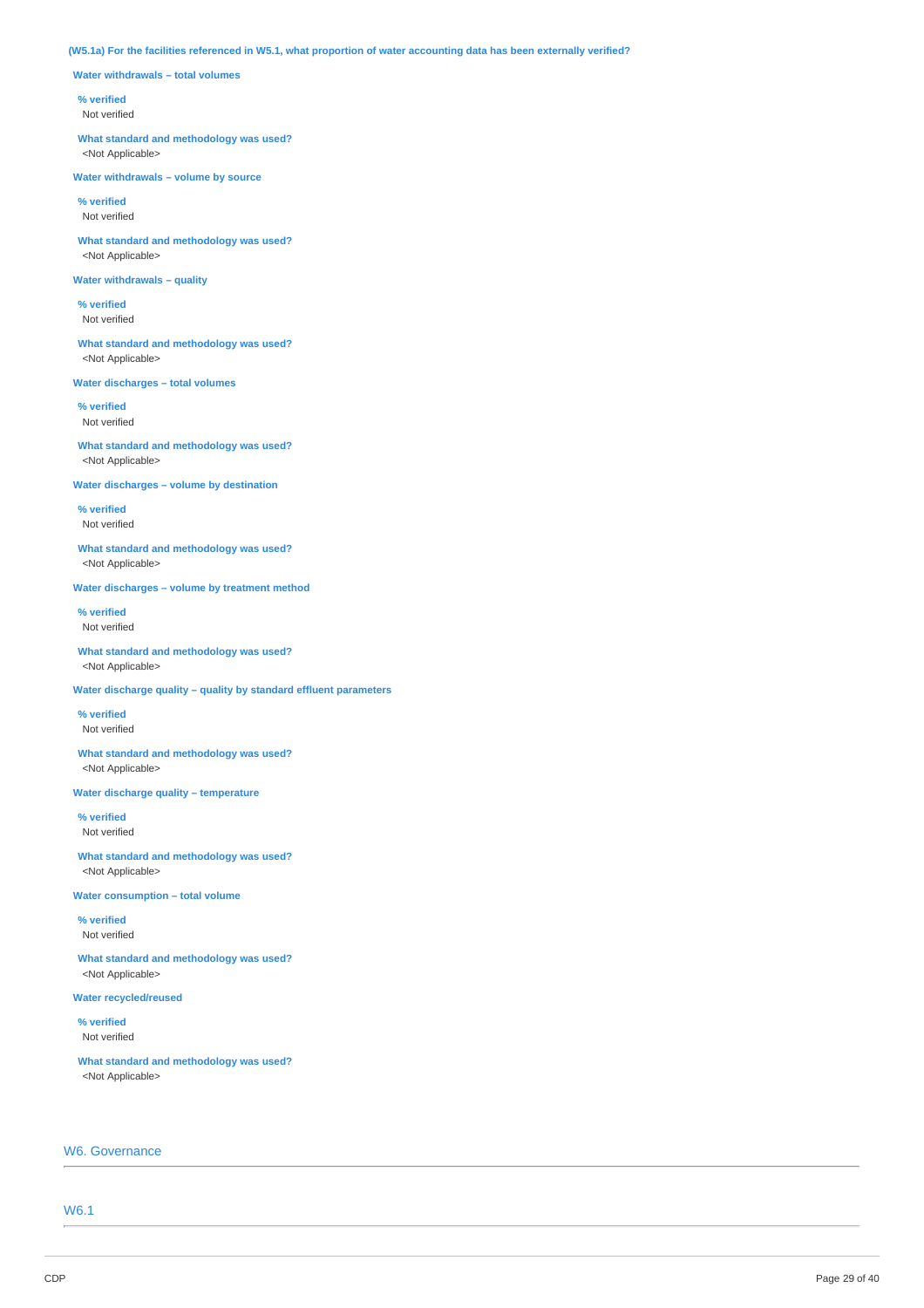Yes, we have a documented water policy that is publicly available

# W6.1a

# **(W6.1a) Select the options that best describe the scope and content of your water policy.**

|   | <b>Scope</b>         | <b>Content</b>                                                                                                                                                                                                                                                                                                                                                                                                                                                                                                                                                                                                                                                                                                      | Please explain                                                                                                                                                                                                                                                                                                                                                                                                                                                                                                                                                                                                                                                                                                                                                                                                                                                                                                                                                                                                                                                                                                                                                                                                                                                                                                                                                                                                                                                                                                         |
|---|----------------------|---------------------------------------------------------------------------------------------------------------------------------------------------------------------------------------------------------------------------------------------------------------------------------------------------------------------------------------------------------------------------------------------------------------------------------------------------------------------------------------------------------------------------------------------------------------------------------------------------------------------------------------------------------------------------------------------------------------------|------------------------------------------------------------------------------------------------------------------------------------------------------------------------------------------------------------------------------------------------------------------------------------------------------------------------------------------------------------------------------------------------------------------------------------------------------------------------------------------------------------------------------------------------------------------------------------------------------------------------------------------------------------------------------------------------------------------------------------------------------------------------------------------------------------------------------------------------------------------------------------------------------------------------------------------------------------------------------------------------------------------------------------------------------------------------------------------------------------------------------------------------------------------------------------------------------------------------------------------------------------------------------------------------------------------------------------------------------------------------------------------------------------------------------------------------------------------------------------------------------------------------|
| 1 | Row Company-<br>wide | Description of<br>water-related<br>performance<br>standards for<br>direct operations<br>Reference to<br>international<br>standards and<br>water initiatives<br>Company water<br>targets and goals<br>Commitment to<br>align with public<br>policy initiatives,<br>such as the SDGs<br>Commitments<br>beyond regulatory<br>compliance<br>Commitment to<br>water-related<br>innovation<br>Commitment to<br>stakeholder<br>awareness and<br>education<br>Commitment to<br>water stewardship<br>and/or collective<br>action<br>Acknowledgement<br>of the human right<br>to water and<br>sanitation<br>Recognition of<br>environmental<br>linkages, for<br>example, due to<br>climate change<br>Other, please<br>specify | Akenerji publishes its Sustainability Report in GRI standards, and made its sustainability policies publicly announced since 2013. Our policy is comply with all applicable water<br>use laws and requlations, with the objective of advancing water resource management beyond compliance to create or protect value, including climate change, and<br>continuously adapt strategies and plans to address these issues; engage local and other relevant stakeholders when addressing water issues including those related to<br>operational changes, development of strategic plans. Besides, Akenerji has a company-wide risk & opportunity evaluation procedure also including water management<br>dimension. Akenerji has both a NGPP and HPPs in its portfolio. For Erzin NGCCPP, seawater is the source for withdrawal and discharge. In line with Erzin NGCCPP's<br>environmental permit; the relevant KPIs should be measured, monitored and expected to be met in certain limits (Eq; monitoring the standard effluent parameters, temperature<br>rise in water discharge). Similarly, HEPPs have certain KPIs to be met about water management (environmental flow: the minimum amount of water to be released from dams).<br>Akenerji aims to raise awareness and provide information to local communities about its operations. For the sake of informing the local communities living where the HPPs are,<br>widely-recognized HPP informative presentations also including how clean energy is generated |
|   |                      | (Incorporated<br>within group HSE)                                                                                                                                                                                                                                                                                                                                                                                                                                                                                                                                                                                                                                                                                  |                                                                                                                                                                                                                                                                                                                                                                                                                                                                                                                                                                                                                                                                                                                                                                                                                                                                                                                                                                                                                                                                                                                                                                                                                                                                                                                                                                                                                                                                                                                        |

# W6.2

**(W6.2) Is there board level oversight of water-related issues within your organization?** Yes

# W6.2a

(W6.2a) Identify the position(s) (do not include any names) of the individual(s) on the board with responsibility for water-related issues.

|                      | <b>Position</b> Please explain                                                                                                                                                                                                                                                                                                                                                                                                                                                                                |
|----------------------|---------------------------------------------------------------------------------------------------------------------------------------------------------------------------------------------------------------------------------------------------------------------------------------------------------------------------------------------------------------------------------------------------------------------------------------------------------------------------------------------------------------|
|                      |                                                                                                                                                                                                                                                                                                                                                                                                                                                                                                               |
| individual           |                                                                                                                                                                                                                                                                                                                                                                                                                                                                                                               |
| Director<br>on board | In Akenerji's risk register water risks and opportunities are assessed and analysed in a quantitative way. Water quality does not affect Akenerji's electricity generation activities directly. Akenerji Risk<br>Management Committee analyses all risks monthly. Key risks and opportunities are reported bimonthly to the Early Determination of Risk Committee and, then to the BoD. Key risks could include risks<br>and opportunities related to water management and climate change associated impacts. |

# W6.2b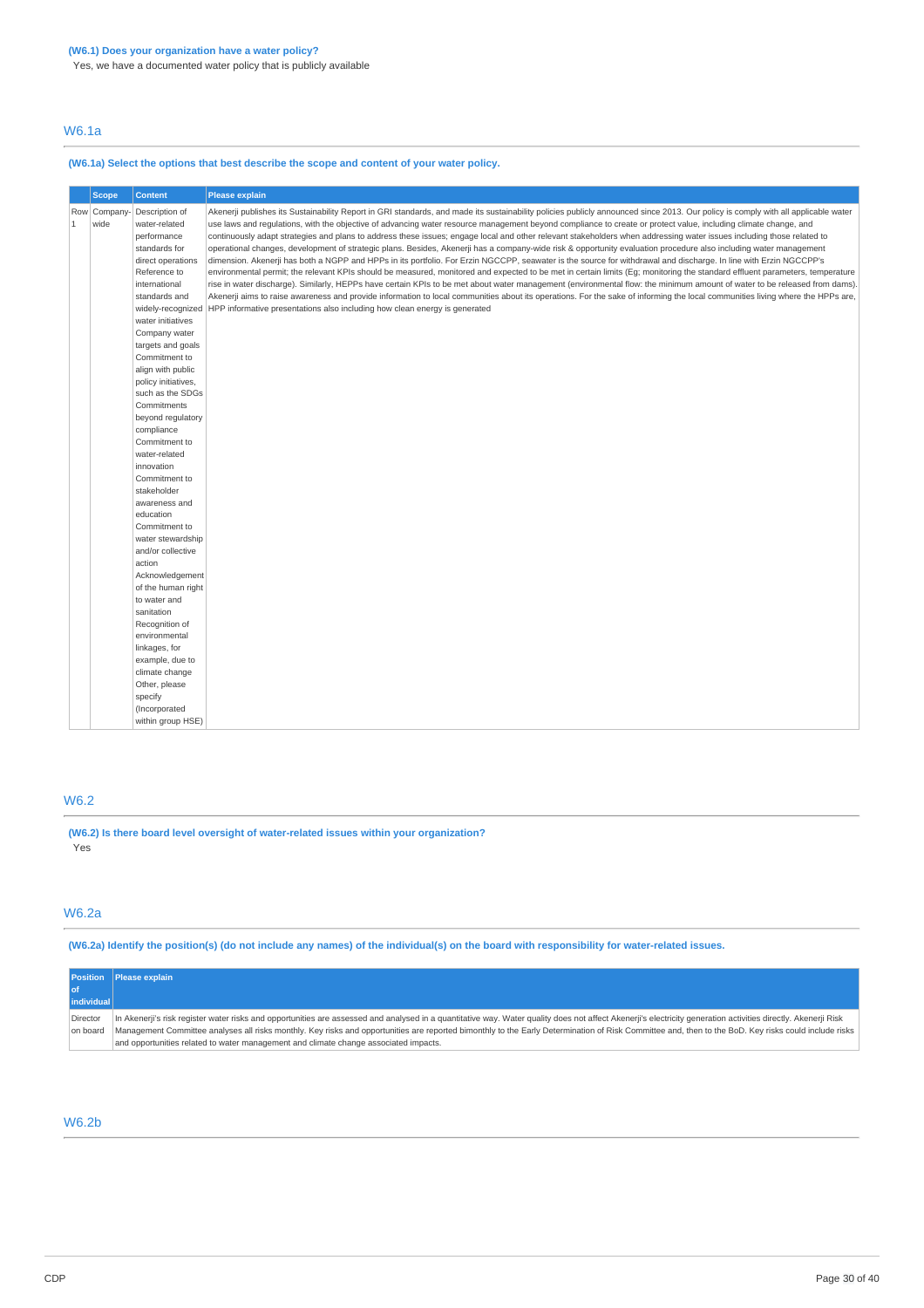#### **(W6.2b) Provide further details on the board's oversight of water-related issues.**

|                | <b>Frequency that</b><br>water-related issues mechanisms into<br>are a scheduled<br>agenda item | <b>Governance</b><br>which water-related<br>issues are integrated                                                                                                                                                                                                                                                                                                                                                                                                                                                                                                                         | <b>Please explain</b>                                                                                                                                                                                                                                                                                                                                                                                                                                                                     |
|----------------|-------------------------------------------------------------------------------------------------|-------------------------------------------------------------------------------------------------------------------------------------------------------------------------------------------------------------------------------------------------------------------------------------------------------------------------------------------------------------------------------------------------------------------------------------------------------------------------------------------------------------------------------------------------------------------------------------------|-------------------------------------------------------------------------------------------------------------------------------------------------------------------------------------------------------------------------------------------------------------------------------------------------------------------------------------------------------------------------------------------------------------------------------------------------------------------------------------------|
| $\overline{1}$ | Row Other, please specify<br>(Scheduled -<br>monthly)                                           | Monitoring<br>implementation and<br>performance<br>Overseeing acquisitions associated impacts.<br>and divestiture<br>Overseeing major<br>capital expenditures<br>Providing employee<br>incentives<br>Reviewing and guiding<br>annual budgets<br>Reviewing and guiding<br>business plans<br>Reviewing and guiding<br>major plans of action<br>Reviewing and guiding<br>risk management<br>policies<br>Reviewing and guiding<br>strategy<br>Reviewing and quiding<br>corporate responsibility<br>strategy<br>Reviewing<br>innovation/R&D<br>priorities<br>Setting performance<br>objectives | In Akenerji's risk register water risks and opportunities are assessed and analysed in a quantitative way. Water quality does not affect Akenerji's electricity<br>generation activities directly. Akenerji Risk Management Committee analyses all risks monthly. Key risks and opportunities are reported bimonthly to the Early<br>Determination of Risk Committee and, then to the BoD. Key risks could include risks and opportunities related to water management and climate change |

# W6.3

(W6.3) Provide the highest management-level position(s) or committee(s) with responsibility for water-related issues (do not include the names of individuals).

### **Name of the position(s) and/or committee(s)** Risk committee

#### **Responsibility**

Both assessing and managing water-related risks and opportunities

# **Frequency of reporting to the board on water-related issues**

More frequently than quarterly

#### **Please explain**

In Akenerji's risk register water risks and opportunities are assessed and analysed in a quantitative way. Akenerji has a Risk Management Committee formed by CEO, Directors and SPR Manager. The Risk Management Committee meets on monthly basis to manage, monitor and coordinate the ERM process based on the risk appetite and ERM Procedure that are approved by the BoD. The risks that are a priority (such as climate change related) monitored closely on monthly RMC meetings and the strategy for dealing with those risks are discussed and identified during the meeting. The Committee approves and monitors the effectiveness and performance of all business units' methods of approaching, planning and processing risks and opportunities.

# **Name of the position(s) and/or committee(s)**

Other, please specify (The Early Detection of Risk Committee)

#### **Responsibility**

Managing water-related risks and opportunities

**Frequency of reporting to the board on water-related issues** More frequently than quarterly

#### **Please explain**

Quarterly and as important matters arise. In Akenerji's risk register water risks and opportunities are assessed and analysed in a quantitative way. Water quality does not affect Akenerji's electricity generation activities directly. Akenerji Risk Management Committee analyses all risks monthly. Key risks and opportunities are reported bimonthly to the Early Determination of Risk Committee and, then to the BoD. Key risks could include risks and opportunities related to water management and climate change associated impacts.

# W6.4

(W6.4) Do you provide incentives to C-suite employees or board members for the management of water-related issues?

|       | 'rovide incentives for management of water-related issues ' | <b>Comment</b>   |
|-------|-------------------------------------------------------------|------------------|
| Row 1 | <b>Yes</b>                                                  | ase see at W6.4a |

# W6.4a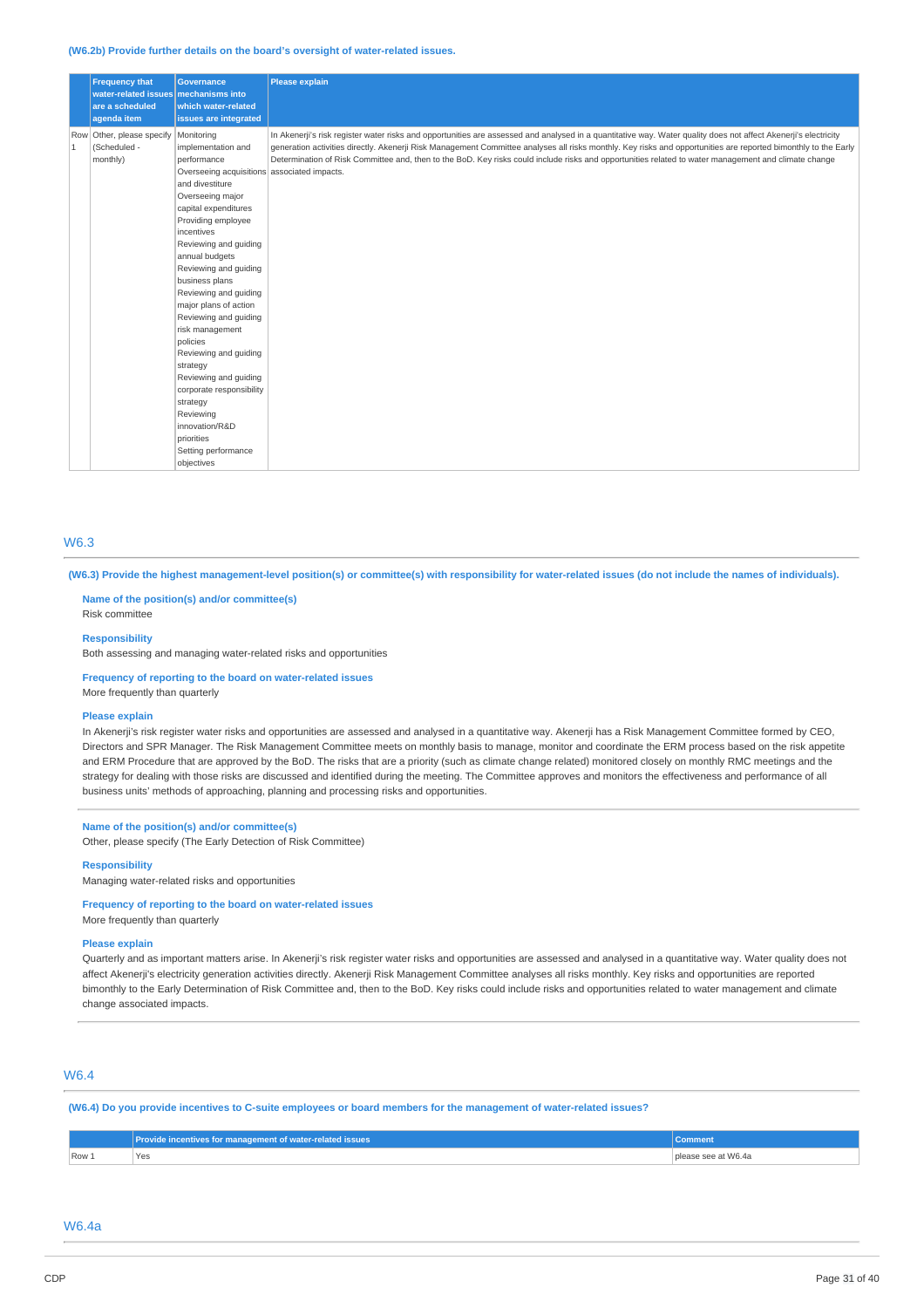#### (W6.4a) What incentives are provided to C-suite employees or board members for the management of water-related issues (do not include the names of **individuals)?**

|                            | Role(s) entitled to<br><b>incentive</b>                                                           | <b>Performance</b><br><b>indicator</b>                                                                                                                                                                                                              | <b>Please explain</b>                                                                                                                                                                                                                                                                                                                                                                                                                                                                                                                                                                                                                                                                                                                                                                                                                                                                                                                                                                                                                                                                                                                                                                                                                                                                       |
|----------------------------|---------------------------------------------------------------------------------------------------|-----------------------------------------------------------------------------------------------------------------------------------------------------------------------------------------------------------------------------------------------------|---------------------------------------------------------------------------------------------------------------------------------------------------------------------------------------------------------------------------------------------------------------------------------------------------------------------------------------------------------------------------------------------------------------------------------------------------------------------------------------------------------------------------------------------------------------------------------------------------------------------------------------------------------------------------------------------------------------------------------------------------------------------------------------------------------------------------------------------------------------------------------------------------------------------------------------------------------------------------------------------------------------------------------------------------------------------------------------------------------------------------------------------------------------------------------------------------------------------------------------------------------------------------------------------|
| Monetary<br>reward         | Board/Executive board<br>Other, please specify (All<br>employees/ HSEQ<br>Departmant)             | Improvements<br>in efficiency -<br>direct<br>operations<br>Implementation<br>of water-<br>related<br>community<br>project<br>Other, please<br>specify<br>(Reduction of<br>product water<br>intensity,<br>Behavior<br>change related<br>indicator, ) | Board of Directors has the ultimate responsibility about the overall performance of Akenerji and bonus is delivered inline with the achievements of the targets<br>at the year end. Particularly, achievement of water related target and increase of efficiency are of important targets for the Board. A performance based<br>compensation is available for HSEQ Department staff based on the pre-determined targets. In terms of water management performance, Water<br>Management Project is one of the key considerations for bonus determination for the Health, Safety, Environment and Quality (HSEQ) Manager and<br>environmental engineer in the HSEQ Department. All employees have personal performance indicators as well and are rewarded when they reached the<br>target. All employees can suggest improvements to reduce the environmental footprint of the company through filling out questionnaires to be submitted to<br>their supervisors and to HSEQ directly. There is an opportunity for the employees especially for the ones working at the power plants to receive monetary<br>reward, in case their suggestions are considered to have a significant improvement in the company's environmental performance, and are implemented<br>following the evaluation. |
| Non-<br>monetary<br>reward | Board/Executive board<br>Other, please specify<br>(Environment/Sustainability direct<br>managers) | Improvements<br>in efficiency -<br>operations<br>Implementation<br>of water-<br>related<br>community<br>project<br>Other, please<br>specify<br>(Reduction of<br>product water<br>intensity,<br>Behavior<br>change related<br>indicator)             | Board of Directors has the ultimate responsibility about the overall sustainability performance of Akenerji. The pioneer role of Akenerji in Turkish energy<br>sector could be realized with the vision of the Board. HSEQ Manager leads the Sustainability Team of Akenerji and encourages all employees for reduction<br>of water intensity, efficiency project, water related community project. Beyond achievement of KPIs and monetary rewards; recognition among Akenerji,<br>Akkök Group, ČEZ Group, Turkish energy sector, and energy sector, and worldwide via energy, sustainability dimensions have great importance especially<br>for Environment & Sustainability Managers.                                                                                                                                                                                                                                                                                                                                                                                                                                                                                                                                                                                                    |

# W6.5

(W6.5) Do you engage in activities that could either directly or indirectly influence public policy on water through any of the following? Yes, direct engagement with policy makers

# W6.5a

# (W6.5a) What processes do you have in place to ensure that all of your direct and indirect activities seeking to influence policy are consistent with your water **policy/water commitments?**

Akenerji publishes its Sustainability Report in GRI standards, and made its sustainability policies publicly announced since 2013. Besides, Akenerji has a company-wide risk & opportunity evaluation procedure also including water management dimension. Akenerji has both a NGPP and HPPs in its portfolio. For Erzin NGPP, seawater is the source for withdrawal and discharge. In line with Erzin NGPP's environmental permit: the relevant KPIs should be measured, monitored and expected to be met in certain limits (Eg: monitoring the standard effluent parameters, temperature rise in water discharge). Similarly, HEPPs have certain KPIs to be met about water management (Eg. environmental flow: the minimum amount of water to be released from dams). Akenerji aims to raise awareness and provide information to local communities about its operations. HPP informative presentations also including how clean energy is generated via HEPPs were realized. Consequently, within the scope of these training processes, we have reached a total of 1,257 students and 82 teachers by visiting the schools around our power plants in Adana, Adıyaman and Bursa in 2019, and since 2013, 9137 students and 543 teachers in total were trained. Number of participants trained and number of informative meetings organized are of the measures of success. Akenerji takes an active part in the environment and energy work groups established by TÜSİAD), endorsing the sectorial growth by fighting the climate change.

# W6.6

(W6.6) Did your organization include information about its response to water-related risks in its most recent mainstream financial report? Yes (you may attach the report - this is optional)

Akenerji Annual Report 2019.pdf

# W7. Business strategy

# W7.1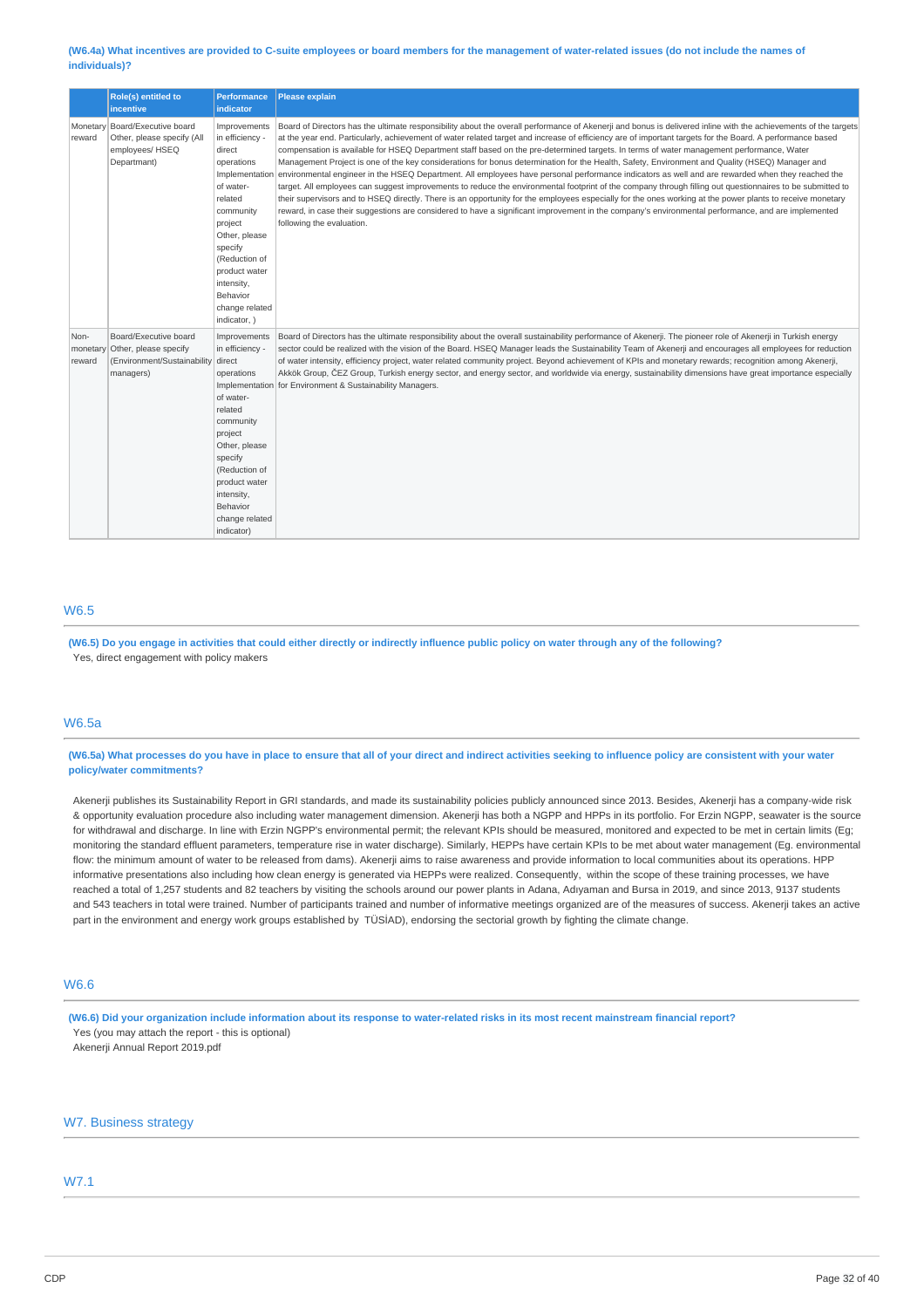# (W7.1) Are water-related issues integrated into any aspects of your long-term strategic business plan, and if so how?

|                                                   | <b>Are water-related</b><br>issues integrated? horizon (years) | Long-term time Please explain |                                                                                                                                                                                                                                                                                                           |
|---------------------------------------------------|----------------------------------------------------------------|-------------------------------|-----------------------------------------------------------------------------------------------------------------------------------------------------------------------------------------------------------------------------------------------------------------------------------------------------------|
| Long-term business<br>objectives                  | Yes, water-related<br>issues are<br>integrated                 | $5 - 10$                      | We identify and assess relevant near and long-term water issues in support of strategic planning, risk management, capital expenditures and business<br>planning, including consideration of geographic water stressed regions, with a focus on ensuring the availability of water and its effective use. |
| Strategy for<br>achieving long-term<br>objectives | Yes, water-related<br>issues are<br>integrated                 | $5 - 10$                      | For the long term efficiency objectives defined by our company water related risks and planned investments are integrated                                                                                                                                                                                 |
| Financial planning                                | Yes, water-related<br>issues are<br>integrated                 | $5 - 10$                      | We have water efficiency plans for the long term and they require investments and added to financial planning.                                                                                                                                                                                            |

# W7.2

(W7.2) What is the trend in your organization's water-related capital expenditure (CAPEX) and operating expenditure (OPEX) for the reporting year, and the **anticipated trend for the next reporting year?**

#### **Row 1**

**Water-related CAPEX (+/- % change)** 2000000

**Anticipated forward trend for CAPEX (+/- % change)** 2000000

**Water-related OPEX (+/- % change)**

0

**Anticipated forward trend for OPEX (+/- % change)** 0

#### **Please explain**

In relation to HEPP assets (operational&on-going projects), it covers annual maintenance cost of the existing assets, risk mitigation measures at power plants, development costs for existing on-going projects, etc.

# W7.3

# **(W7.3) Does your organization use climate-related scenario analysis to inform its business strategy?**

| Use of          | <b>Comment</b>                                                                                                                                                                                         |
|-----------------|--------------------------------------------------------------------------------------------------------------------------------------------------------------------------------------------------------|
| climate-        |                                                                                                                                                                                                        |
| related         |                                                                                                                                                                                                        |
| <b>scenario</b> |                                                                                                                                                                                                        |
| analysis        |                                                                                                                                                                                                        |
| Row Yes         | The fifth assessment report of IPCC states that this change is extremely likely due to human activities. Based on different scenarios, climate scientists estimate increases between 1.5 and 4.5 oC    |
|                 | by the end of the present century. Turkey has a total of 35,000 MW hydroelectricity potential. The present installed power is about 20,000 MW, so it has 15,000 MW more potential to utilize. The      |
|                 | future climate change projections indicate reductions in water potentials of the major basins of Turkey, such as Euphrates and Tigris, which will adversely affect the power generation from hydraulic |
|                 | resources in the future. Although the fact that Akenerji also has a target for 2023 to invest on 198 MW renewable power plant.Kemah Dam and Hydroelectric Power Plant Kemah HEPP project has           |
|                 | particular importance for our company. . The investment studies for the plant, with an anticipated electricity generation figure of 560 GWh per year, are still in progress and is foreseen to be      |
|                 | commissioned in 2023.                                                                                                                                                                                  |

# W7.3a

**(W7.3a) Has your organization identified any water-related outcomes from your climate-related scenario analysis?** Yes

# W7.3b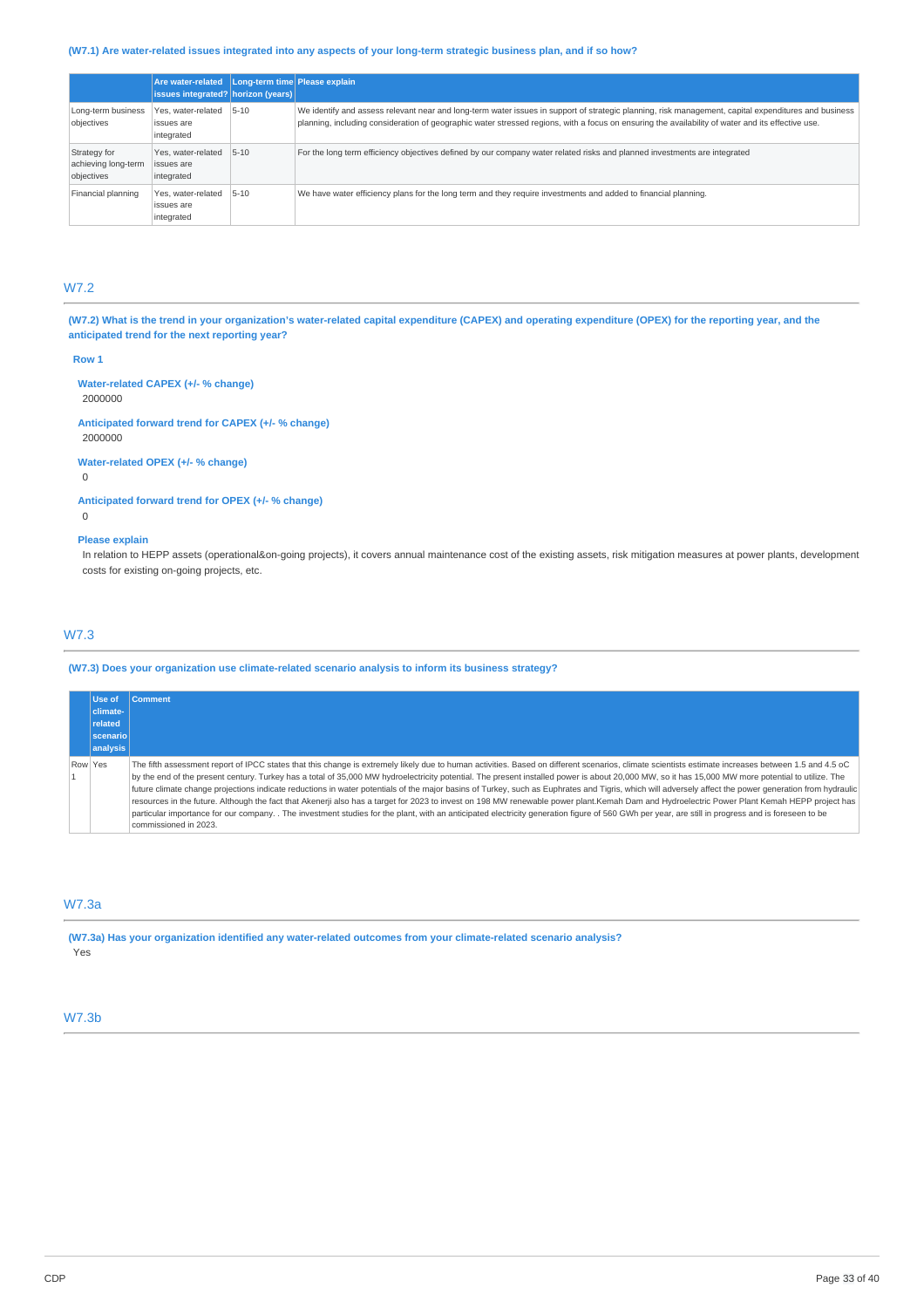# (W7.3b) What water-related outcomes were identified from the use of climate-related scenario analysis, and what was your organization's response?

| <b>Climate-</b><br>related<br>scenarios<br>and models<br>applied | <b>Description of possible water-related outcomes</b>                                                                                                                                                                                                                                                                                                                                                                                                                                                                                                                                                                                                                                                                                                                                                                                                                                                                                     | Company response to possible water-related outcomes                                                                                                                                                                                                                                                                                                                                                                                                                                                                                                                                                                                                                                                                                                                                                                                                                                                                                                                                                                                                                                                                                                                                                                                                                                                           |
|------------------------------------------------------------------|-------------------------------------------------------------------------------------------------------------------------------------------------------------------------------------------------------------------------------------------------------------------------------------------------------------------------------------------------------------------------------------------------------------------------------------------------------------------------------------------------------------------------------------------------------------------------------------------------------------------------------------------------------------------------------------------------------------------------------------------------------------------------------------------------------------------------------------------------------------------------------------------------------------------------------------------|---------------------------------------------------------------------------------------------------------------------------------------------------------------------------------------------------------------------------------------------------------------------------------------------------------------------------------------------------------------------------------------------------------------------------------------------------------------------------------------------------------------------------------------------------------------------------------------------------------------------------------------------------------------------------------------------------------------------------------------------------------------------------------------------------------------------------------------------------------------------------------------------------------------------------------------------------------------------------------------------------------------------------------------------------------------------------------------------------------------------------------------------------------------------------------------------------------------------------------------------------------------------------------------------------------------|
| Row Nationally<br>determined<br>(NDCs)                           | Turkey's National Contribution (INDC) plan is to reduce its emissions by 21% from 2030<br>BAU level by supporting the shift towards low carbon economy. To achieved this goal<br>contributions Turkey decided to obtain ISO 50001 energy management system certificate As<br>Akenerji, we closely follow the recent updates on climate change mitigation efforts<br>made both nationally and globally. In 2018, Akenerji decided to start the process to<br>obtain ISO 50001 Energy Management Systems Certification for all our power plants<br>until the end of April 2020. The National Energy Efficiency Action Plan to be<br>consumption in 2023. To this end, the plan encompases a total of 55 actions in<br>categories namely buildings and services, energy, transport, industry and technology<br>and agriculture. It is envisaged that a cumulative 23.9 MTEP will be saved by 2023<br>with an investment of USD 10.9 billion. | Akenerji Energy Services maintains its leading and innovative position in the sector with its services and<br>business models, with productivity enhancing projects within the scope of Turkey's Energy Efficiency<br>Action Plan. In place already are plans to move the Company's private sector projects that<br>demonstrated high success in 2018 to the public sector as well in 2019, a result of the negotiations<br>carried out with the Ministry of Energy. As Akenerji Energy Services, we continued to be the firm that<br>secured highest rate of energy efficiency in the sector again in 2018 by achieving mean efficiency<br>values of 35% in electrical energy and 55% in the natural gas through the projects we have executed<br>implemented in the years 2017-2023 targeted 14% reduction of Turkey's primary energy since 2015. Also, we offer certified emission reduction certificates from international institutions that we<br>obtain through our renewable energy investments to our customers who wish to have carbon neutral<br>electricity. Hereby, we make contributions to the sustainability targets of our customers who are highly<br>sensitive to the environment, and who intend to diminish or even "eliminate" their carbon footprint due to<br>energy consumption etc. |

# W7.4

# **(W7.4) Does your company use an internal price on water?**

#### **Row 1**

#### **Does your company use an internal price on water?** Yes

#### **Please explain**

Akenerji has been paying, since 2013 , a tax called Financial Compensation for the Use of Sea Water Resources was charged for the use of the Mediterranean Sea water for Erzin NGCCPP. Also River Basin Hydrological Monitoring Assessment and Controlling Services fee based on annual generation of HEPPs is charged by State Hydraulic Works (DSI) on annual basis.

# W8. Targets

# W8.1

### **(W8.1) Describe your approach to setting and monitoring water-related targets and/or goals.**

| Levels<br>for<br>  targets<br>and/or<br>qoals | lat<br>corporate<br>level                                                                           | Monitoring Approach to setting and monitoring targets and/or goals                                                                                                                                                                                                                                                                                                                                                                                                                                                                                                                                                                                                                                                                                                |
|-----------------------------------------------|-----------------------------------------------------------------------------------------------------|-------------------------------------------------------------------------------------------------------------------------------------------------------------------------------------------------------------------------------------------------------------------------------------------------------------------------------------------------------------------------------------------------------------------------------------------------------------------------------------------------------------------------------------------------------------------------------------------------------------------------------------------------------------------------------------------------------------------------------------------------------------------|
| Row Company-<br>wide<br>targets<br>and goals  | monitored<br>at the<br>corporate<br>level<br>Goals are<br>monitored<br>at the<br>corporate<br>level | Targets are The Performance Management System is a structure that aims to create a sense of shared corporate targets among individuals, thus strengthening the mutually shared corporate<br>culture. Employees working within the system transparently see their personal contributions and the effects of these contributions in the corporate dimension. The output of the<br>Performance Management System is channeled into the development planning, talent management, career and substitute planning, remuneration and rewarding processes of the<br>Human Resources Department. Akenerji's Performance Management System is a process that aims to ensure that individuals adopt our corporate goals and that reinforces our<br>common corporate culture. |

### W8.1a

(W8.1a) Provide details of your water targets that are monitored at the corporate level, and the progress made.

**Target reference number** Target 1 **Category of target**

Community engagement

**Level** Company-wide

**Primary motivation** Recommended sector best practice

#### **Description of target**

We are operating 7 HEPPs and we deliver HEPP Informative Meetings to local community. HEPP Informative Meetings", are one of the best examples of Akenerji's activities hand in hand with the society, we conveyed to the regional community living in the sphere of influence of our power plants, The content includes of environmental consciousness, how HEPPs operate and the personal safety. measures to be taken to be exempted from the detrimental effects of water. Consequently, within the scope of these training processes, we have reached a total of 1,257 students and 82 teachers by visiting the schools around our power plants in Adana, Adıyaman and Bursa in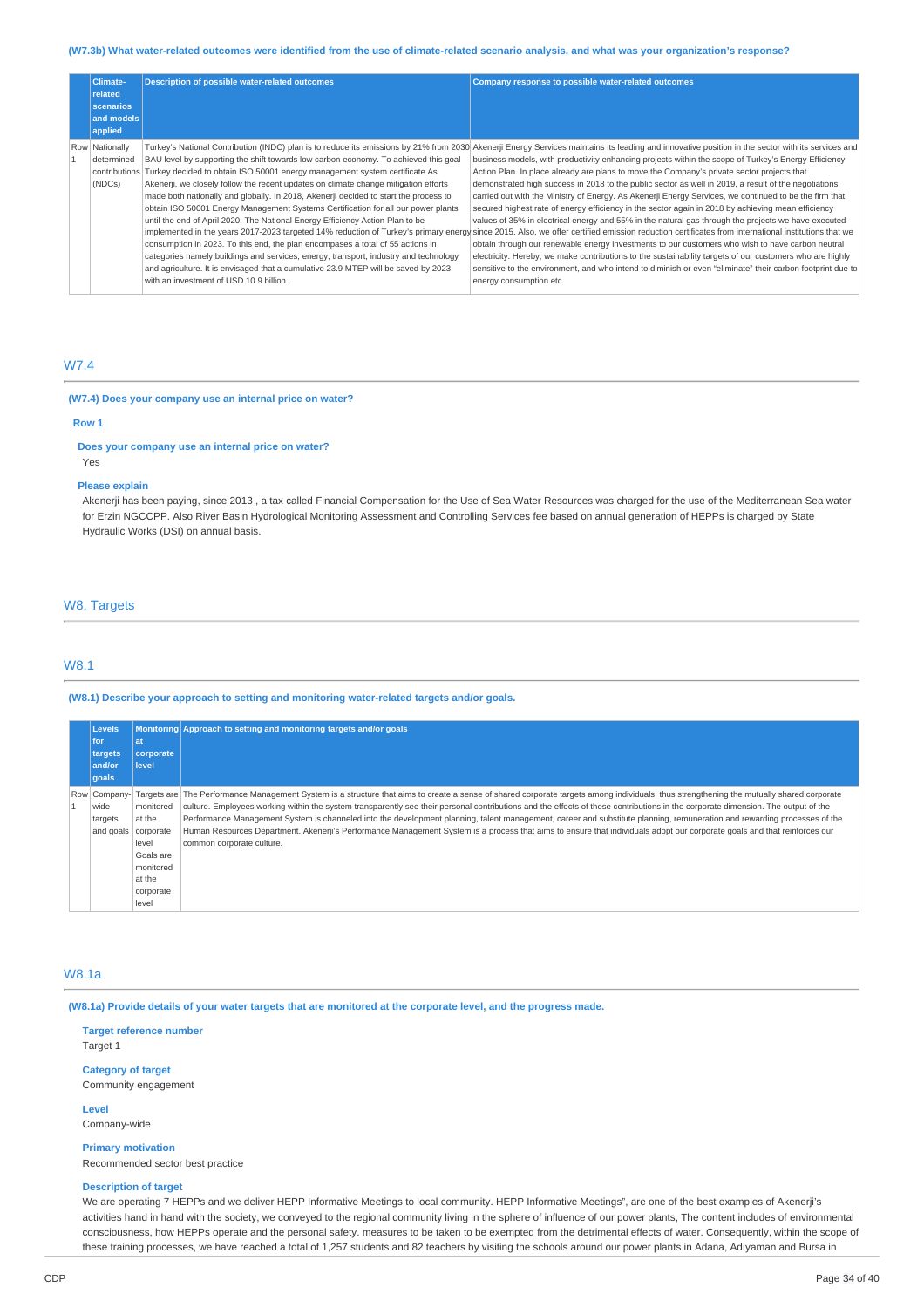2019, with our awareness raising training courses performed as of 2013, we have reached a total of 9,137 students and 543 teachers. We aim to organize a total of 7 trainings at the schools at each HEPP to raise awareness the students and the teachers about danger.

#### **Quantitative metric**

Other, please specify (total number of training)

**Baseline year** 2019

**Start year** 2020

**Target year** 2020

### **% of target achieved**

 $\overline{0}$ 

# **Please explain**

Planned for the last quarter of 2020

**Target reference number** Target 2

**Category of target** Community engagement

**Level** Company-wide

**Primary motivation** Recommended sector best practice

#### **Description of target**

We put importance to be engaged with the local community, especially where we operate in. Our target is to organize 3 Local Community Awareness Training in Adana, Adıyaman ve Bursa.

# **Quantitative metric**

Other, please specify (total number of training)

# **Baseline year**

2019

#### **Start year** 2020

**Target year** 2020

# **% of target achieved**

 $\Omega$ 

**Please explain** Planned for the last quarter of 2020

**Target reference number** Target 3

**Category of target** Community engagement

**Level** Company-wide

# **Primary motivation**

Recommended sector best practice

### **Description of target**

We are operating 7 HEPPs and we deliver HEPP Informative Meetings to local community. HEPP Informative Meetings", are one of the best examples of Akenerji's activities hand in hand with the society, we conveyed to the regional community living in the sphere of influence of our power plants, The content includes of environmental consciousness, how HEPPs operate and the personal safety, measures to be taken to be exempted from the detrimental effects of water. Consequently, within the scope of these training processes, we have reached a total of 1,257 students and 82 teachers by visiting the schools around our power plants in Adana, Adıyaman and Bursa in 2019, with our awareness raising training courses performed as of 2013, we have reached a total of 9,137 students and 543 teachers.

#### **Quantitative metric**

Other, please specify (total number of training)

| <b>Baseline year</b><br>2018 |  |
|------------------------------|--|
| <b>Start year</b><br>2019    |  |
| <b>Target year</b><br>2019   |  |
| % of target achieved<br>100  |  |

**Please explain**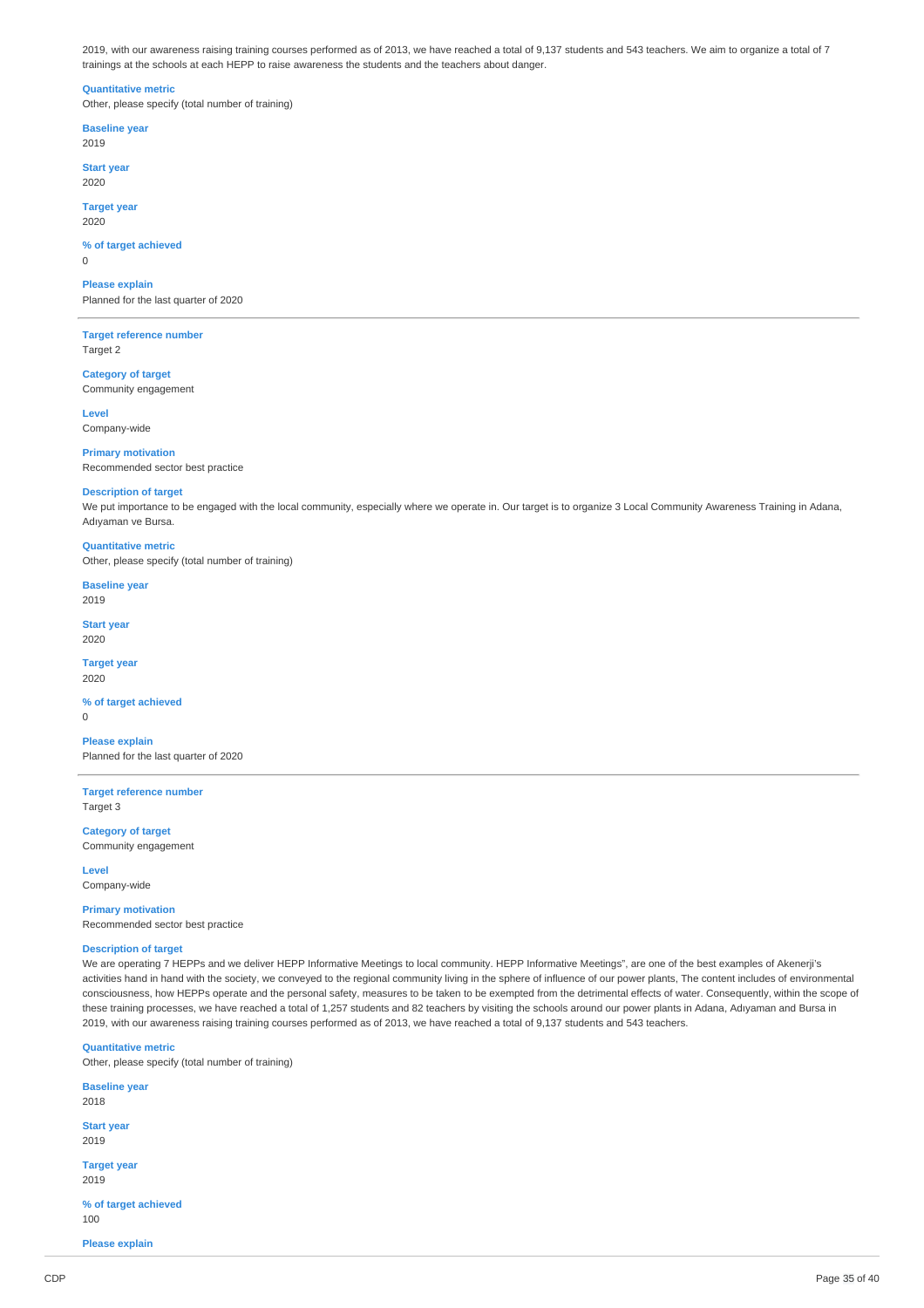we aimed to given 7 trainings and in 2019, we organized 9 trainings, In locations where Akenerji power plants operate, we aim to raise awareness and provide information to local communities about our operations. Through our video training on electricity generation, environmental and OHS regulations, we inform contractors, visitors, or interns who come to visit our power plants. Within the scope of these training processes, we have reached a total of 1,257 students and 82 teachers by visiting the schools around our power plants in Adana, Adıyaman and Bursa in 2019. We have informed about the operation of Burç and Bulam HEPP operating in Adıyaman, Uluabat HEPP operating in Bursa and Feke I, Feke II, Himmetli and Gökkaya HEPP operating in Adana. With our awareness raising training courses performed as of 2013, we have reached a total of 9,137 students and 543 teachers.

**Target reference number**

Target 4

# **Category of target**

Community engagement

#### **Level** Company-wide

**Primary motivation**

Recommended sector best practice

#### **Description of target**

We put importance to be engaged with the local community, especially where we operate in. Our target is to organize 3 Local Community Awareness Training in Adana, Adıyaman ve Bursa.

#### **Quantitative metric**

Other, please specify (total number of training)

**Baseline year** 2018

# **Start year**

2019

# **Target year**

2019

#### **% of target achieved**  $100$

**Please explain**

We aimed to given 3 trainings and we organized 4 Local Community Awareness Trainings.

### **Target reference number** Target 5

**Category of target** Water pollution reduction

**Level**

Company-wide

#### **Primary motivation** Brand value protection

#### **Description of target**

Distinguished goal of Zero Permit Non-Compliances. Akenerji Environment Policy commits the company to continually improving its environmental performance, preventing pollution and utilizing natural resources more efficiently.

# **Quantitative metric**

Other, please specify (Number of Permit Non-Compliances)

# **Baseline year**

2017

**Start year** 2018

#### **Target year** 2019

**% of target achieved** 100

**Please explain**

All of the power plants achieved the goal of zero permit non-compliances

**Target reference number** Target 6

**Category of target** Water pollution reduction

**Level** Company-wide

**Primary motivation** Brand value protection

#### **Description of target**

Zero Preventable Reportable Spills. Akenerji Environment Policy commits the company to continually improving its environmental performance, preventing pollution and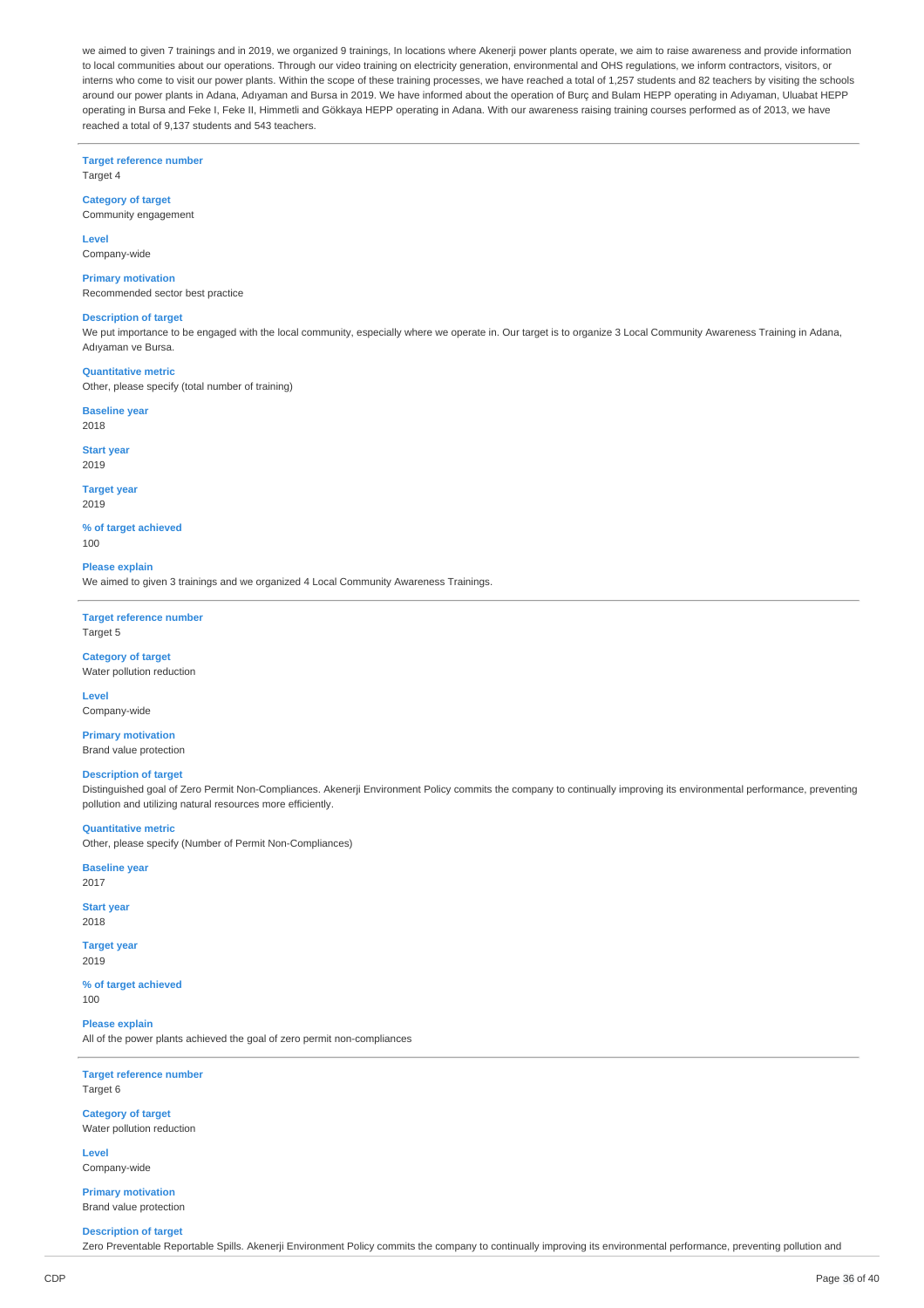utilizing natural resources more efficiently.

#### **Quantitative metric**

Other, please specify (Number of Preventable Reportable Spills)

**Baseline year**

2017

**Start year** 2018

**Target year** 2019

**% of target achieved** 100

#### **Please explain**

6 of 9 power plants each had at least one preventable reportable spill event. Totally, 12 spill event were reported.

**Target reference number** Target 7

**Category of target** Water pollution reduction

**Level** Site/facility

**Primary motivation** Reduced environmental impact

**Description of target**

% of tests/samples compliant with legal standards for discharge water quality.

**Quantitative metric** Other, please specify (% of tests/samples compliant with legal)

**Baseline year** 2019

**Start year** 2020

**Target year** 2020

**% of target achieved**

0

#### **Please explain**

This is a year-on-year rolling target that was active in 2019. All discharge tests and samples have been tested to be in line with national legal standards, meaning the % achievement rate was 100%. In Erzin NGCCPP, the waste water from the domestic wastewater treatment plant, cooling water bluff, industrial wastewater treatment plant, seawater reverse osmosis system is collected in a discharge pit and discharged within the parameter limit values of deep sea discharge. In addition, Akenerji has a remote wastewater monitoring station in the plant and the discharge water is monitored simultaneously by the Ministry of Environment and Urbanization. We monitor deep sea water according to regulations for analyses total coliform on human friendly region, fecal coliform, floating matter, pH, temparature, colour and turbidity, suspended solids, dissolved oxygen, organic pollutants, crude petroleum and petroleum products, toxicity , heavy metals ( Ni, Zn, Hg,Pb, Cr,...), radioactivity.

**Target reference number** Target 8

### **Category of target**

Water, Sanitation and Hygiene (WASH) services in the workplace

**Level** Company-wide

**Primary motivation**

Risk mitigation

# **Description of target**

Akenerji commits to provide good quality water for its employees. Therefore, it is standard practice to provide the employees with safe-reliable drinking water, as safe drinking water is recognized as a basic human right and a cost effective measure of reducing disease (i.e., preventative medicine).This target covers % tests/samples to be fully compliant with legal standards for potable water.

# **Quantitative metric**

Other, please specify (% of tests/samples compliant potable water)

**Baseline year** 2019 **Start year** 2020 **Target year** 2020

**% of target achieved**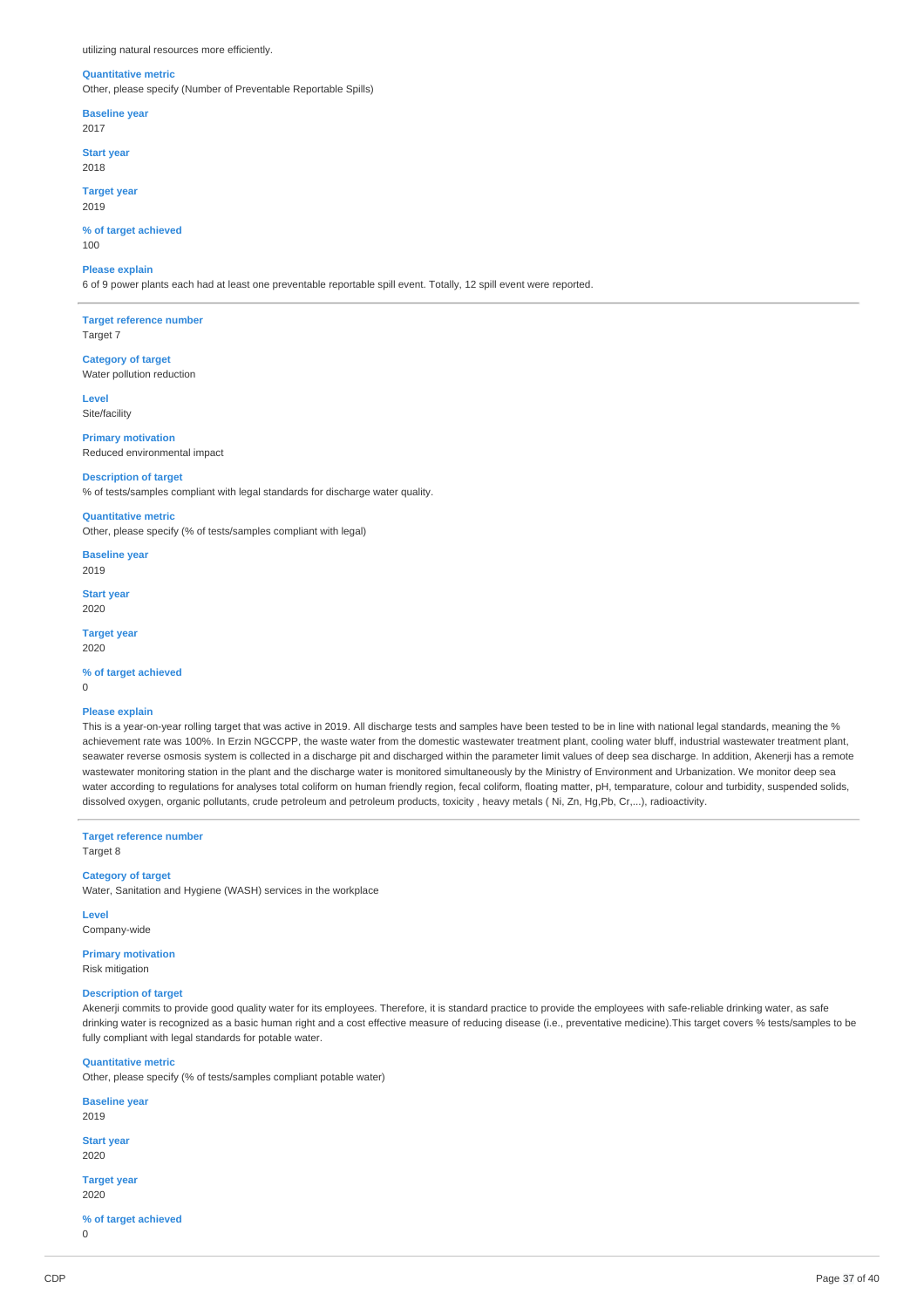#### **Please explain**

This is a year-on-year rolling target that was active in 2019. Our performance against this target was monitored monthly. All potable water tests results have been tested to be in line with legal standards for potable water, meaning the % achievement rate was 100%.

**Target reference number** Target 9

### **Category of target**

Watershed remediation and habitat restoration, ecosystem preservation

**Level**

**Primary motivation**

Company-wide

Water stewardship

#### **Description of target**

Our target is: zero complaints received regarding negative impact to third-party water quality or quantity.

#### **Quantitative metric**

Other, please specify (number of complaints)

**Baseline year** 2020

**Start year** 2020

**Target year**

2020

# **% of target achieved**

 $\overline{0}$ 

#### **Please explain**

This is a year-on-year rolling target that was active in 2020. This is our first year for this target . There were no complaints in 2019, therefore 100% completion rate was determined for 2019.

# W8.1b

(W8.1b) Provide details of your water goal(s) that are monitored at the corporate level and the progress made.

#### **Goal**

Other, please specify (Providing Sustainability Training)

**Level**

Company-wide

**Motivation** Brand value protection

#### **Description of goal**

Akenerji puts great importance on sustainability and development the capacity of its employees. We are aware that Climate Change Mitigation and Adaptation activities could bring us significant risks and opportunities as an electricity generating and trading company. In that sense, we aim to initiate a "Sustainability Training Programme" among Akenerji.

**Baseline year** 2019

### **Start year**

2019

**End year** 2019

**Progress**

"Sustainability Training Programme" was realized among Akenerji .

**Goal** Promotion of water data transparency

**Level**

Company-wide

#### **Motivation** Recommended sector best practice

# **Description of goal**

Development of the system to obtain more reliable data, (e.g. the accuracy of the flowmeters) in Erzin NGCCPP.

**Baseline year** 2018

# **Start year**

2019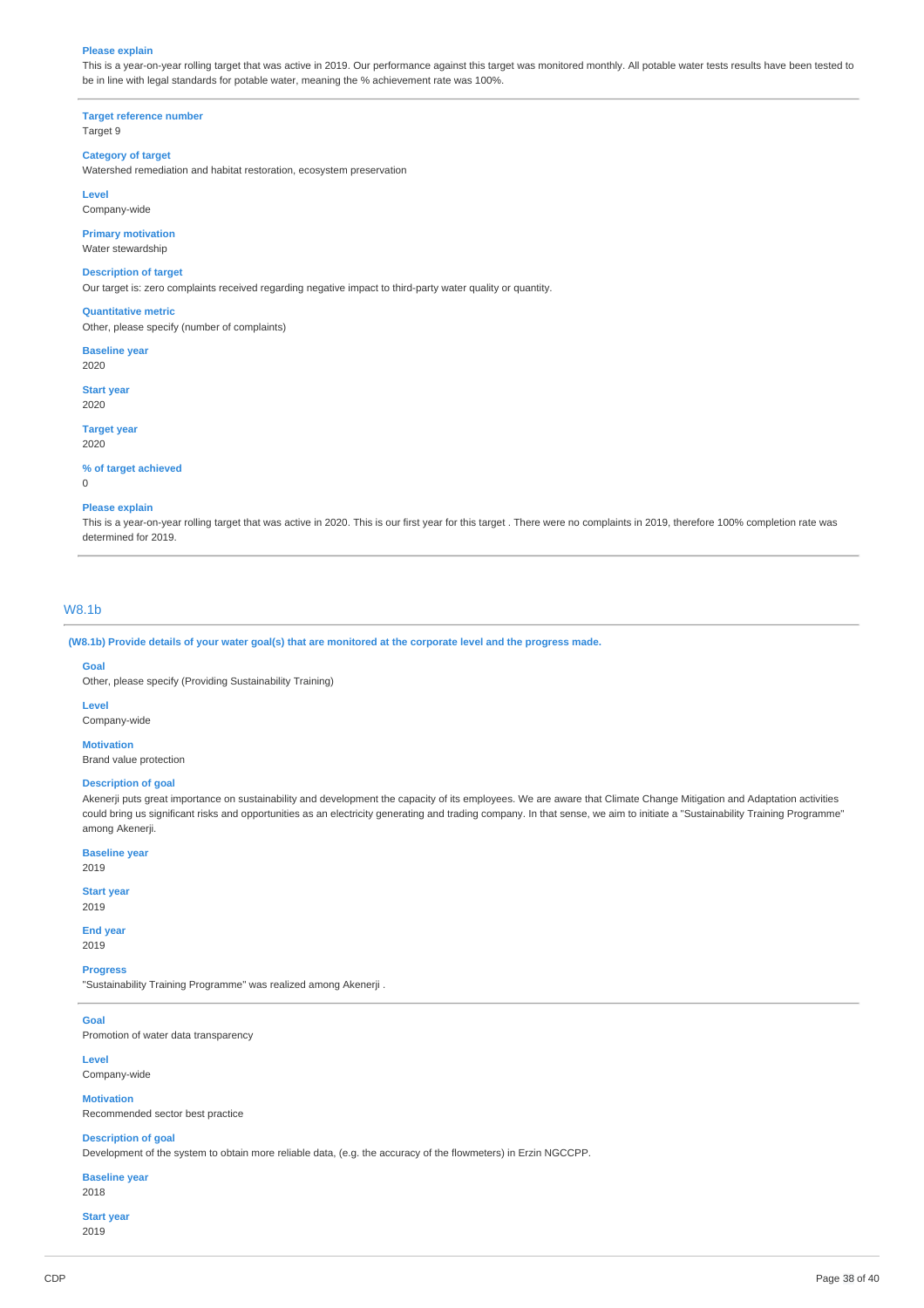#### **Progress**

Collecting data system in Erzin NGCCPP was considered with technical staff and decided to make some changes to improve the system. Decision was approved by CEO in Management Review meeting in 2019. Totalizer software was installed in July 2019, started monitoring data we had consistent data after using new totalizer software system since September 2019. We will have consistent data for 2020

# **Goal**

Watershed remediation and habitat restoration, ecosystem preservation

# **Level**

Business

### **Motivation**

Water stewardship

### **Description of goal**

Upgrading to ISO 9001 Quality and ISO 14001 Environment Management Systems 2015 versions.

**Baseline year** 2015

**Start year**

2015

#### **End year** 2019

**Progress**

Akenerji has been among the pioneer companies by upgrading to ISO 9001 Quality and ISO 14001 Environment Management Systems 2015 versions.

# **Goal**

Engagement with public policy makers to advance sustainable water management and policies

# **Level**

Company-wide

# **Motivation**

Shared value

#### **Description of goal**

monitoring the wastewater and reporting the data to the the Provincial Directorate of Environment and Urbanisation's online environment information system to comply with all the water regulations

#### **Baseline year**

2017

# **Start year**

2019

#### **End year** 2050

#### **Progress**

the wastewater datas were monitored for 2019 and reported to the the Provincial Directorate of Environment and Urbanisation's online environment information system, so we complied with all the water regulations

# W9. Verification

# W9.1

(W9.1) Do you verify any other water information reported in your CDP disclosure (not already covered by W5.1a)? No, we do not currently verify any other water information reported in our CDP disclosure

# W10. Sign off

# W-FI